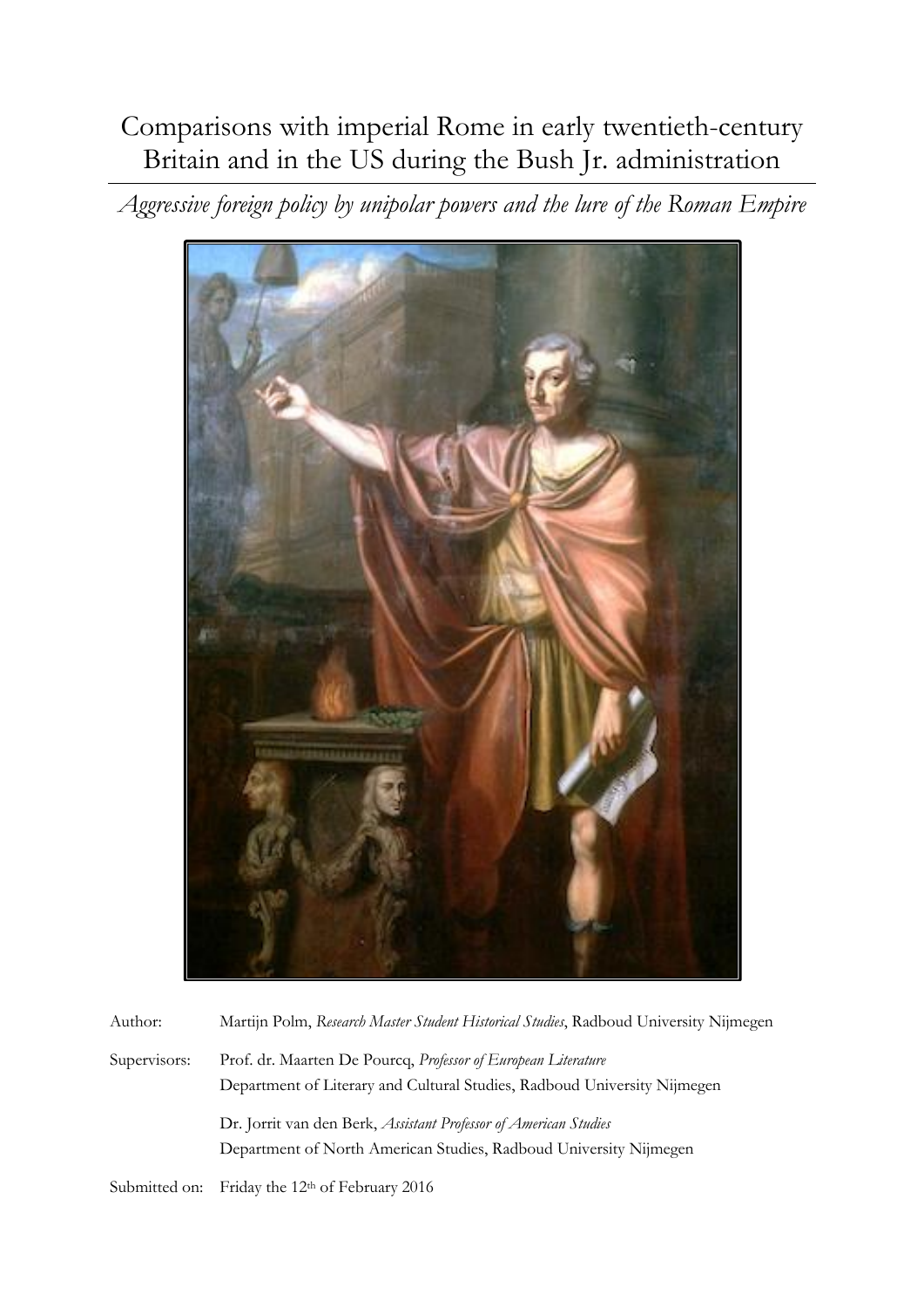**Cover image**: A portrait of William Pitt the Elder (1708-1778), which was painted in 1768 by Charles Wilson Peal – a descendant of British settlers and the most energetic artist of the American Revolution. The portrait illustrates the importance of Roman symbols of liberty to artists who created paintings, statues, or simple drawings of people who were seen as champions of British and/or American liberty. Meant to commemorate Pitt's opposition to the Stamp Act, it shows him dressed as a Roman, with the Magna Carta in his left hand and with his right hand pointing to a statue of the Roman goddess of liberty, who carries two Roman symbols of liberty: the *pileus* (a cap that was given to manumitted slaves) and the *vindicta* (a staff that with which a slave was tapped to grant freedom). On Pitt's right-hand side there is an altar of liberty that is decorated with busts of Algernon Sidney and John Hampden, who were both celebrated English patriots and seen as champions of English liberty. Both men fought on the side of the Parliamentarians during the English Civil War which resulted in the execution of Charles I at Whitehall, which is shown in the background of the painting.

From:<http://tv-hs.org/wp-content/uploads/2014/05/William-Pitt-Portrait1.jpg> (accessed on 23 January 2016).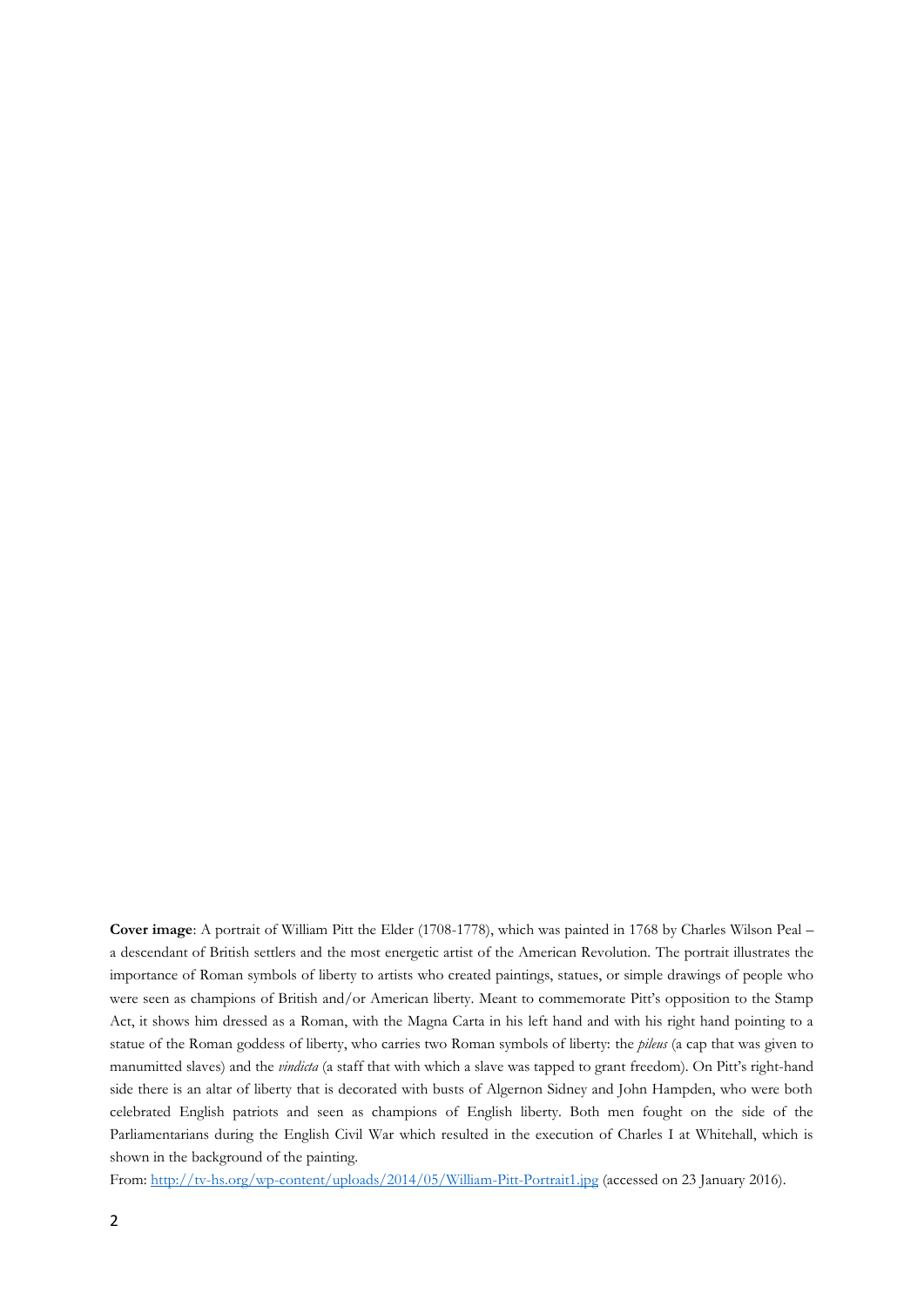# **Contents**

| Introduction                                                                    | page 4  |
|---------------------------------------------------------------------------------|---------|
|                                                                                 |         |
| Chapter one: The British Empire and late-Victorian and Edwardian images of Rome | page 12 |
| Chapter two: Early twentieth-century British works of imperial comparison       | page 16 |
|                                                                                 |         |
| Chapter three: The Roman Empire in the United States of America                 | page 32 |
| Chapter four: Early twenty-first-century American works of imperial comparison  | page 38 |
| Conclusion                                                                      | page 59 |
| Sources                                                                         | page 63 |
| Bibliography                                                                    | Page 64 |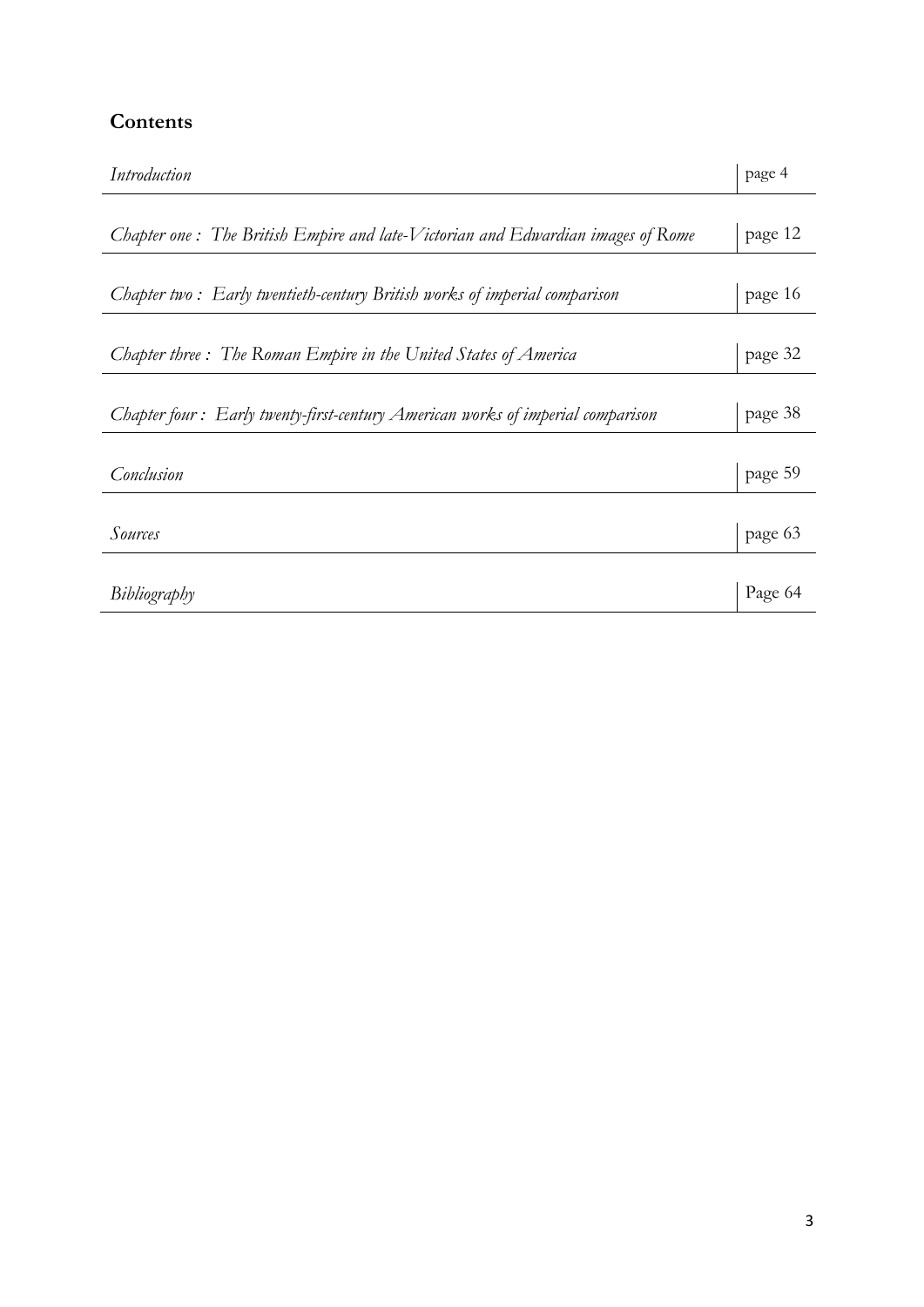#### **Introduction**

Among the few facts that have survived the postmodern critique on historical scholarship is the certainty that when people look at the past they always do so through the 'lens' of the present. This is unavoidable, for people have always felt the need to determine their place and rôle in the world to give meaning to their lives, and one of the ways in which we can do so is by looking to the past. We look to the past for a wide variety of reasons: out of curiosity; to (re)define ourselves; for lessons and inspiration; or out of a desire to (de)legitimise current developments. To these ends, we make historical comparisons to find out how we differ from those who came before us and in what ways we are alike. These comparisons invariably lead to observations that are not in any way objective or dispassionate in nature. Instead, they result in biased observations, that are shaped by present-day concerns and ideas. Selectivity is, perhaps, the most prominent form of bias, for when we draw historical comparisons we make a (often unconscious) selection based on what we consider relevant or useful to the present. Consequently, our image of the past is always, to some extent, shaped by contemporary concerns, or, put differently, the present creates the past as much as the past creates the present. Historical comparisons, therefore, often tell us as much about the past as they do about the times in which they were made and the people who produced them.

#### **Classical traditions?**

Graeco-Roman antiquity has long provided points of reference for (in particular, but not exclusively) westerners who wished to comment on developments and events in the world around them. This is in no small part due to the prominent position of the corpus of classical texts which, until quite recently, occupied a position of nearly unquestionable authority because they were perceived as the great repository of Western civilisation. Ideas and terms that find their origin in the classical world have, however, also influenced the cultures of countries outside Europe and the Americas. Since the end of the Second World War, for example, virtually every country describes itself as a democracy – a form of government that is widely believed to have originated in late sixth-century Athens<sup>1</sup> – since doing otherwise would seriously harm a nation's reputation and political credibility. This is why countries with a political system that does not resemble Western liberal democracies in any significant way still style themselves as 'democracies'. North Korea, for instance, adopted the name 'Democratic People's Republic of Korea' in 1948, following the official division of the Korean Peninsula into two nation states.

The global drive toward 'democracy' after the Second World War had little to do with a renewed interest in its classical origins, instead it was a response to the destructive force of a number of dictatorships that had brought war, devastation, and death to the first half of the twentieth century. After the horrors inflicted upon the world during two world wars – and also

<sup>&</sup>lt;sup>1</sup> Recent research, however, indicates that the origins of democracy may well lie outside ancient Greece. The Australian political theorist John Keane, for example, suggests that assembly-based democracy's roots lie with the ancient civilisations that dominated modern-day Syria, Iraq and Iran around 2500 BC, see Keane 2009, xi, 107-108.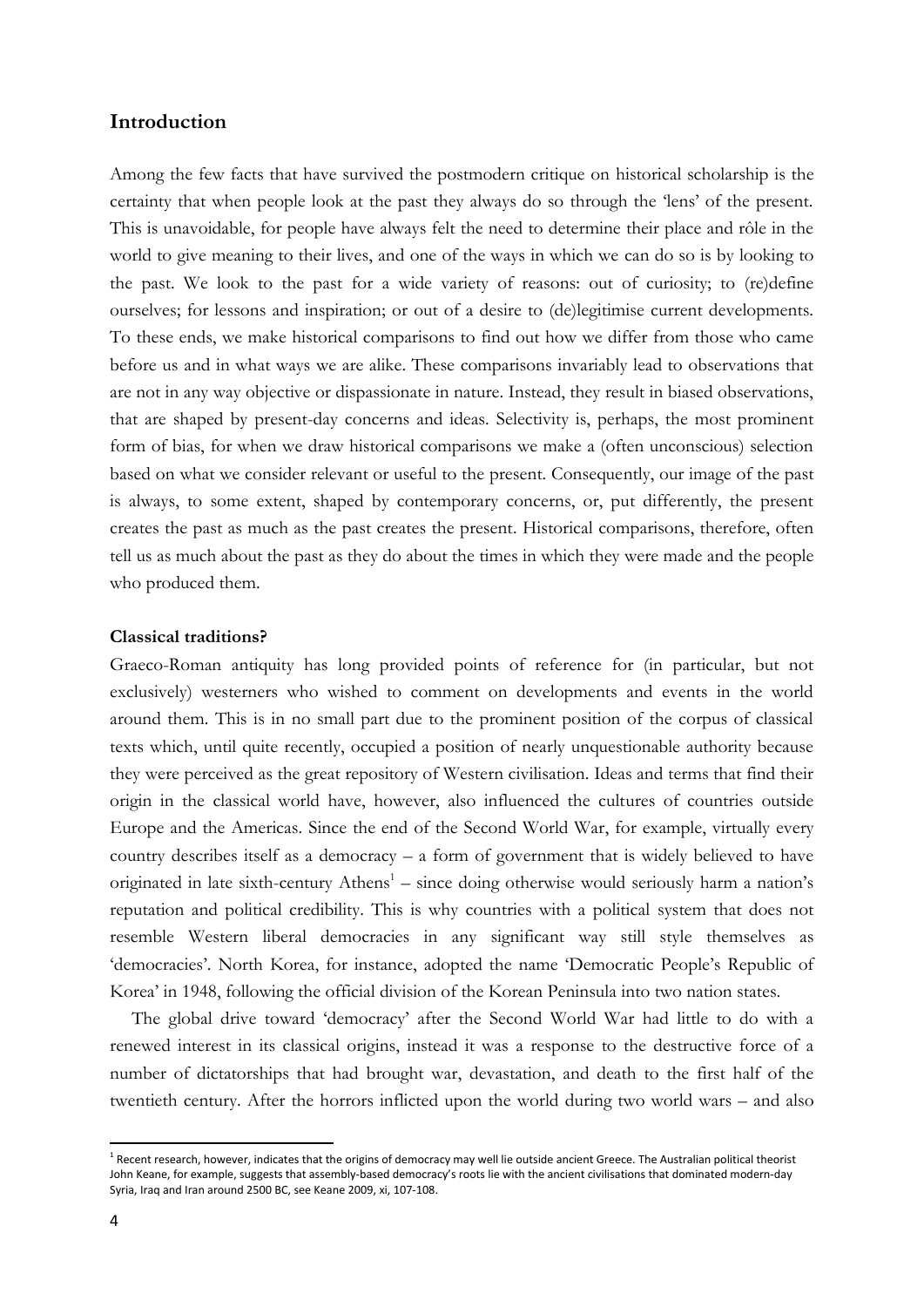during smaller conflicts like the Spanish Civil War – a vast majority of the world's inhabitants was prepared to take the desirability of liberal democracy, as the supposedly ideal form of government, for granted.<sup>2</sup> It was widely believed (and still is) that liberal democracies do not fight one another, thus people hoped that the spread of democracy would promote peace around the world.<sup>3</sup>

To some extent, it is rather odd that people still identify democracy with the system of government developed in ancient Athens, for the workings of our democracies bear little resemblance to the political order that was developed in Athens during the fifth century BC. Apart from the fact that women and slaves had no political rights in Athens, the absence of selection by lot in modern democracies is arguably the most significant difference between ancient Athenian democracy and modern democracies. Selection by lot gave each citizen of Athens an equal chance at obtaining political power, while in modern representative democracies small elites of professional politicians hold a near monopoly on political power. <sup>4</sup> Despite all this, and in spite of the great differences between the political orders of the classical world and those of today, it is still possible to speak of a classical tradition within the political systems of postclassical historical periods. This is because the political organisation of ancient Athens and ancient Rome provided people, and continues to provide us, with the vocabulary with which we define our political systems.

The modern conception of dictatorship is another example of a term that – although it has survived from antiquity – today means something rather different than in republican Rome. Today, the term 'dictator' implies a political regime in which the leader has absolute power and stands above the law. Typically, such rulers attained this power through the use of violence. This description admittedly rather fits Julius Caesar's position of supreme power during the final years of the Roman Republic in which he was eventually proclaimed 'dictator in perpetuity'. During the vast majority of the history of the Roman Republic, however, the office of dictator was given to a person in times of emergency. This person was endowed with extraordinary powers for a limited period of time (six months at the most), after which he was required to relinquish his power and give account of his actions. In a way, therefore, it was Caesar's usurpation and abuse of the office of dictator (and that of Sulla before him) that inspired the term's modern significance.<sup>5</sup> Probably the most enduring legacy of classical antiquity is the survival of Roman law in legal systems all around the world (and particularly in the West). Although modern legal systems are, of course, different from the *Corpus Juris Civilis* (the Code of Justinian) – which is considered to be the final manifestation of historical Roman law – the majority of the categories used in this collection of legal documents have made their way into modern Western civil codes either completely or partially. Thus, they remain the foundation documents of the Western legal tradition.<sup>6</sup> The same goes for the classical origins of the terms despotism and republicanism, to name just two other

<sup>2</sup> Ryan 2013, 946.

<sup>3</sup> Bowden 2014, 15.

<sup>4</sup> Ryan 2013, 946-951; For an excellent account of the differences between the direct democracy of ancient Athens and modern representative democracies and an analysis of how and why these differences came into existence, see Manin 1997.

<sup>5</sup> Nippel 2010, 267-268.

<sup>6</sup> Vincenti 2010, 512-519.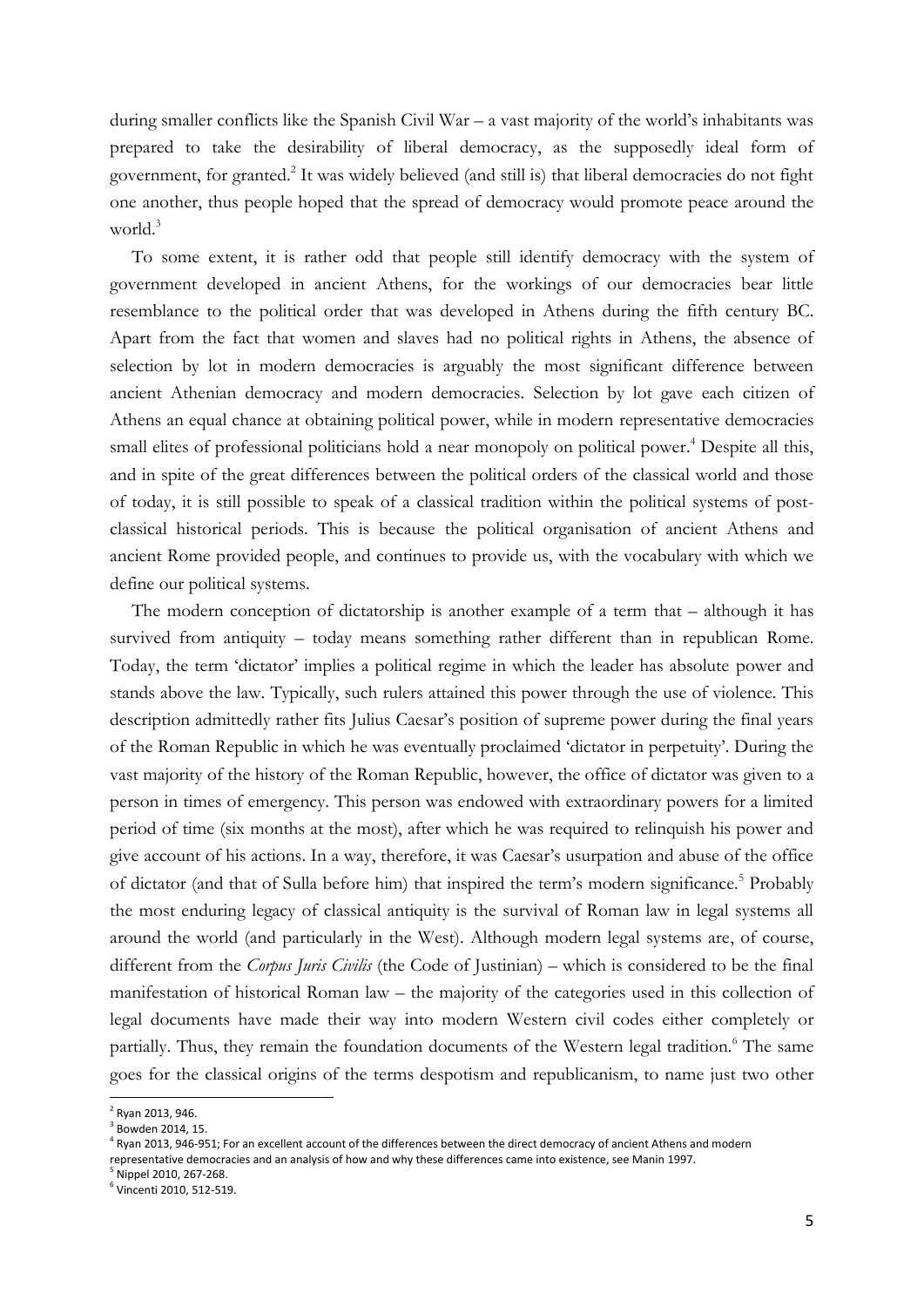concepts that are generally associated with classical antiquity. Despite the fact that these terms have gained a new significance over time, their original meanings set the scene for later discussion by philosophers, political theorists, and historians. In this sense one can speak of the existence of a classical tradition.

To conclude, I will provide an overview of the origins and afterlife of a term that is central to this thesis – empire. The word 'empire' is derived from the Latin *imperium*, meaning 'order' or 'command'. During the Roman Republic it was used to describe an office holder's lawful authority. After the transformation from republic to principate under Augustus (63 BC-AD 14), the word came to associated with the power that was held by military commanders. The title of *imperator*, which – during the republic – had sometimes been conferred on victorious generals, became associated exclusively with the reigning emperor. During the principate people began using the word *imperium* to describe both the geographical extent of Rome's authority and the cultural and political unity that was believed to come with it. In the period after the fall of the Western Roman Empire the term *imperium* was mainly used in the meaning that it had during the Roman Republic – to signify the sovereignty of a ruler or state. In the course of the seventh and eighth century, the word regained its significance as a term to describe the geographical extent of a ruler's power, meaning that a ruler ruled over more than just one territory. Today, the word 'empire' is used to describe an extensive group of peoples or states ruled over by a single monarch, oligarchy, ethic group, or sovereign state. One thing that all definitions of 'empire' have in common is 'the association between extended territorial dominion and military rule.<sup>7</sup> Since the dissolution of the large European world empires after the Second World War, new, postcolonial perspectives, have forced former colonial powers to recognise that their empires were at times maintained through violent military oppression.<sup>8</sup> Although it is possible to differentiate between colonialism and imperialism, the two terms are often used interchangeably in postcolonial literature. This is because colonialism, as Edward Said put it, 'is almost always a consequence of imperialism'.<sup>9</sup>

#### **Aggressive unipolar powers and imperial comparisons**

In a 2010 review article, the American classicist Eric Adler notes that comparisons between the Roman Empire and the United States were 'omnipresent in Western intellectual life' following the US-led invasion of Iraq in March 2003. Adler also states that these comparisons became far less common after the start of the presidency of Barack Obama, which strongly suggests that they were the result of the bellicose foreign policy of the Bush Jr. administration.<sup>10</sup> The British classicist Maria Wyke has noted the same increase in comparisons between the United States and the Roman Empire during the Bush presidency in her 2012 monograph on the US reception of Julius Caesar from the late nineteenth to the early twenty-first century. She also attributes this increase to the Bush Jr. administration's aggressive foreign policy and resolve to maintain its

<sup>7</sup> Pagden 2010, 310.

<sup>8</sup> ibid., 310-312.

<sup>9</sup> Said 1993, 9. <sup>10</sup> Adler 2010, 315-316.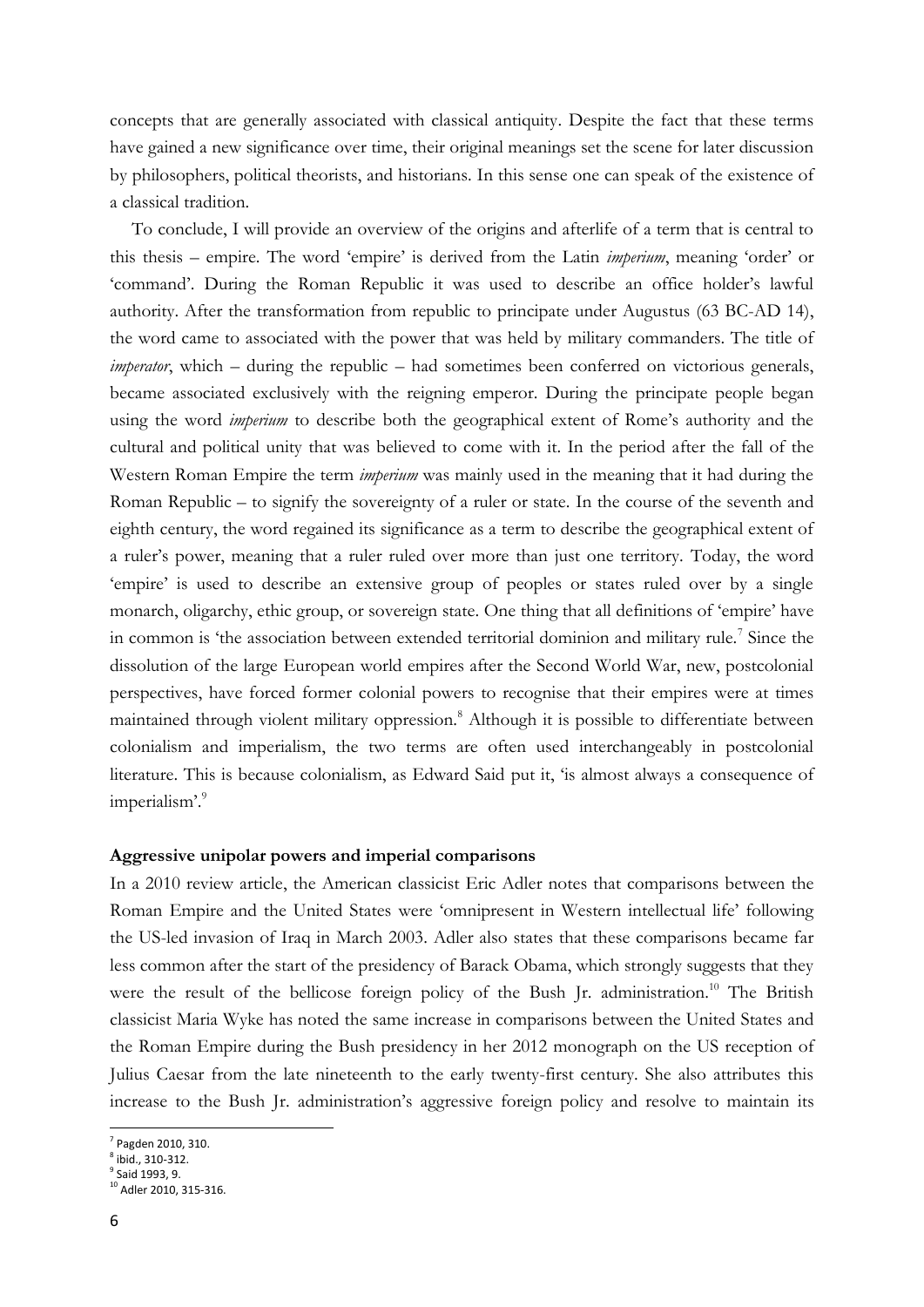global military dominance. Similar to Adler, Wyke also notes that comparisons between US foreign policy and Roman imperialism quickly disappeared after Bush completed his two terms of office. However, she also notes that similar comparisons resurfaced (on a much smaller scale) after some time as it became clear to the American public that Obama continued parts of the Bush Jr. administration's foreign policy – most notably the continued large scale involvement of the US military in foreign wars, such as the military intervention in Libya.<sup>11</sup> Debates about post-9/11 US foreign policy are, of course, not exclusively shaped by images of Roman imperialism. Other concepts and ideas, such as the concepts 'empire lite' and 'soft power', are also used to shape contemporary discussions about America's rôle on the world stage, but these fall outside the scope of this thesis.<sup>12</sup>

In a 2014 review essay on Wyke's above-mentioned monograph, the German-British classicist Constanze Güthenke has argued that the reception of classical knowledge, figures, and themes is more readily politicised in the US than in Europe. Güthenke states that this willingness to politicise classical antiquity might be due to the influence of forms of presentism (i.e. a tendency to interpret past events in terms of modern values and concepts) that are 'particular to the United States'.<sup>13</sup> If correct, this would imply that the use of images of (for example) Roman imperialism to make a statement about modern politics is largely confined to the US. At first sight, there seems to be some merit in this argument, since current European political commentators rarely use Rome as an analogy for contemporary European politics.<sup>14</sup> In the nineteenth century and in the first half of the twentieth century, however, images of Rome were drawn upon by a wide variety of people within Europe to make political statements. The history and future of the British Empire, for instance, was debated through the lens of its distant Roman 'antecedent'.<sup>15</sup> This suggests that American willingness to politicise images of classical antiquity is probably not due to the influence of forms of presentism that are particular to the United States, instead, the inclination to do so may very well be caused by America's position as the world's dominant political and military power – a position that had previously been occupied by the British Empire.

In his 2010 monograph *The Roman Empire: roots of imperialism*, the ancient historian Neville Morley states that the 'dynamic of debate' present in nineteenth and early twentieth-century discussions of British imperialism has also been present in debates about the supposed 'new imperialism' of the United States. He notes that, as had been the case in debates around British imperialism, writers who have sought to comment on the dominant position of the US on the world stage today have done so by comparing it to the Roman Empire – highlighting both supposed similarities and the differences between the two.<sup>16</sup> Adler has also argued that there are parallels between how intellectuals in late-Victorian and Edwardian Britain and in present-day

<sup>16</sup> Morley 2010, 6-7.

<sup>11</sup> Wyke 2012, 208-209, 236-237.

<sup>&</sup>lt;sup>12</sup> For more information see, Ignatieff 2003; Nye 2004.

<sup>13</sup> Güthenke 2014, 166-167.

<sup>&</sup>lt;sup>14</sup> Of course, there are exceptions to this general rule. The British politician Boris Johnson, for example, regularly compares the European Union with the Roman Empire in his 2006 book *The Dream of Rome*, see Johnson 2007.

<sup>&</sup>lt;sup>15</sup> A wide range of studies on this topic has been published, see, for example, Vance 1997; Hingley 2000; Bradley 2010a; Butler 2012; Hagerman 2013; Vasunia 2013.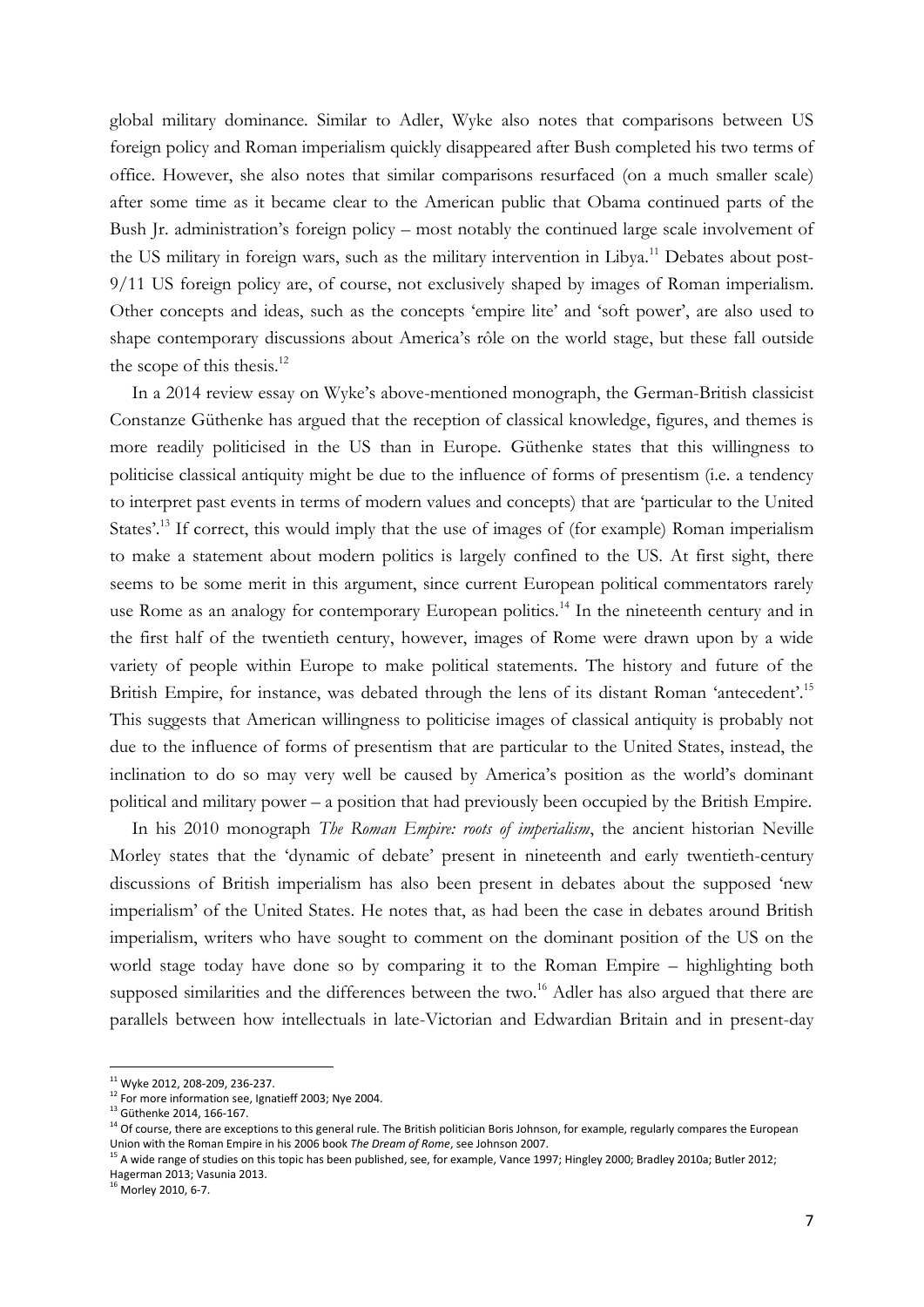America made use of images of the Roman Empire to either support or criticise policies that were perceived as imperialist.<sup>17</sup>

Neither Morley nor Adler has, however, made a detailed study of whether these comparisons were of a similar or different nature. In the introduction to his monograph, Morley only briefly mentions that imperial comparisons were used both in debates about the British Empire and in debates about contemporary US foreign policy without analysing any of these comparisons in detail.<sup>18</sup> Adler provides more detailed analyses of these comparisons, but only to reduce the debates about whether the British Empire and the US resemble the Roman Empire to a matter of political preference. According to Adler, the Roman analogy has mainly appealed to antiimperialist intellectuals, both in the context of discussions about British imperialism and in debates about modern US foreign policy.<sup>19</sup> A little further on, however, Adler concedes that this is mainly the case in modern American debates about the merits of empire, since it has been pointed out that in late-Victorian and Edwardian Britain the Roman analogy typically was of the most interest to supporters of British imperialism.<sup>20</sup>

In addition, Adler's choice to interpret the debate between those who deemed the British and Roman empires similar and those who did not as, essentially, a debate between opponents of contemporary British imperialism and its supporters is problematic. This is because late nineteenth-century and early twentieth-century British intellectuals could very well criticise aggressive imperialist policies without calling for the dissolution of Britain's world empire. The British linguist and literary historian Norman Vance, for example, has pointed out that the British Liberal politician William Gladstone repeatedly criticised the aggressive foreign policies of his colleagues Lord Palmerston (Henry Temple) and Benjamin Disraeli by drawing upon images of the Roman Empire (a tactic that was also frequently employed by his opponents Palmerston and Disraeli). Vance also notes, however, that during his four tenures as Prime Minister, Gladstone 'had to deal with empire or overseas acquisitions as a *fait accompli* and a responsibility of government'. Instead of attempting to disband Britain's empire, Gladstone advocated a less aggressive foreign policy.<sup>21</sup> Furthermore, Adler is frequently forced to admit that (both in the context of the British Empire and the United States) proponents of an aggressive foreign policy – who according to him were generally hostile to equations between the Roman Empire and the foreign policy of their respective states<sup>22</sup> – often saw not only differences but also similarities when they looked at Rome.<sup>23</sup>

The influence of the above-mentioned classical 'traditions' notwithstanding, the obsession with Rome as a point of reference in these comparisons might arguably be called surprising since there are so many other empires that could be used as a point of reference (e.g. imperial China

<sup>17</sup> Adler 2008a; Adler 2008b.

<sup>18</sup> Morley 2010, 1-13, in particular 6-11.

<sup>19</sup> Adler 2008b, 603.

<sup>&</sup>lt;sup>20</sup> ibid., 604; This contradicts, in part, the conclusions that Adler reached in an earlier paper, namely that 'equating Britain and Rome was an argumentative strategy most fully employed by anti-imperialists', see Adler 2008a, 208.

<sup>&</sup>lt;sup>21</sup> Vance 1997, 225-232; Vance 2011, 250-253.

<sup>22</sup> Adler 2008a, 208; Adler 2008b, 603.

<sup>&</sup>lt;sup>23</sup> See, for instance, Adler 2008a, 199-201, 204; Adler 2008b 595-596.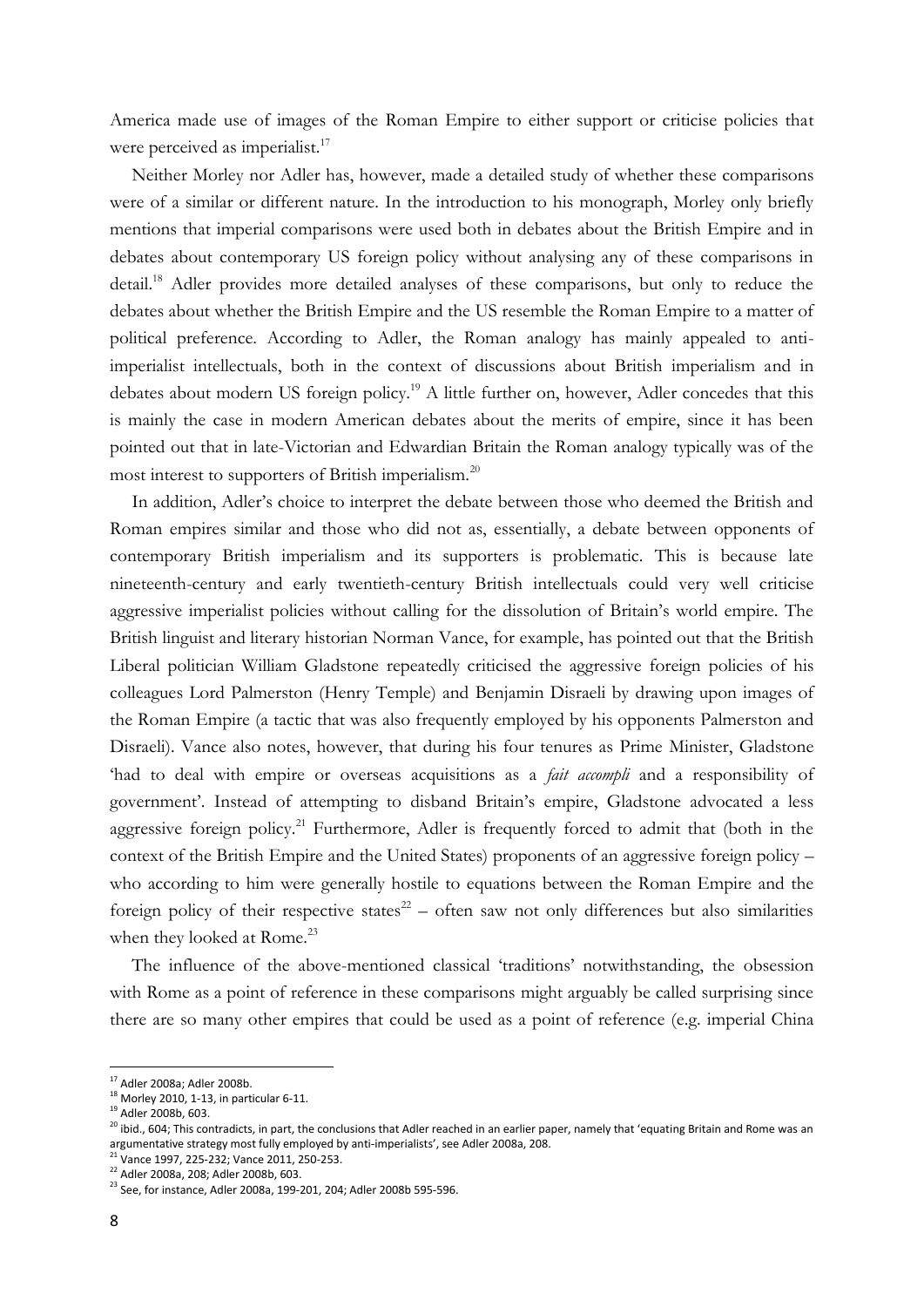under the Han dynasty, the Mughal Empire, or the Aztec Empire to name but a few). It has been argued that the Roman Empire is accorded such a prominent rôle in imperial analogies because Roman civilisation has long been perceived as the exclusive heritage of countries in Western Europe and countries with a substantial Western-European ancestral population, such as the United States.<sup>24</sup> From Rome, westerners allegedly inherited much of what defines present Western political structures, religious life, legal systems, philosophy, art, and architecture. This supposed linear historical connection between Western culture and society and the Roman Empire has made it difficult for westerners to critically reflect on the potential downsides of Roman imperialism, and, arguably, on the true extent of the presumed similarity between the culture and society of the Western world and that of the Roman Empire.<sup>25</sup> As Morley has pointed out, Roman imperialism seems to have become the archetypal form of 'benign imperialism' against which all other forms of imperialism can be measured and found wanting in one way or another.<sup>26</sup> This explains the appeal of the Roman Empire to early twentieth-century Britons and modern Americans who sought for a point of reference against which they could measure the achievements of their respective states.

#### **Approach**

This thesis seeks to analyse the differences and similarities between early twentieth-century comparisons between the British and Roman empires and between comparisons between America and Rome that were drawn during the Bush Jr. presidency. My analysis of these comparisons will not just focus on the political preferences of the people who made them, but also on their content and with what purpose in mind this was given shape. Because the amount of works in which such comparisons are drawn is very large, I have chosen to select six monographs – three of which were written during the early twentieth century by British authors and the other three were written during the Bush Jr. presidency by American authors.

To determine in what ways these works of imperial comparison are alike and in what ways they differ, I will first offer an analysis of their contents that – since these types of comparison originate from a colonial context – will sometimes draw on elements of postcolonial theory. Postcolonial theory, as the name suggests, finds its origin in the re-evaluation of more recent western imperialisms after the dissolution of the European world empires in the aftermath of the Second World War. Just as it has led scholars who specialise in the history of more recent European empires to challenge the Eurocentric bias within historical accounts and other representations of this period in western history, it has led ancient historians and archaeologists to challenge the Romano-centric bias within narratives about the Roman Empire and its provinces.<sup>27</sup> Thus, drawing on elements of postcolonial theory will allow me to elucidate how the impact of British imperialism has influenced the comparisons drawn by the three early twentiethcentury British authors. In addition, it will also allow me to establish the extent to which

<sup>&</sup>lt;sup>24</sup> Mattingly 2014, 13, 15.

<sup>&</sup>lt;sup>25</sup> Mattingly 2014, 3, 13; Morley 2010, 1, 13.

<sup>26</sup> Morley 2010, 8.

 $27$  For a discussion of this process see, Webster 1996, 1-9.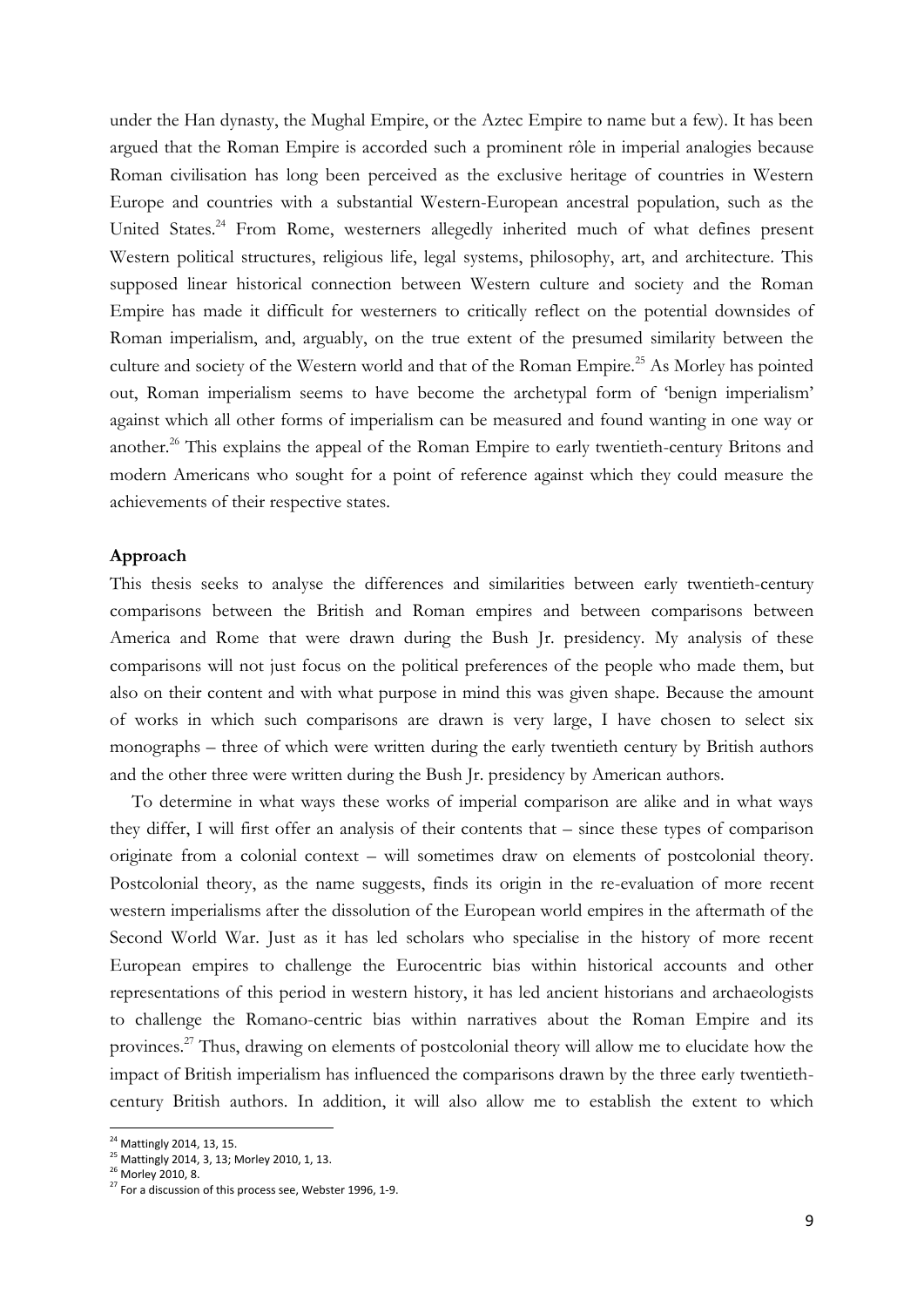postcolonial perspectives on Roman imperialism have influenced the comparisons that were drawn by the three early twenty-first century American authors.

Thereafter, I will attempt to answer the following questions with regard to each of the selected publications: (1) At what period in the history of the Roman Empire is the comparison aimed, why at this period, and how does this effect the comparison?; (2) On what sources is the comparison based (e.g. ancient Roman texts, secondary literature, or narratives based on archaeological material), why on these sources, and how does this effect the comparison?; (3) In what themes is the author that has made the comparison interested, why is (s)he interested in these themes (do they, for instance, reflect contemporary imperial concerns), and how do they effect the comparison?; (4) Why does the author make this comparison, how might the author's background (for example how (s)he was educated) have influenced his/her conclusions, and how does the purpose of the comparison influence its outcome?

With regard to the comparisons made in the context of the British Empire, I have selected three studies that were all written in the second decade of the twentieth century, following a period of rapid imperial expansion that has been described as the 'Age of Empire'.<sup>28</sup> Between 1910 and 1914 many books featuring imperial parallels were published, three of which have been identified to be of special importance: Lord Cromer's (Evelyn Baring) *Ancient and Modern Imperialism* (1910), Charles Lucas' *Greater Rome and Greater Britain* (1912), and Lord Bryce's (James Bryce) *The Ancient Roman Empire and the British Empire in India: the Diffusion of Roman and English*  Law Throughout the World (1914).<sup>29</sup> With regard to the comparisons made in the context of post-9/11 US foreign policy, I have selected three studies that were all written during the final years of the Bush Jr. administration when the consequences of its bellicose foreign policy had taken their toll on the popularity rating of George W. Bush.<sup>30</sup> Two of these books focus entirely on comparisons between the United States and Rome: Cullen Murphy's *Are We Rome?: The Fall of An Empire and the Fate of America* (2007), and Thomas Madden's *Empires of Trust: How Rome Built – and America is Building – a New World* (2008). The final book has a broader focus and offers a comparative study of a wider range of empires but includes comparisons between the Roman Empire and the United States: Amy Chua's *Day of Empire: How Hyperpowers Rise to Global Dominance – and Why They Fall* (2007).

I have divided my thesis into four chapters. The first chapter provides an overview of the influence of British imperialism on the reception of Rome and its empire in the late-Victorian and Edwardian period. The second chapter contains an analysis of the imperial comparisons drawn in the above-mentioned three books that were written by British authors during the second decade of the twentieth century. The third chapter gives an overview of the reception of the Roman empire in British colonial America and, later, the United States. The fourth and final chapter consist of an analysis of the imperial comparisons drawn in the above-mentioned books that were written by American authors during the final years of the presidency of George W.

 $^{28}$  Hobsbawm 1994, 56-83, see also Koebner and Schmidt 1964, 135-165.

 $29$  Bryce 1914.

<sup>&</sup>lt;sup>30</sup> Wyke notes that by the time George W. Bush had the lowest approval rating of any sitting president by the time he completed his second term of office, see Wyke 2012, 236.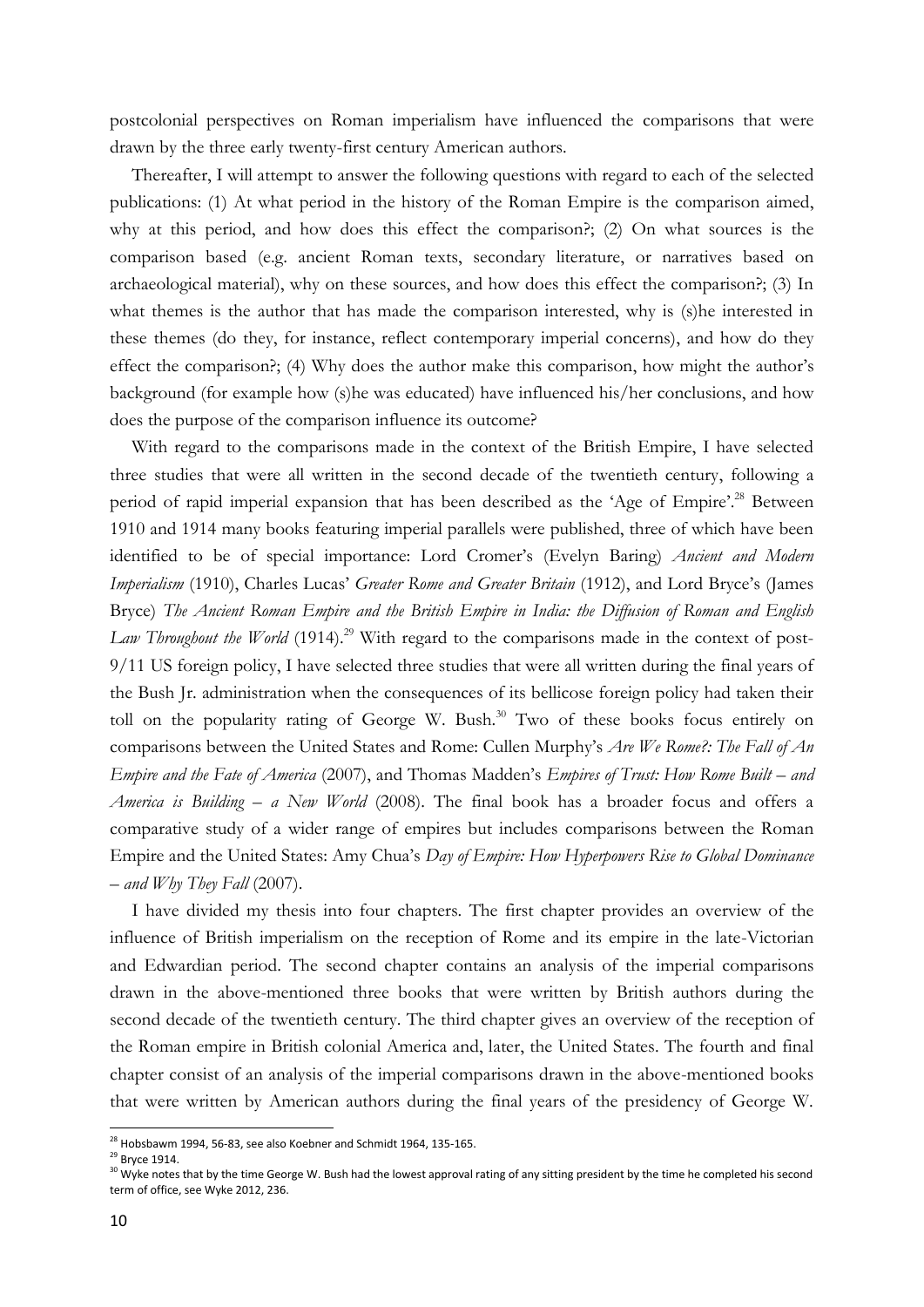Bush. The results of the case studies that are described in chapter two and four will be compared in the conclusion, that aims to provide some insights into how the imperial comparisons between the Roman empire and the British Empire and United States respectively differ from each other and in what ways they are alike.

I think it is important to study whether these comparisons are similar, for if they do resemble each other, then that would be cause for concern from a postcolonial perspective. Early twentieth-century comparisons between Rome and the British Empire were, understandably, heavily influenced by the impact of British imperialism. If Morley is right in suggesting that recent comparisons between Rome and the US are of a similar nature, then this would mean that they offer a similar view of the relationship between an imperial power and its colonial subjects. Since we supposedly live in a postcolonial era, such a view would be outdated and undesirable. Because Morley, and – to a lesser extent – Adler have not analysed the contents of both groups of comparisons in great detail, however, a thorough study of them is required. Only then can the question be answered whether or not the early twentieth-century British imperial comparisons and the early twenty-first century American imperial comparisons were drawn for similar reasons and served kindred purposes.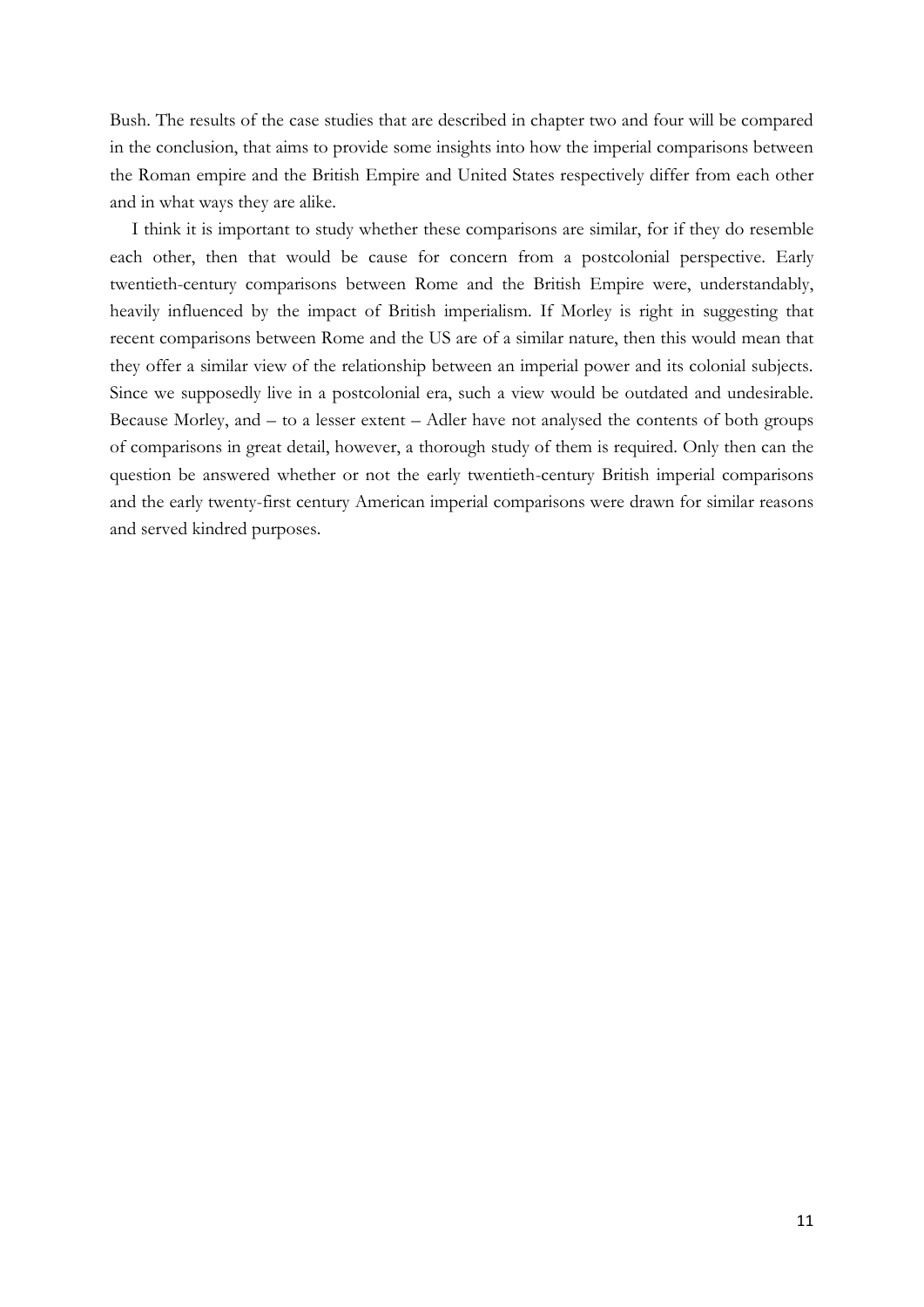# **Chapter 1 – The British Empire and late-Victorian and Edwardian images of Rome**

Although comparisons between the British Empire and Rome were drawn most frequently in the late nineteenth century and the early twentieth century, they were part of a much older tradition. The Revolution of 1688-1689 had circumscribed the powers and privileges held by the monarchy and greatly enhanced the constitutional powers of the English Parliament. The social groups that benefited most from this development were the aristocracy and, to a lesser extent, the gentry. Eager to legitimise their increased power, members of the aristocracy and the gentry began to identify themselves with the senatorial oligarchy of the Roman Republic and the classical principles of liberty and civic virtue that were associated with it.<sup>31</sup> Some would even argue that the Roman Republic was similar to Britain's political system.<sup>32</sup> In addition, Roman architecture, art, and literature were widely admired among members of Britain's eighteenth-century social elite. During the early eighteenth-century classical models were so popular that England in this period is often called 'Augustan England'.<sup>33</sup> The use of this term has, however, been criticised because it suggests a link with post-Republican Augustan Rome. This is misleading since, while there was admiration for Roman republican history, imperial Rome was perceived in mainly negative terms.<sup>34</sup>

The positive image of the Roman Republic enabled politicians like the above-mentioned Palmerstone (1784-1865) and Disraeli (1804-1881) to make use of Roman analogies during debates in the House of Commons. Both men frequently did so when they were forced to defend their aggressive imperialist foreign policy against the criticism of more moderate colleagues.<sup>35</sup> In one case in particular, the Roman analogy seems to have helped shape foreign policy. This was during the 'Don Pacifico Affair' of January 1850. David Pacifico was as Portuguese-Jewish businessman from Gibraltar, and therefore a British citizen, who had been living in Greece for some time when his property was attacked and vandalised by an anti-Semitic mob in 1847. Afterward, Pacifico appealed to the Greek government for compensation, which was refused in 1848. Lord Palmerstone, the British Foreign Secretary at the time, used this incident (and a number of similar cases) to justify his order to install a naval blockade of the Piraeus harbour to put pressure on the Greek government. To legitimise this drastic course of action, which was heavily criticised in the House of Commons, he made use of a Roman analogy. Referring to the Roman doctrine of citizenship with the famous Latin phrase *civis romanus sum*, he convinced a majority of his colleagues that British citizens should be protected from injustice regardless of their location, as, he argued, had also been the case with Roman citizens. He thus modelled British foreign policy on the example set by the doctrine of Roman citizenship.<sup>36</sup>

- <sup>32</sup> Hingley 2000, 22.
- <sup>33</sup> Hingley 2008, 117.
- <sup>34</sup> Ayres 1997, xiv. <sup>35</sup> Vance 1997, 230.
- <sup>36</sup> ibid., 225-226.

<sup>&</sup>lt;sup>31</sup> Ayres 1997, xiv.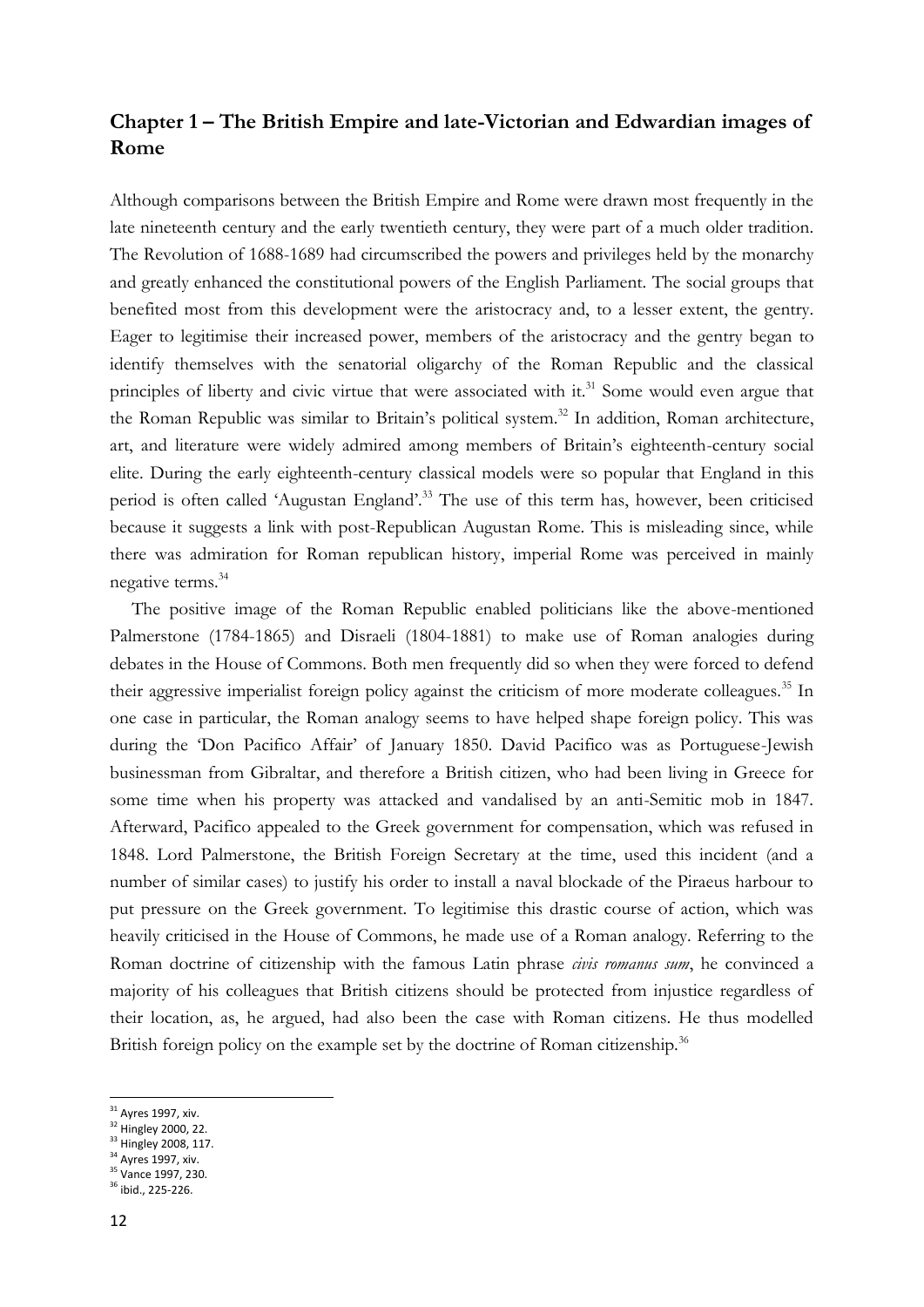It was not until the final decades of the nineteenth century that a number of intellectuals started to draw elaborate analogies between the British Empire and imperial Rome. It has been suggested that the year 1870 is of special significance in this context. It was in this year that the regime of the French emperor Napoleon III came to an end after he was captured and deposed following the defeat of the French armies in the Franco-Prussian War. Napoleon III had made extensive use of Roman-style iconography to associate himself with both his illustrious uncle, Napoleon I, and imperial Rome. Because of this, it is sometimes argued, the word imperialism was perceived in overwhelmingly negative terms.<sup>37</sup> Hostility towards imperialism and, therefore, towards the Roman Empire, would, however, continue until well after the end of Napoleon III's reign in 1870. The spectre of empire, with its connotations of absolute authority and supremacy by force, continued to haunt the British national consciousness. This fear was reinforced by concerns about the military threat posed by the new German Empire. Consequently, parallels between the British Empire and Rome were never completely unproblematic. Especially since the Roman emperors were associated with corruption, violence, and other forms of immoral behaviour.<sup>38</sup> This negative image of Rome's later imperial period was in no small part due to Edward Gibbon's magisterial *The History of the Decline and Fall of the Roman Empire* (published between 1776-1789), which depicted late antique Rome as despotic, corrupt, and decadent.<sup>39</sup>

The negative image of Rome would last until the late 1870s, when – following the controversial Royal Titles Act (1876), which allowed Queen Victoria to take the title 'Empress of India' – imperial Rome began to be interpreted in a more positive fashion. Before that time however, images of Hellenic antiquity dominated any parallels that were drawn between classical antiquity and Britain's imperial present.<sup>40</sup> The gradually more positive reception of imperial Rome during the late 1870s was, perhaps, also the result of a period of unprecedented British imperial expansion. Between 1870 and 1900 the British Empire increased enormously, particularly in Africa where Britain participated in the so-called 'Scramble for Africa'. By 1900, Britain ruled over a quarter of the world's population, its land empire covered a fifth of the world's land surface, and, Britain being a maritime empire, it dominated world trade with over forty percent of the world's merchant ships flying the British flag. <sup>41</sup> To people who were trying to measure Britain's imperial 'achievements' and who wanted to define its rôle in the world, that other – once large and powerful – European empire, the Roman Empire, offered a compelling parallel.

Thus, a wide range of people made comparisons between the British Empire and the Roman Empire, among them, for instance, politicians and colonial administrators, such as Lord Curzon, Lord Cromer, and Arthur Balfour; and educationalists and children's writers, such as Lord Baden-Powell and Rudyard Kipling. Academics were no exception, and among them was the most influential Roman scholar in late-Victorian and Edwardian Britain - Francis Haverfield.<sup>42</sup> He considered Roman imperialism similar to British imperialism, in particular with regard to

 $37$  Koebner and Schmidt 1964, 1; Vance 2011, 253.

<sup>&</sup>lt;sup>38</sup> Koebner and Schmidt 1964, 118; Vance 1997, 228-229.

<sup>39</sup> Levine 1986, 82.

 $40$  Hingley 2000, 19-22.

<sup>41</sup> Bradley 2010b, 127; Cornish 2014, 14.

<sup>42</sup> Hingley 2000, 25; Rogers and Hingley 2010, 203.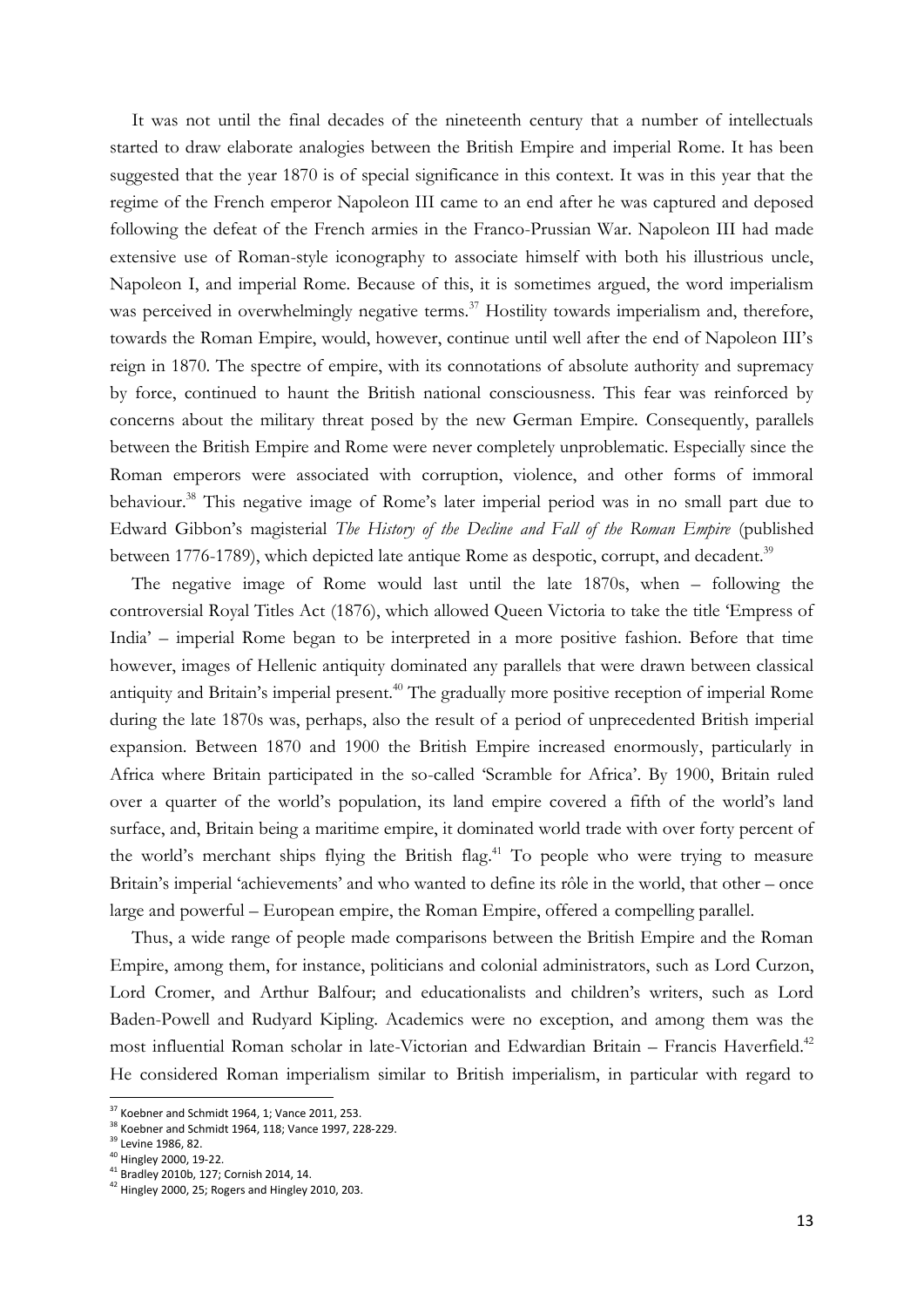British colonial India, united by what was then considered to be a mission to civilise the uncivilised.<sup>43</sup> This belief in the similarity of the two empires had made him, and plenty of his contemporaries, convinced that the study of Roman imperialism would yield valuable lessons for the present.<sup>44</sup> Haverfield, for example, argued that the study of Roman military installations, such as the Ambleside Roman Fort (a Roman fort in the Lake District), could yield lessons relevant for securing the contemporary British imperial frontier in the north-west of India.<sup>45</sup>

Although the Roman Empire offered a compelling imperial parallel to late-Victorian and Edwardian intellectuals, they did not exclusively identify with Roman imperial servants when it came to the history of Roman Britain. A number of leaders of peoples native to Britain that revolted against Roman rule, such as Caractacus and Boudica, were sometimes lauded for their efforts as 'heroes of the resistance'. Attitudes to persons who had offered armed resistance to Roman rule were, however, always ambivalent, as becomes clear with regard to the figure of Calgacus, who was at times presented as a national British hero, and at times as an insignificant barbarian.<sup>46</sup> In addition, it is hard to say if the analogies that were drawn between Britain and Rome actually influenced British government policy.<sup>47</sup> It is, however, clear that imperial officials were drawn from a social elite whose members were classically educated, in particular with regard to the Indian Civil Service. The Indian-British classicist Phiroze Vasunia has, for example, pointed out that the ICS entrance examinations strongly favoured candidates with classical educations that could only be obtained in Britain and disadvantaged Indians who lacked this educational background.<sup>48</sup> Because of this, an institution like Oxford University was able to provide over half of the entrants to the ICS between 1892 and 1914. In addition, it has been pointed out that, as late as 1938, six out of eight provincial governors in India were so-called 'Greats men' (i.e. men who had obtained Oxford Classics degrees).<sup>49</sup> Of course, this does not prove that their background in Classics had a direct impact on British imperial policy, but one might be allowed to suppose that classically-educated British colonial administrators sometimes modelled their behaviour on Greek or Roman 'examples'.

The fact that comparisons between Roman imperialism and British imperialism focussed mainly on British imperial policy in India should be seen as a direct consequence of the nineteenth-century believe in the progressive nature of civilisation. As early as the late seventeenth century and the early eighteenth century, members of Britain's social elite had been interested in the history of Roman Britain and in archaeological remains from that period. This was because the Romans were held responsible for introduction of classical culture in Britain, a culture 'which modern Britons were thought to be improving.<sup>50</sup> Consequently, late nineteenthcentury and early twentieth-century British colonial administrators saw it as their task to spread

 $43$  Haverfield 1911, xviii; Haverfield 1915, 11.

<sup>44</sup> Hingley 2000, 28-37.

<sup>45</sup> Haverfield's 1913 lecture to the Cumberland and Westmoreland Antiquarian and Archaeological Society, an excerpt of which is cited in: Hingley 2000, 47.

<sup>46</sup> Bradley 2010b, 131-151; Hingley 2000, 72-85.

 $47$  Chakravarty 1989, 5-12, argues that this was the case with regard to elements of British colonial policy.

<sup>48</sup> Vasunia 2005b; Vasunia 2013, 193-235

<sup>49</sup> Mattingly 2014, 10.

<sup>50</sup> Hingley 2008, 118.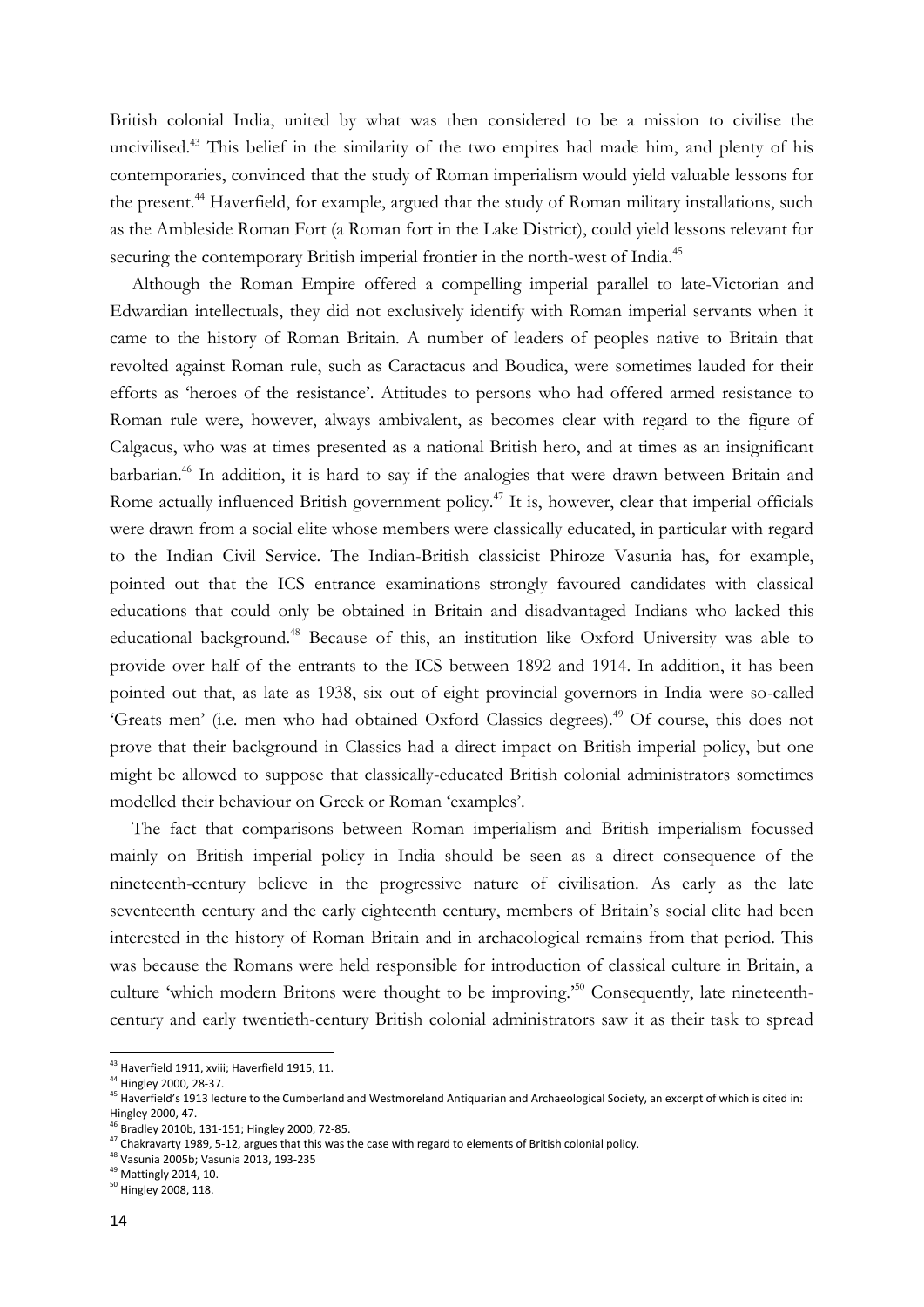that civilisation in Britain's colonial empire. However, not every part of the British Empire needed to be civilised. An internal hierarchy existed that determined whether specific territories controlled by Britain needed to be civilised. At the top of this hierarchy was Britain (with a particular focus on England), in second place were Britain's self-governing colonies (called dominions), and in third and final place were the parts of the British Empire that were inhabited by people who were perceived as backward and uncivilised. It was on these territories that the 'civilising efforts' of the British state were focused.<sup>51</sup> At first, Greek methods of colonisation were considered suitable for these 'less civilised' colonies. This was because British imperial administrators, politicians, and intellectuals believed that, one day, British efforts to 'civilise' the populations of these territories would be complete. When this had happened, the 'civilised' inhabitants of those colonies would be allowed to govern themselves, as, it was argued, Greek colonies were also largely independent from their respective mother cities.<sup>52</sup>

The Indian Mutiny of 1857, however, changed everything. The population of British India was portrayed as ungrateful by British journalists and writers, because the Indians had supposedly repaid the attempts of their 'benevolent' colonial masters to 'civilise' them with violence. Thus, a number of imperial administrators, politicians, and scholars concluded that the people of British India should never be allowed to govern themselves. Because of this, they argued that British colonial policy in India should be informed by the Roman – and not the Greek – model of colonisation since Rome's colonies subordinate to the authority of Rome. The belief that Britain was under an obligation to civilise the inhabitants of its 'less developed' colonies survived the Indian Mutiny, but nog for long. The Morant Bay Rebellion of 1865 in Jamaica largely destroyed this belief and in its aftermath racial stereotyping would increase. Theories that non-white subjects could not be civilised now became mainstream.<sup>53</sup> As we will see, both the Indian Mutiny and the Morant Bay Rebellion and their respective effects on British imperial policy heavily influenced early twentieth-century comparisons between Roman and British imperialism.

<sup>&</sup>lt;sup>51</sup> Butler 2012, 18, 20-21.

 $52$  ibid., 25-26.

 $53$  ibid., 25-33.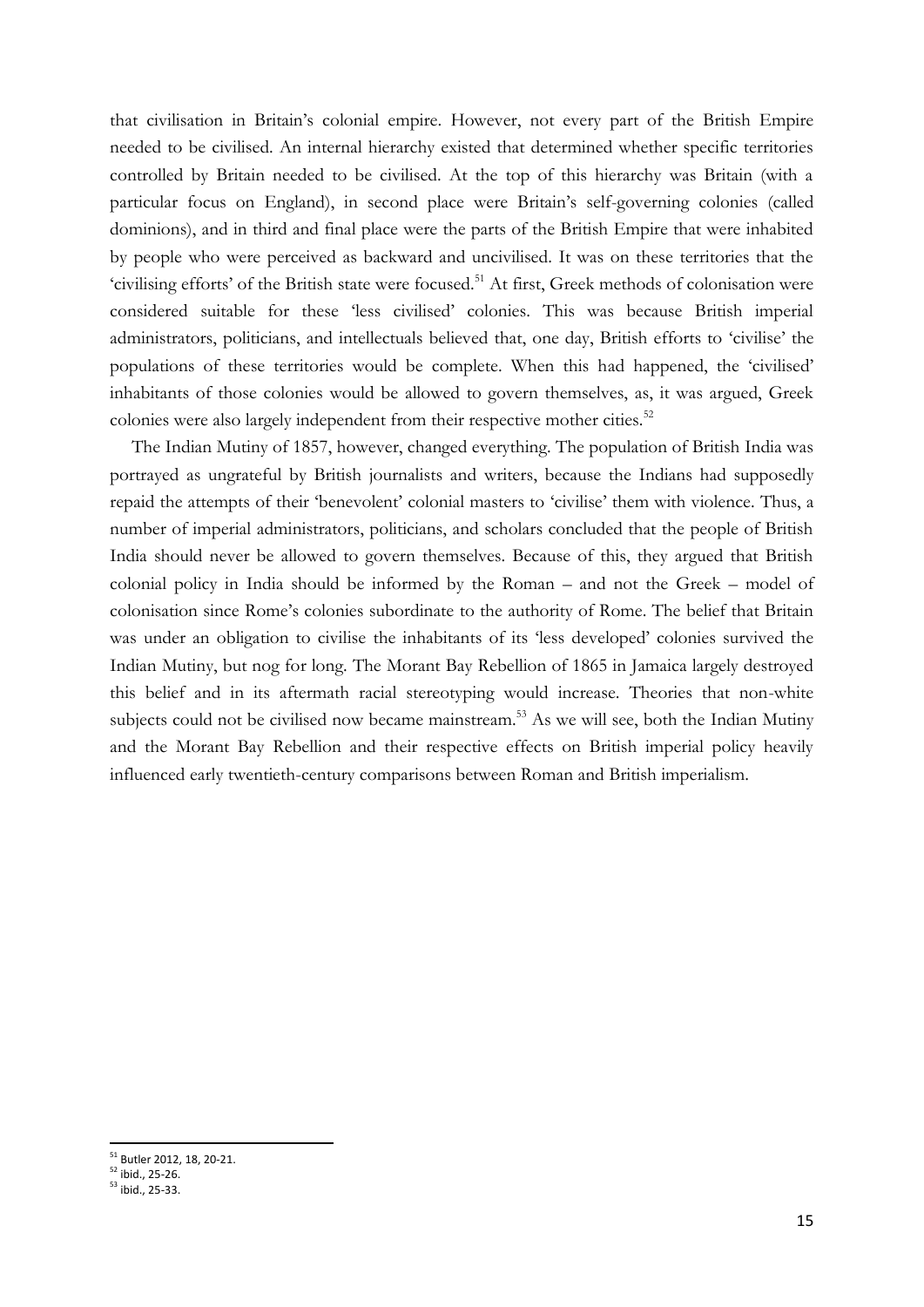#### **Chapter 2 – Early twentieth-century British works of imperial comparison**

This chapter will begin with an analysis of the comparisons made between Rome and Britain in three works of imperial comparison that were all written in the second decade of the twentieth century. Since the comparisons that are made by the authors of these monographs focus on the same themes, I have chosen not to provide a separate analysis of the contents of each book. Instead, I have summarised the similarities and differences that their authors perceived between the Roman and British empires thematically, which makes it more easy to compare their views on separate topics. In the second part of this chapter, I will try to provide an answer to the sub questions that I have listed in the introduction. These questions focus on the author's motives, their use of the available sources, and the choices they made while writing their books.

Before I start my analysis of the contents of the books, it is worthwhile to provide some information about their authors. The three books were all written by men who in some capacity were (or had been) involved in either the study of Classics or in the government of Britain's empire. *Ancient and Modern Imperialism* was written by Evelyn Baring (1841-1917), the first Earl of Cromer. Although he had no university education, Cromer was exceptionally well read – having thought himself Greek and Latin while he was stationed on Corfu (he may also have acquired some knowledge of Greek and Latin during his time as a cadet at the Royal Military Academy at Woolwich, since Classics was among the subjects thought there<sup>54</sup>). Cromer had been an imperial administrator in India and was Consul-General of Egypt between 1883 and 1907. After his retirement, he devoted himself to literary pursuits and among those was his work about ancient and modern imperialism.<sup>55</sup> He was President of the Classical Association for the year 1909-10. He was probably asked to fulfil this position because of his interest in Classics and his experience as an imperial administrator. Cromer himself certainly believed that his experience as Consul-General of Egypt ('a country which was at different times under the sway of the Macedonian and the Roman'<sup>56</sup>) made him the right person to make some comments about the differences and similarities between ancient (in particular Roman) and modern (in particular British) imperialism.<sup>57</sup> His book is an expanded version of the Presidential address that he presented to the Classical Association on 11 January 1910.<sup>58</sup> *Greater Rome and Greater Britain* was written by Charles Lucas (1853-1931). Lucas had obtained a first class degree in Classics at Oxford and ended in first place on the civil service examination list of 1877, which gained him a place at the Colonial Office. In this Office, he would eventually rise to become the first head of the Dominions Department. He wrote several books about the British Empire and ended his career as a Fellow of All Souls College in Oxford.<sup>59</sup> *The Ancient Roman Empire and the British Empire in India* was written by James Bryce (1838-1922), the first Viscount Bryce. Like Lucas, Bryce was a diplomat with a background in Classics. In 1870 he was appointed Regius Professor of Civil Law

<sup>&</sup>lt;sup>54</sup> Anderson 2009, 66.

<sup>55</sup> Freeman 1996, 23;Hingley 2000, 34-35; Vasunia 2005a, 49-50, 60.

<sup>56</sup> Cromer 1910, 3.

 $57$  ibid., 1-3.

<sup>58</sup> Hingley 2000, 35.

<sup>59</sup> Freeman 1996, 23; Hingley 2000, 34; Vasunia 2005a, 50.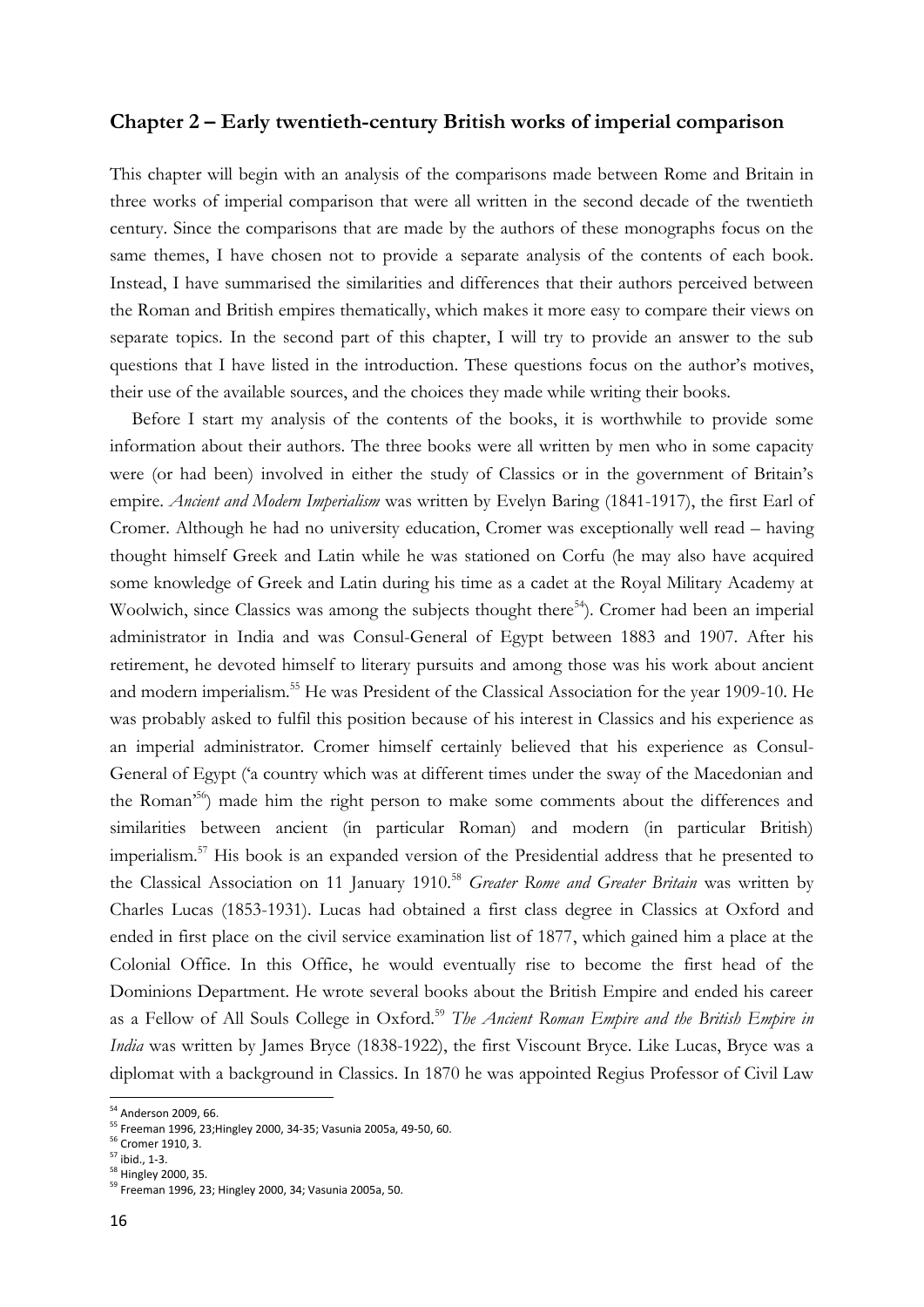at Oxford, but from the late 1870s he became increasingly interested in politics – eventually becoming a cabinet member as Chief Secretary for Ireland. His public career ended in 1913, when he retired from the post of British Ambassador to the United States (which he had held since 1907). In 1901, he wrote two essays on the Roman and the British Empires which were first published separately. Revised versions of both essays were published as a book 1914, which was used as a textbook for candidates to the ICS examinations.<sup>60</sup> Considering the fact that Bryce was Professor of Civil Law at Oxford between 1870-1893, it need not surprise us that he was also interested in the similarities and differences between Roman and English law. Hence, the second part of his comparative study of the Roman and British empires is focussed on this topic.<sup>61</sup>

#### **2.1 Analysis of the themes covered by the imperial comparisons in the selected books**

Of the three authors, Bryce makes the most wide-ranging comparison between ancient and modern imperialism. He states that the modern European world empires have brought about the diffusion of European forms of thought and ways of life around the world – making it ever more uniform. Bryce argues that a similar process (albeit on a smaller scale) occurred in the regions controlled by the Roman Empire, creating a uniform civilisation that 'was Greek on the side of thought, of literature, and of art, [and] Roman on the side of law and institutions.'<sup>62</sup>

#### **Justifications for the historical comparisons**

All writers begin their comparative accounts with a justification of their comparison between the two empires. Cromer notes that although the empires are comparable, there are also 'many notable differences'.<sup>63</sup> As the name of his book suggests, Roman imperialism is not the only form of imperialism that is discussed in his book. He also briefly mentions Athenian imperialism, but after closer examination he concludes that it cannot successfully be compared with British imperialism. A study of Roman imperialism, by contrast, can yield some 'valuable lessons', because the Romans – unlike the Greeks, who Cromer portrays as undisciplined, and too individualistic – were austere and practical enough to effectively execute their imperial policies. In addition, Cromer asserts that Roman values and education fostered 'Imperial tendencies'.<sup>64</sup> He does not believe that every part of Britain's empire can successfully be compared with the Roman Empire, noting that some of Britain's colonies (the so-called dominions) were self-governing and therefore differed greatly from the Roman provinces.<sup>65</sup> Lucas states that he compares the British Empire to the Roman Empire because the latter 'was the greatest political system of the ancient world', thereby suggesting that Britain occupied a similar elevated position in the modern world.<sup>66</sup> Bryce asserts that of all Britain's imperial possessions only India can be usefully compared with the Roman Empire since he believes that it is 'governed on the same principles and by the same

<sup>60</sup> Freeman 1996, 23; Vasunia 2005a, 50.

<sup>61</sup> Bryce 1914, 79-133.

 $62$  ibid., 3.

<sup>63</sup> Cromer 1910, 9.

 $64$  ibid., 14.

 $65$  ibid., 17.

<sup>66</sup> Lucas 1912, 9.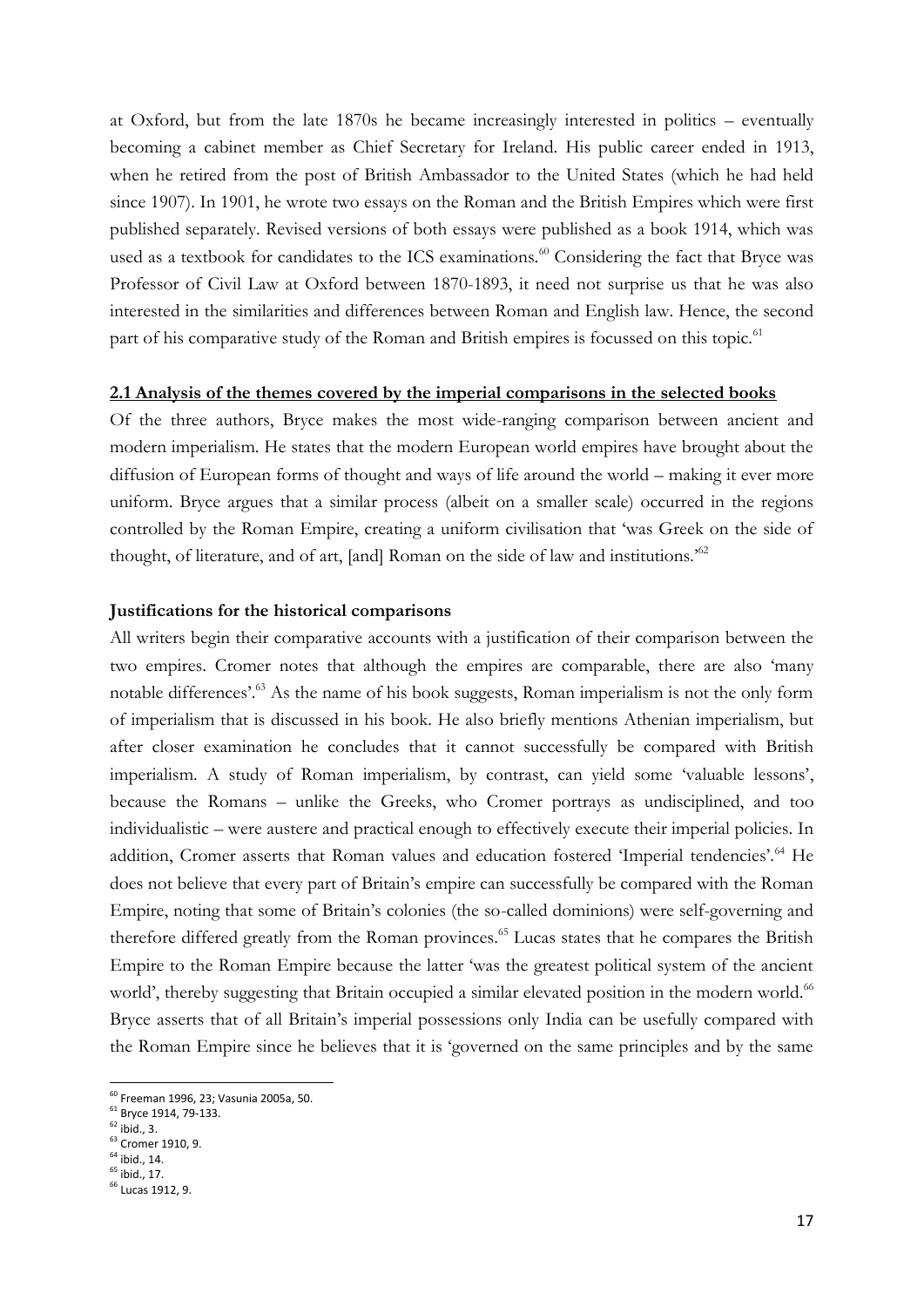methods'.<sup>67</sup> This presupposition is present in all three books, for they all turn to British imperial policy in India to illustrate the differences and similarities with Roman imperialism. As, mentioned above, this should be seen as a consequence of (1) a 'hierarchy of civilisation' that exited within the British Empire, and (2) changing attitudes to the population of British India following the Indian Mutiny of 1857. Parts of the British Empire that did not contain substantial settlements populated by British colonists were at the bottom of the 'hierarchy of civilisation'. Its population was considered backward and many believed that Britain was under an obligation to 'civilise' them as, supposedly, the Romans had done with the provincial populations of their empire. The fact that all three writers believe that British imperial rule in India can successfully be compared with Roman rule in its provinces reveals the impact of the Indian Mutiny, which resulted in an increase of popularity of the Roman model of colonisation.

Interestingly, none of the authors has drawn parallels between the government of Britain itself and that of the Roman Empire. This is, to some extent, surprising, since – as has been pointed out above – members of the English aristocracy and gentry had hinted at the existence of similarities between the post-1689 British political system and that of the Roman Republic. It is possible that it was considered likely that such comparisons would be overshadowed by less positive images of imperial Rome and, consequently, give rise to controversy. Such a fear might have been justified since the Royal Titles Act of 1876 was both preceded and followed by heated debates about whether or not the term 'imperialism' had a place in British politics.<sup>68</sup> The English historian James Froude made the mistake of underestimating anti-imperial sentiments when he published a study about Julius Caesar in 1879. In this study, he argued that democratic institutions and representative governments were incapable of ruling an overseas empire. Thus, he saw the transformation of the Roman Republic into a state ruled by one man as a necessary and good thing – arguing that the British Empire also necessitated the move from a constitutional government to an imperial government. Unfortunately for Froude, his reviewers were unanimous in their rejection of this idea.<sup>69</sup> Clearly, parallels with Rome that involved a direct link with the political system in Britain itself could, sometimes, get a bit too close to home.

#### **Explanations and justifications for territorial expansion**

All three writers turn to a supposedly similar 'national character' to explain why both the Romans and the British were able to create such a large empire. Cromer writes that the Roman and British 'character' was similar because he believes that both nations were at their best in times of trouble and adversity.<sup>70</sup> According to Lucas, both the Romans and the British were special in that they 'had an innate capacity for ruling'.<sup>71</sup> In similar fashion, Bryce states that 'the Romans and the English may be compared as conquering powers' since they both 'triumphed by force of

<sup>&</sup>lt;sup>67</sup> Bryce 1914, 5.

<sup>&</sup>lt;sup>68</sup> Koebner and Schmidt 1964, 118-126.

<sup>&</sup>lt;sup>69</sup> Vance1997, 228, with references.

<sup>70</sup> Cromer 1910, 34-35.

<sup>71</sup> Lucas 1912, 154.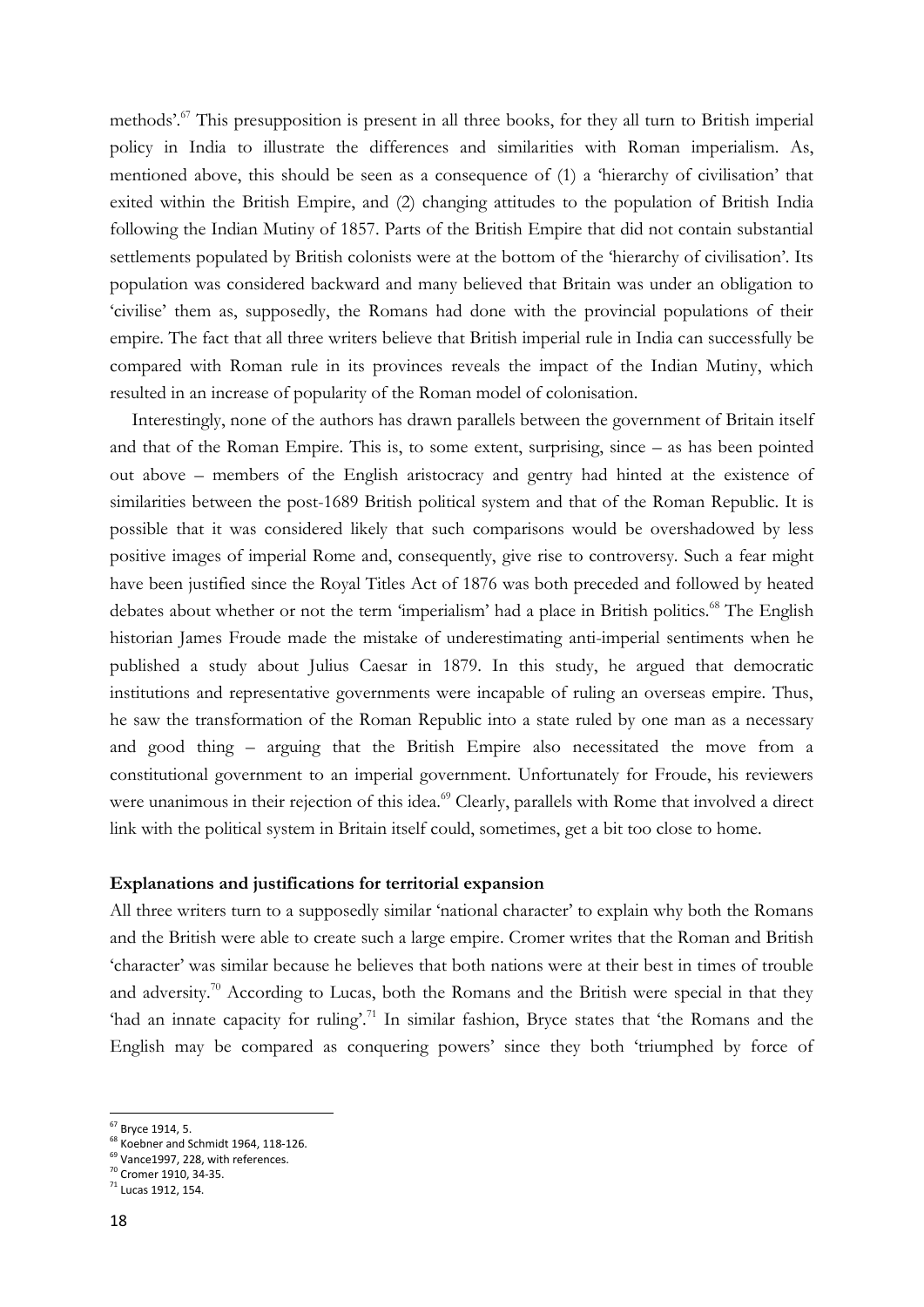character.<sup>72</sup> In addition, he argues that both were propelled by self-confidence derived from victories they had in the past, a self-confidence that, according to Bryce, enabled them to 'face any odds'.<sup>73</sup> Only Cromer and Bryce feel the need to legitimate Roman and British territorial expansion. Cromer contends that there is a close analogy between Roman and British imperial expansion. He argues that both Roman and British conquests were fuelled by the same motive – the 'irresistible necessity of acquiring defensible frontiers.'<sup>74</sup> With which he means natural frontiers.<sup>75</sup> Bryce is of a similar opinion, stating that both Roman conquest and British territorial expansion in India were inspired by a desire for security and the search for natural frontiers.<sup>76</sup> The belief that Roman imperialism was defensive in nature had a long history in studies of the Roman Empire and existed due to an uncritical evaluation of the justifications that were offered for Rome's wars in ancient Roman texts. It has been pointed out that these justifications were 'very often framed in terms of a defensive ideology', an ideology 'which the Western European colonial powers were to exploit in a similar fashion hundreds of years later.<sup>77</sup> Thus, it is likely that the already positive evaluation for Roman territorial expansion that was offered in ancient texts was reinforced by the authors' equally positive evaluation of British territorial expansion.

#### **Benign imperialism?**

When dealing with the question of whether both empires had the best interest of their subjects at heart, the authors see both similarities and differences between the two empires. Cromer states that, at first, there was little difference between the policy of both imperial powers toward the peoples living in conquered regions. He states that both empires were eager to extract as much revenue from them as possible.<sup>78</sup> With regard to British India, however, Cromer notes that this situation ended by the end of the eighteenth century when the East India Company was placed under parliamentary control.<sup>79</sup> He does not mention any such shift in policy on the part of the Romans and condemns them for placing financial gain before good government.<sup>80</sup> Although Cromer believes that there were some instances in which the Roman authorities pursued a 'humanitarian policy' (i.e. in suppressing the 'cruelties of Druidical worship'), he concludes that Roman imperial policy 'if judged by such modern standards as we are wont to apply, stands condemned.'<sup>81</sup> At the same time, he does state that there are mitigating circumstances that should be taken into account in order to avoid doing injustice to Roman imperialists, namely the rise of Christianity. He asserts that Christianity 'has established a moral code on principles almost wholly unknown to the ancient world'.<sup>82</sup> Although he does not explicitly mention this, he seems to suggest that it is somewhat unfair to judge Roman imperialism by modern standards. Further on,

- <sup>75</sup> ibid., 31-33.
- <sup>76</sup> Bryce 1914, 10, 15, 18.

<sup>&</sup>lt;sup>72</sup> Bryce 1914, 54.

 $^{73}$  ibid., 55-56.

<sup>74</sup> Cromer 1910, 20, 31-33.

<sup>77</sup> Souza 1996, 131. <sup>78</sup> Cromer 1910, 41-43.

<sup>79</sup> ibid., 65-68.

 $80$  ibid., 57.

 $81$  ibid., 49-50.

 $82$  ibid., 45.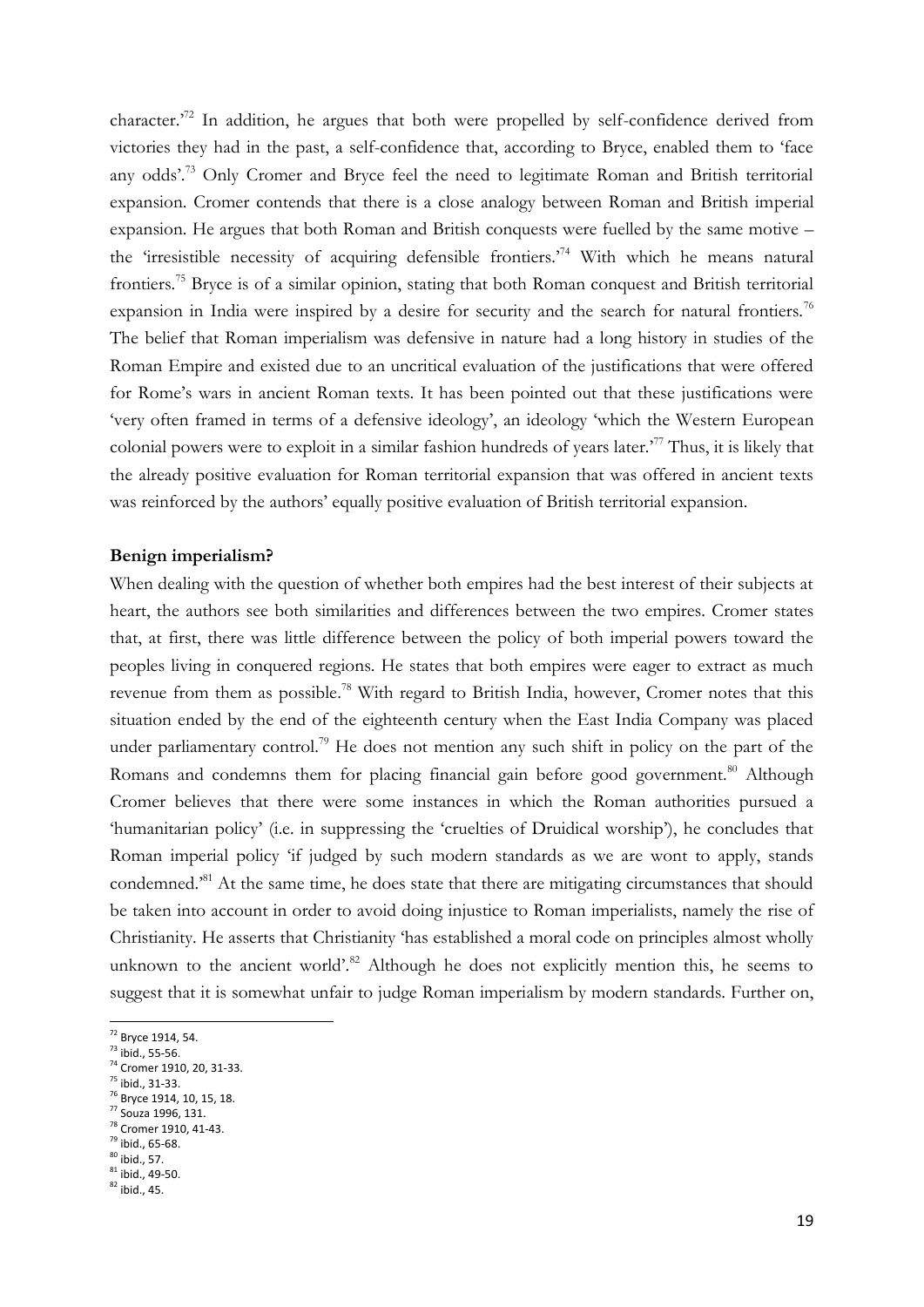however, Cromer contends that British imperialism is more beneficial than its ancient Roman 'counterpart' because it is better able to improve the lives of its subjects through scientific discoveries and medical advancements. Despite the fact that the Romans had to do without these advancements, Cromer still feels the need to point out that the Romans never had the intention to improve either the quality or length of the lives of provincial populations.<sup>83</sup> He probably did this to convince his reader that, in the end, Roman imperialism was less beneficial to subject peoples than contemporary British imperial rule.

According to Lucas, the populations of the Roman provinces were bereft of their freedom, while at least some of Britain's overseas possessions were given more and more freedom, and, eventually, the right to govern themselves.<sup>84</sup> Nevertheless, he admits that some of Britain's overseas possessions (those without English colonists or their descendants) are held by force. Lucas adds, however, that he believes that the military presence in those territories will grow ever less 'as good government has produced good will.'<sup>85</sup> Of the Roman provinces he writes, by contrast, that throughout their history they were largely pieces on a 'military chess-board'. Lucas believes that Roman policy in the provinces was mainly aimed at maintaining them (i.e. through a strong military presence in the frontier provinces). He admits that the same can be said for British India, but is keen to assert that British imperial policy is not exclusively motivated by military concerns. Instead, he asserts that it is also aimed at improving the lives of imperial subjects.<sup>86</sup> Like Cromer, Lucas states that in the British Empire medical advances were used to improve the lives of all of the empire's inhabitants. He claims that the Romans only used their medical knowledge to improve the health of their soldiers and that of the populations of their urban settlements.<sup>87</sup>

Bryce notes that both empires created an impressive transport infrastructure, that made their imperial possessions more defensible while, at the same time, promoting trade and commerce. The author clearly considers this to be a good thing. In addition he is of the opinion that both the imperialism of the Romans and that of the English was beneficial to conquered peoples because it brought about unprecedentedly long periods of internal peace.<sup>88</sup> With regard to the systems of government they introduced, Bryce claims that – although he believes that both brought better government to conquered peoples – British government in its imperial possessions is better than that of the Romans in their provinces. According to Bryce this difference is due to the beneficial influence of British public opinion, which, he contends, forces its imperial officials to hold to higher moral standards than the Roman authorities ever did. Bryce believes that this limits the amount of corruption among the officials of the British Empire.<sup>89</sup> Furthermore, he thinks that the British authorities did more for its subjects because, in spite of its respect for local customs, it

<sup>&</sup>lt;sup>83</sup> Cromer 1910, 108-114.

<sup>84</sup> Lucas 1912, 153.

 $85$  ibid., 161.

<sup>86</sup> ibid., 59-60.  $87$  ibid., 70.

<sup>88</sup> Bryce 1914, 20-22. <sup>89</sup> ibid., 25-27.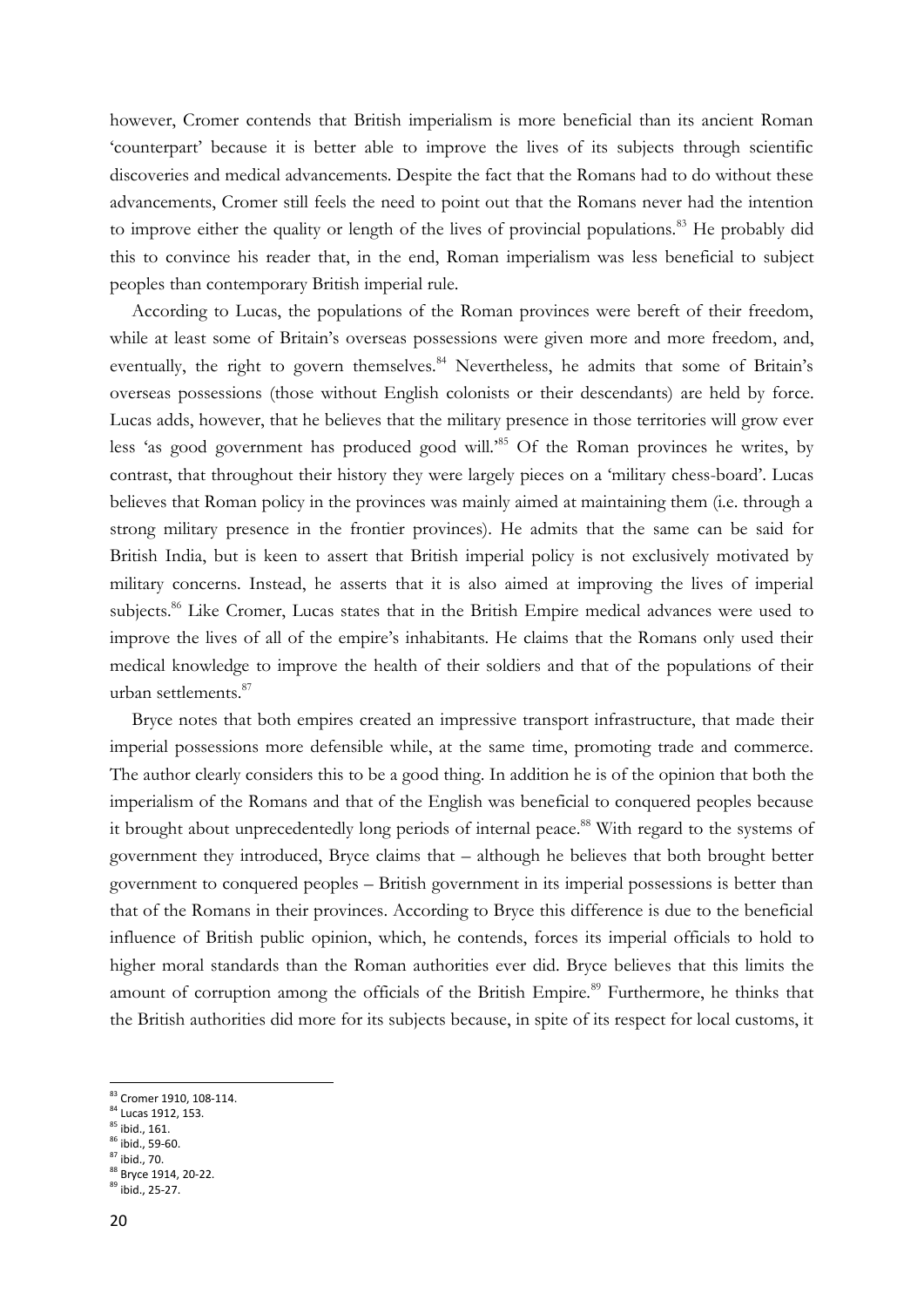tries to abolish customs that they deem 'socially or morally deleterious.'<sup>90</sup> Contrary to Lucas, Bryce feels that, since both the Roman Empire and the British Empire was acquired through military violence, both Roman rule in its provinces and British rule in India was/is of a permanent military character.<sup>91</sup>

#### **(Religious) tolerance**

Cromer thinks that British imperial administrators have emulated their distant Roman 'counterparts' with regard to respecting the local customs of conquered peoples. Although he believes this to be a good thing, he does think that, in some cases, British administrators have displayed to much tolerance, for instance in the case of infant marriages in India.<sup>92</sup> Lucas also notes with approval that the English, like the Romans, have tolerated the survival of local customs.<sup>93</sup> In line with Cromer and Lucas, Bryce also feels that the British, like the Romans, do not wish to disturb the customs and beliefs of their imperial subjects.<sup>94</sup> Elsewhere, however, Bryce claims that one cannot speak of religious tolerance in the ancient world, since the presence of many polytheistic religions meant that 'there was nothing to tolerate. All religions were equally true, or equally useful, each for its own country or nation.'<sup>95</sup>

#### **Assimilation**

Cromer observes that in the Roman Empire 'the conquered race [was] ultimately placed on an equal – or even, possibly, on a superior – footing to its conquerors' and notes that that this did not happen in the British Empire.<sup>96</sup> Consequently, he arrives at the conclusion that the Romans succeeded far better in assimilating conquered peoples.<sup>97</sup> Lucas agrees, arguing that 'the Romans stand out beyond almost all peoples in the extent to which they disregarded race, and in the liberality with which they widened their citizenship.'<sup>98</sup> He does, however, add that the Romans 'were more successful in assimilation than any modern nation, partly because in the Western provinces a larger proportion of their subjects were in a primitive stage and, therefore, ready for the melting pot than has been the case in modern Empires.'<sup>99</sup> Bryce also states that while the Romans had no great difficulty assimilating subject peoples into their empire, Britain may never succeed at reaching a similar level of assimilation in India.<sup>100</sup>

Although Cromer believes that the Romans were better at assimilating conquered peoples, he does not think that this reflects badly on the British colonial administrators. This becomes clear when he turns to the topic of the use of auxiliaries. He notes that many of the peoples that were once forced by Rome to provide soldiers for their armies over time acquired more privileges and

- 93 Lucas 1912, 163.
- <sup>94</sup> Bryce 1914, 48.

<sup>&</sup>lt;sup>90</sup> Bryce 1914, 52.

 $91$  ibid., 12.

 $^{92}$  Cromer 1910, 85-86.

 $^{95}$ ibid., 64. 96 Cromer 1910, 37-38.

<sup>97</sup> ibid., 72-73, 77.

<sup>98</sup> Lucas 1912, 94.

 $99$  ibid., 128.

<sup>100</sup> Bryce 1914, 21.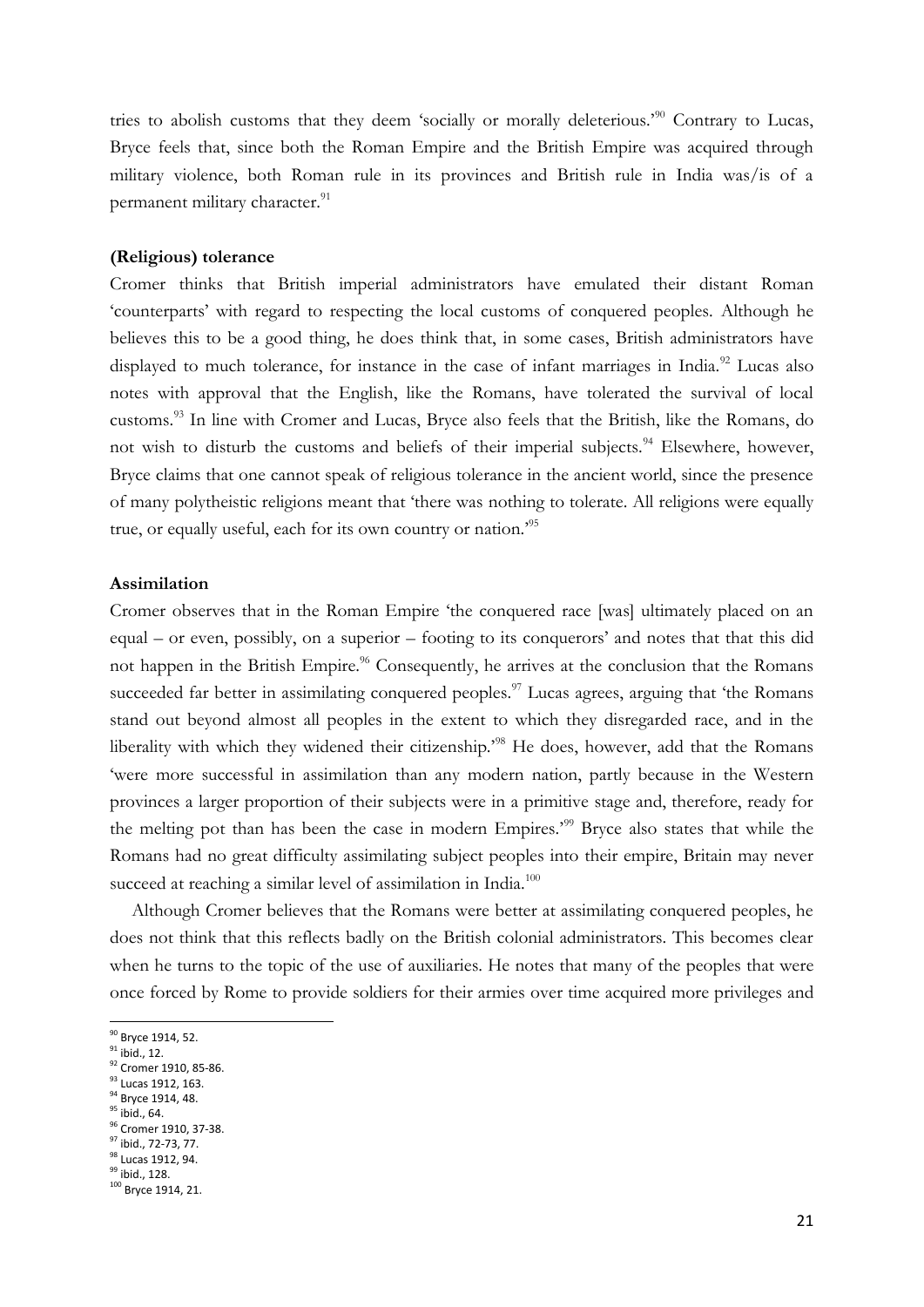power and became more civilised – allowing some individuals from the provinces to become emperors (Cromer mentions Trajan, Marcus Aurelius, and Septimius Severus as examples). He notes with approval that the same process is not occurring in Britain's overseas territories. Cromer acknowledges that Britain – like Rome – relies heavily on the use of auxiliaries to control its far-flung territories (especially in India), but he believes that these warriors, like the rest of their respective peoples, have accepted their subservient position without complaint.<sup>101</sup>

Bryce has less faith in the loyalty and subservience of auxiliaries to their respective Roman or British 'superiors'. He asserts that Rome's heavy reliance on auxiliaries during late antiquity had an adverse effect on the strength of its armies. That he also does not trust auxiliary soldiers in Britain's Indian Army becomes clear when he states that: 'England guards against its risks by having a considerable force of British troops alongside her native army.'<sup>102</sup> Bryce's distrust reflected broader anxieties about the use of auxiliaries by the British government – anxieties that had existed in England for some time. When detachments of the Indian Army were stationed in Europe (on Malta) for the first time in 1878, for example, this was severely criticised because many people experienced the proximity of colonial troops as threatening. *The Spectator* (a weekly British conservative magazine) even claimed that the deployment of military units that were composed of soldiers who belonged to 'subject races' was reminiscent of Roman imperial decadence.<sup>103</sup> Clearly, there were limits to the extent to which colonial troops could be assimilated into the British Army – nineteenth-century Britons were happy to let the Indian Army fight for Britain in India, but not in Europe.

#### **Impediments to assimilation**

**1) Race** Cromer feels that in the case of British imperialism in Asia and Africa racial prejudice has stood in the way of the successful assimilation of conquered peoples.<sup>104</sup> He remarks that this type of 'colour antipathy was absent in Roman society, which made it easier for them to assimilate conquered peoples.<sup>105</sup> Lucas also defines what he calls the 'colour question' as the 'greatest difficulty' facing the British Empire. He notes that in the Roman Empire racial differences did not create a barrier between the Roman rulers and their provincial subjects. To illustrate the divisive rôle of race in the British empire as opposed to the Roman Empire, Lucas uses the example of slavery. He observes that slavery in the Roman Empire was not based on the colour of someone's skin, while in the British Empire, by contrast, black people were exclusively marked out for slavery.<sup>106</sup> Lucas does not condemn the existence of racial discrimination in the British Empire, for he believes that there is 'rational ground for discrimination' because 'the qualities, character, and upbringing of most coloured men are not those which are in demand for a ruling race, and are not, except in rare individual cases, eliminated by education on the white

**<sup>.</sup>** <sup>101</sup> Cromer 1910, 35-41.

<sup>102</sup> Bryce 1914, 12.

<sup>103</sup> Koebner and Schmidt 1964, 139-140.

<sup>104</sup> Cromer 1910, 88-89.

<sup>105</sup> ibid., 131.

<sup>106</sup> Lucas 1912, 97-98.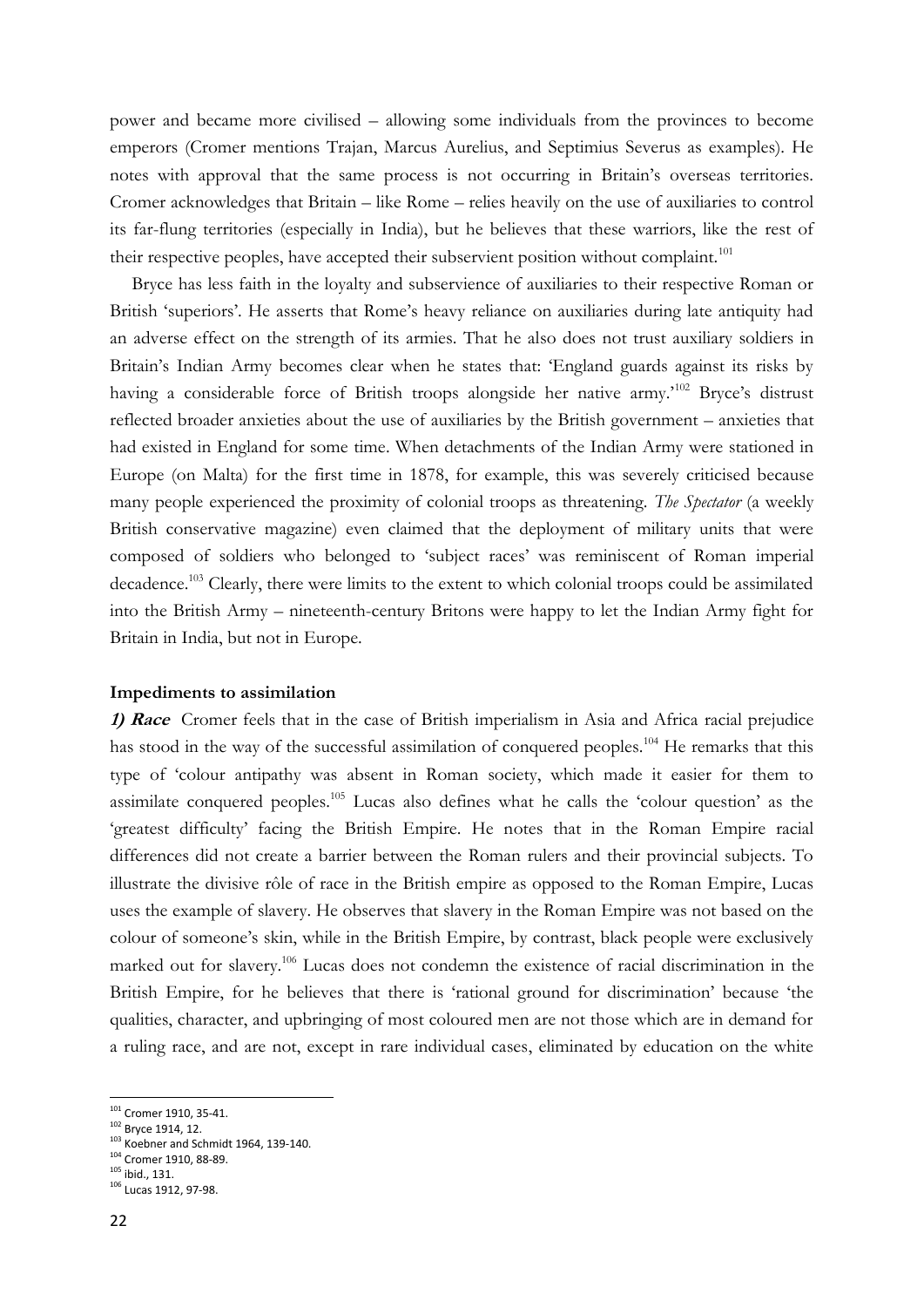man's lines.<sup>107</sup> Bryce points out that while provincials were able to obtain high office in the Roman Empire, the British administrators in India 'have continued to reserve the higher posts for men of European stock.<sup>'108</sup> According to Bryce, this is out of necessity since, allowing a few exceptions, Indians as a rule do not 'possess the qualities which the English deem to be needed for leadership in war or for the higher posts of administration in peace.<sup>109</sup> Bryce also states that race was less of a problem for the Romans because they (with the exception of the Egyptians, Numidians, and Nubians) hardly encountered peoples of a different colour. He claims this made assimilation easer, since 'the absence of any physical and conspicuous distinctions between those races' encouraged a fusion between the different races.<sup>110</sup> Conversely, he contends that the population of British India is 'sharply divided into whites and natives.'<sup>111</sup> It is in Bryce's writings then, that we most clearly see the a reflection of the rise in racial stereotyping that occurred as a consequence of the British response to the Indian Mutiny and the Morant Bay Rebellion. As mentioned above, non-whites were deemed racially incapable of becoming 'civilised' – a theory Bryce seems to agree with wholeheartedly.

**2) Religion** Cromer asserts that the 'easy going polytheism and pantheism of the ancient world' made it easy for the Romans to integrate the religions of conquered peoples into their own religious pantheon. This, in turn, made it easier for them to assimilate conquered peoples.<sup>112</sup> Cromer blames the rise of 'unassimilative' religions such as Christianity and Islam for creating new barriers between European imperial powers and subject peoples. He points out that the one time that the Romans encountered such a religion (that of the Jews) they – like modern imperial powers – failed miserably in their efforts toward assimilation.<sup>113</sup> Bryce detects the same problem, arguing that the rise of faiths which claim to be exclusively and universally true has caused religious prejudice, intolerance, and prosecution on a scale unknown to the Romans.<sup>114</sup>

**3) Language** Cromer states that conquered peoples in the western part of the Roman Empire were eager to learn Latin because knowledge of the language offered them new opportunities. He laments the fact that the same cannot be said for British subjects in India and concedes that this is because they are offered to few opportunities for social advancement.<sup>115</sup> However, Cromer believes it to be unwise to teach the native population of India English. In fact, he warns his contemporaries against teaching 'subject races' any of the European languages because it would furnish 'the subject races with a very powerful arm against their alien rulers.<sup>116</sup> Bryce, conversely, regrets the absence of one or two dominant languages, like Greek and Latin, in India. According to Bryce the rapid dissemination of these languages throughout the Roman provinces allowed the Romans to quickly assimilate their subjects. Because of 'the lower level of intellectual progress' in

- $109$  ibid., 41.
- $110$  ibid., 60-61.
- $111$  ibid., 61.
- 112 Cromer 1910, 91-92.
- <sup>113</sup> ibid., 93-95.
- 114 Bryce 1914, 48-52, 64-65.

**<sup>.</sup>** <sup>107</sup> Lucas 1912, 99.

<sup>&</sup>lt;sup>108</sup> Bryce 1914, 40.

<sup>115</sup> Cromer 1910, 104.

<sup>116</sup> ibid., 97-107.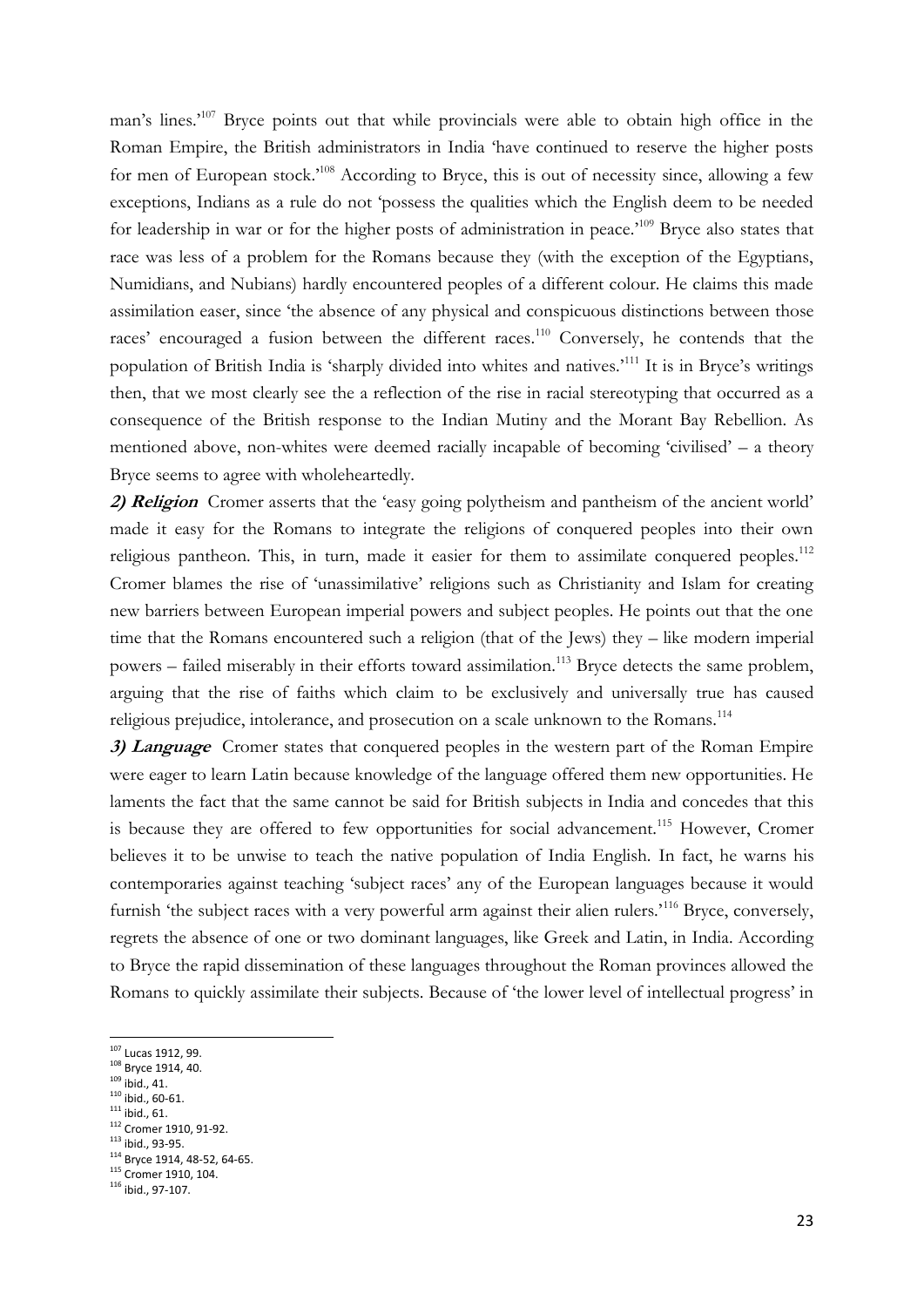India, he fears that it will take years before a substantial part of the population has learned English and starts to identify with the culture of their colonial rulers. $117$ 

Cromer's unwillingness to provide a European-style education to the native population of India may very well be due to the impact of the Indian Mutiny of 1857. Cromer, born in 1841, was sixteen years old at the time, so he was definitely old enough to understand what had was happening in India. In addition, the uprising happened when Cromer was a cadet at the Royal Military Academy at Woolwich, an environment that probably encouraged a higher than average level of reflection on events that threatened the continued existence of Britain's empire. It is, therefore, possible that Cromer had the Indian Mutiny in mind when he warned against providing the Indians with an education in European languages – knowledge they might well use to give voice to their desire for independence.

#### **Slavery**

Cromer describes slavery as 'that great blot on ancient civilization'.<sup>118</sup> Instead of acknowledging that, until quite recently, slavery also excited within the British Empire, he seems to criticise the Romans for making slaves out of conquered peoples.<sup>119</sup> Lucas acknowledges that the institution of slavery existed in both the Roman and British Empires. According to him, however, the two empires were not comparable in this respect since slavery existed throughout the Roman Empire and not just in some of the regions it controlled – as was the case in the British Empire.<sup>120</sup> Bryce makes a different distinction, he argues that in the Roman Empire the 'horrors of slavery' were mitigated because Roman slaves were often of the same race as their masters. Therefore, he seems to imply, they were treated better than slaves in the British Empire.<sup>121</sup> Interestingly, none of the authors mentions the way in which ancient texts, particularly those by the philosopher Aristotle, had been used by European colonial administrators to legitimate the existence of slavery. The Spanish had been the first to employ such a strategy to justify their enslavement of the native populations of their American colonies, and later empires would follow their example.<sup>122</sup> The fact that the authors make no mention of this is probably because they are embarrassed by the fact that slavery had existed in the British Empire. This embarrassment is probably why both Cromer and Lucas condemn the ancient Romans for allowing the existence of slavery in their empire. Consequently, admitting that, in the past, British imperialists had drawn upon Greek and Roman justifications to legitimate slavery would have been unthinkable.

#### **Empire, democracy, and self-government**

Cromer expresses some unease about the compatibility of democracy with empire. He is, however, quick to reassure his British public that it has nothing to worry about by comparing Britain's representative democracy with that of Athens. He argues that the Athenian Empire did

<sup>&</sup>lt;sup>117</sup> Bryce 1914, 67-68.

<sup>118</sup> Cromer 1910, 63.

 $119$  ibid., 63-64.

<sup>&</sup>lt;sup>120</sup> Lucas 1912, 91. <sup>121</sup> Bryce 1914, 61.

<sup>122</sup> Houdt 2015, 67-84.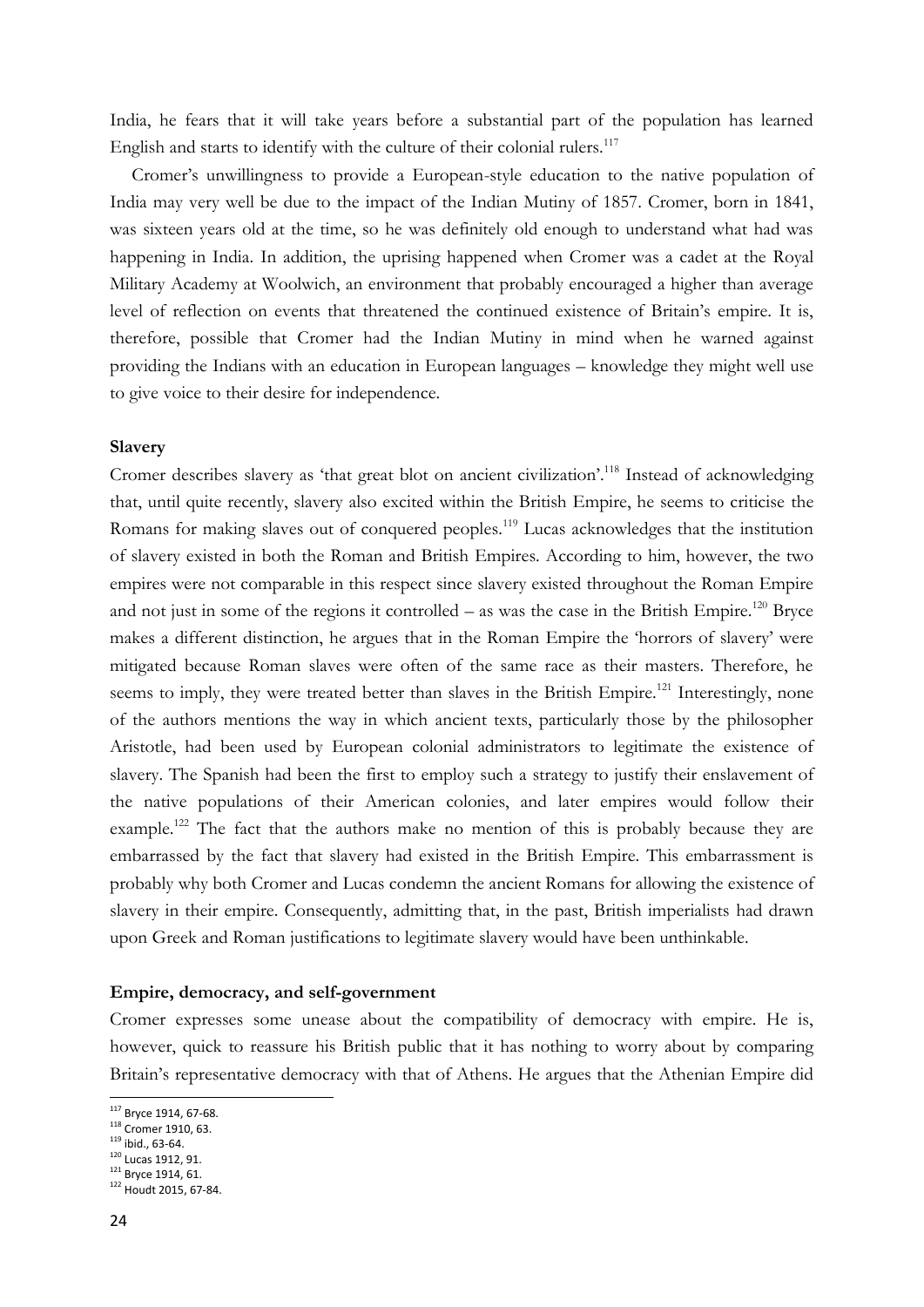not fall because democracy and empire are necessarily incompatible, rather it was destroyed by 'democracy run mad'. Cromer considers representative democracies to be far more responsible and reliable.<sup>123</sup> All the same, he denies this type of democracy to the Indians, stating they are not ready for self-government because they are too divided. Cromer even praises the Romans for never having had the intension to prepare their provincial subjects for self-government. Although he acknowledges the fact that '[n]ations wax and wane', Cromer is of the opinion that Britain should emulate Rome in this respect, at least 'until human nature entirely changes, and until racial and religious passions disappear from the face of the earth'.<sup>124</sup>

Lucas also expresses some unease about the compatibility of democracy with empire, for he asserts that the 'Romans were far superior to the English in continuity of policy, and that want of continuity has been the chief failing of the English in the matter of their Empire.<sup>125</sup> Lucas blames this lack of continuity in imperial policy on the type of government in England, which he describes as a 'party Government' that thanks its existence to 'English love of freedom'.<sup>126</sup> Like Cromer, Lucas is not in favour of granting India the right to govern itself anytime soon.<sup>127</sup>

Bryce points out that there is a discrepancy between the fact that the English have a democratic system of government at home, while in India they rule on 'absolutist principles'. He quickly justifies this arrangement in India by stating that 'no other sort of government would suit a vast population of different races and tongues, divided by the religious animosities of Hindus and Musulmans, and with no sort of experience of self-government on a scale larger than that of the Village Council.'<sup>128</sup> In addition, he claims that 'though a few intelligent men, educated in European ideas, complain of the despotic power of the Anglo-Indian bureaucracy, the people of India generally do not wish to govern themselves.<sup>129</sup> Bryce does not deny that British rule in India, like Roman rule in its provinces, is despotic but, nonetheless, he considers it to be necessary.<sup>130</sup>

The reluctance of all three authors to even consider the possibility of home rule for India's inhabitants seems to be the result of a loss of belief in England's ability so civilise native population (as mentioned above, this was, in turn, a consequence of the rebellions in India and Jamaica). In addition, the increasing popularity of theories of race – that argued that non-white peoples were genetically inferior and incapable of becoming 'civilised' – during the early twentieth century will also have influenced the views of the authors discussed here.

<sup>&</sup>lt;sup>123</sup> Cromer 1910, 5-8.

<sup>124</sup> ibid., 117-127.

 $125$  Lucas 1912, 160, 88.

 $126$  ibid., 160.

<sup>127</sup> ibid., 151.

<sup>128</sup> Bryce 1914, 31.

 $129$  idem.  $130$  ibid., 28.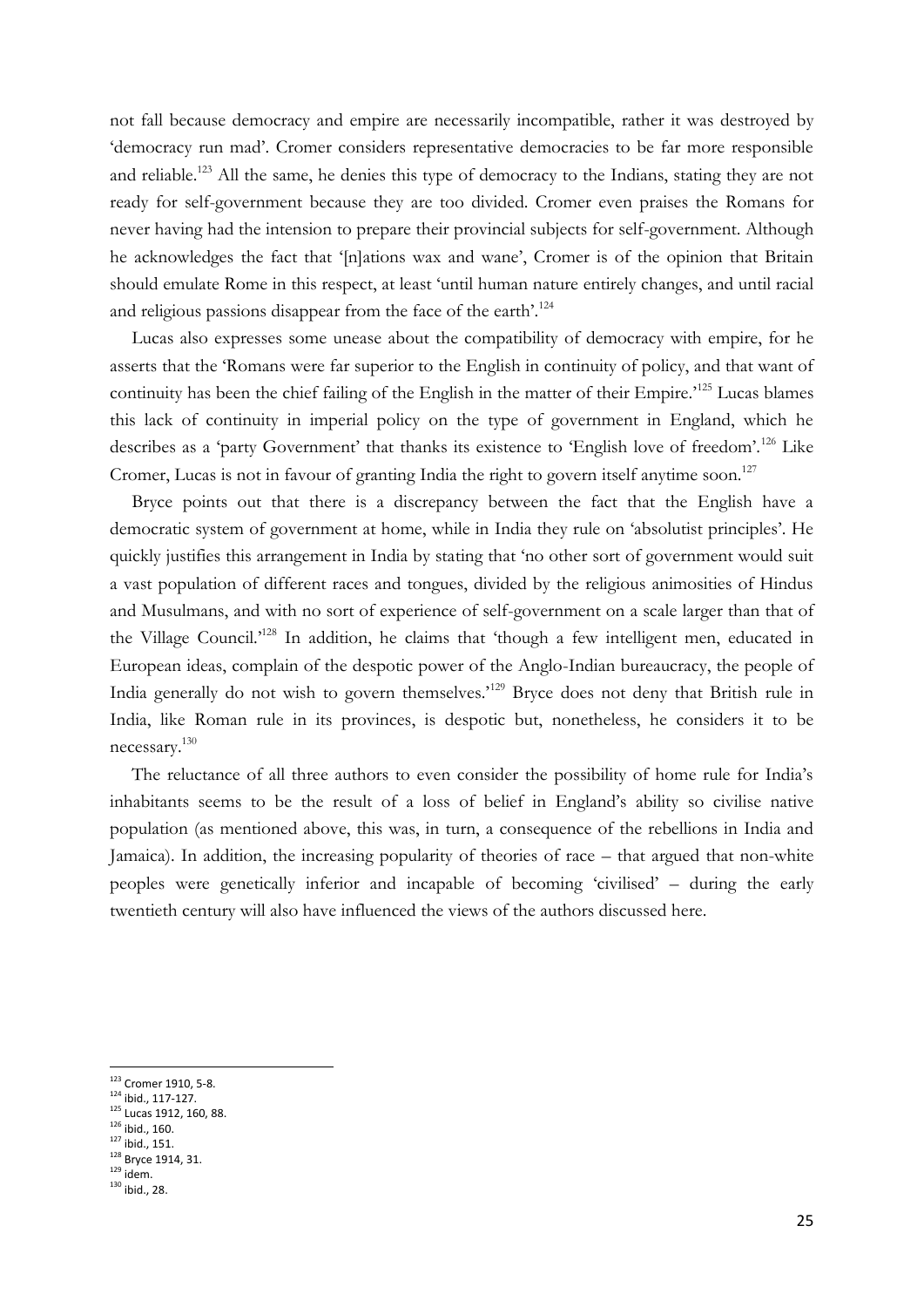#### **2.2 The authors' motives, methodology, and their use of the available sources**

Above, I have analysed the themes covered by the authors of the three works of imperial comparison. Below, I will provide answers to the sub questions posed in the introduction with regard to each book and its author.

### **At what period in the history of the Roman Empire is the comparison aimed, why at this period, and how does this affect the comparison?**

Cromer's narrative is not aimed at a specific point in time in the history of the Roman Empire, instead he switches freely between different periods. When he wants to illustrate that some Roman statesmen resisted the call for territorial expansion – as, Cromer mentions, Gladstone had done in Britain – he mainly turns to Roman republican history.<sup>131</sup> When he seeks to prove that the Romans did not surpass the British in their ability to assimilate subject peoples, however, he turns to the problematic relationship between the Roman authorities and the Jews under the principate.<sup>132</sup> Generally, Lucas does not differentiate between different periods in Roman history, instead, he mainly speaks of 'the Romans', 'the Roman State', and 'the Roman Empire'. In those cases in which he does make a distinction between different periods in Roman history, he mainly does so to illustrate that the Roman empire did not significantly change (with regard to the way it was governed) during its long history. Only when he describes the gradual expansion and evolvement of citizenship in the Roman Empire does he differentiate between different periods.<sup>133</sup> Similarly, Bryce sometimes makes distinctions between different periods in Roman history, for example when he seeks to prove that both in the case of the 'earlier days' of the Roman Empire and in the British Empire in India there were variations in the administration of the provinces.<sup>134</sup> For the most part, however, Bryce speaks of 'the Romans' and 'the Roman Empire' without differentiating between different periods in their history.

All three writers refuse to focus on any particular period in Roman history, which sometimes leads to rather unnuanced generalisations. Readers of their books could be forgiven for thinking that, throughout its long history, Roman imperialism remained of the same form. This was, of course, not the case. There is no uniform and coherent policy that guided Roman expansion and policy with regard to its provinces from the First Punic War onward. Instead, Roman imperialism changed over time, as did Roman culture and society.<sup>135</sup> There are two possible reasons for this lack of historical focus in the analysed works. The first is that none of the authors were Roman historians. Despite their classical education (Lucas and Bryce) and interest in classical texts (Cromer), neither of the three writers can be counted as an expert on the topic of Roman history. In order to assemble the amount of material they needed, it is, therefore, likely that they rather arbitrarily gathered pieces of information that they considered useful. Herein lies the second reason for the lack of historical focus, for the three books were written with a specific agenda in

<sup>&</sup>lt;sup>131</sup> Cromer 1910, 19-33.

<sup>132</sup> ibid., 93-95.

<sup>&</sup>lt;sup>133</sup> Lucas 1912, 92-95.

<sup>&</sup>lt;sup>134</sup> Bryce 1914, 32-35.

<sup>135</sup> Mattingly 2014, 17; Morley 2010, 9-10.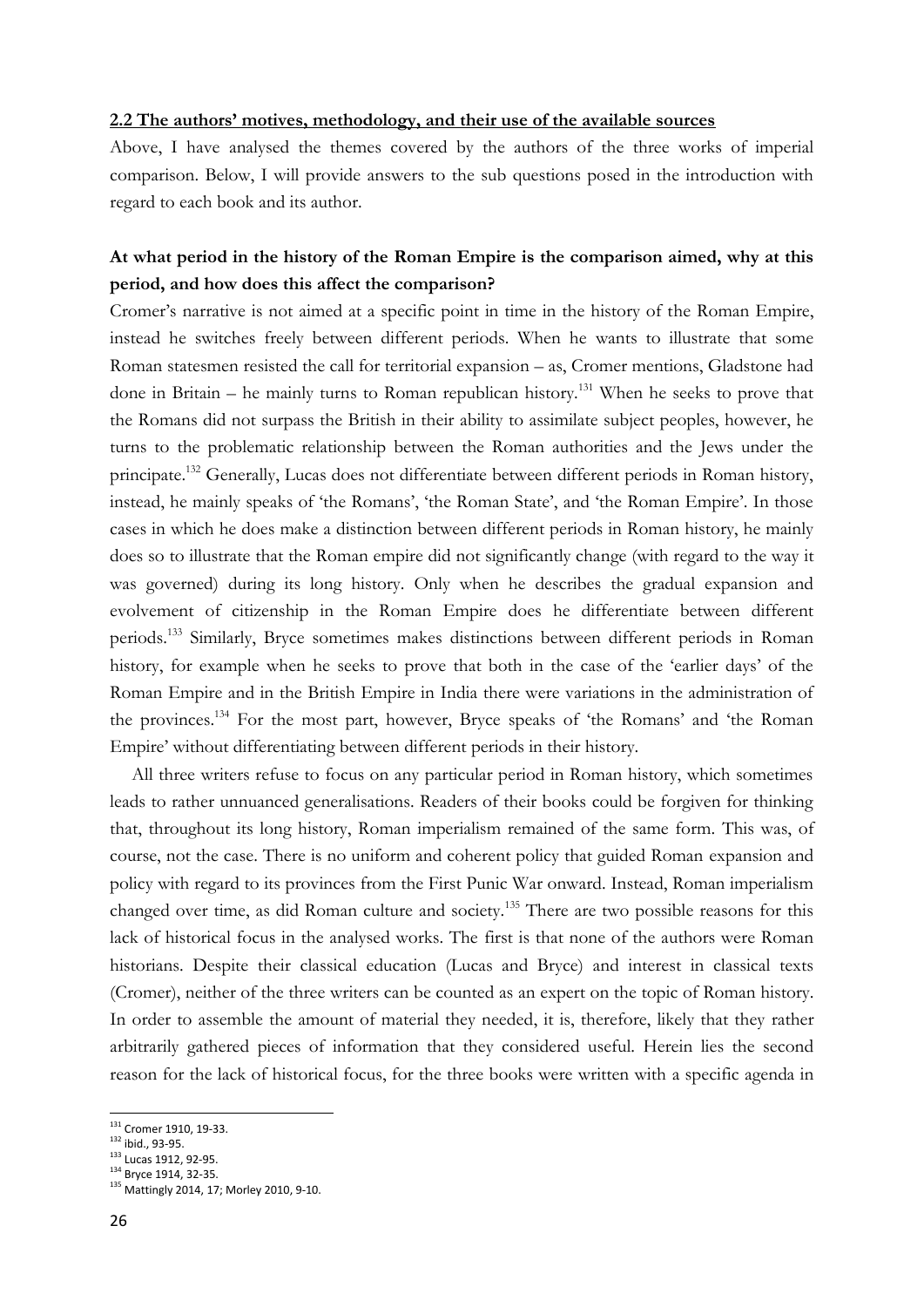mind (I will return to this topic later). This means that the authors' lack of historical focus may very well result from a desire to find material that fitted their wider narrative about the supposed similarities and differences between the two empires.

### **On what sources is the comparison based, why on these sources, and how does this affect the comparison?**

Before he delivered his Presidential address to the Classical Association and wrote his book on the similarities and differences between ancient and modern imperialism, Cromer is known to have consulted a wide range of experts on, predominantly, ancient imperialism to compensate his own limited knowledge on this topic. Among them were Gilbert Murray, then Professor of Ancient Greek at Oxford; John Bury, then Professor of Modern History at Cambridge; Francis Haverfield, then Camden Professor of Ancient History at Oxford; Edwyn Bevan, a Hellenistic scholar; and Gertrude Bell, who was, among many other things, an archaeologist and considered as an expert on the Near East. He seems to have selected these people because they were considered to be among 'the most distinguished scholars of the times'.<sup>136</sup> In addition, Cromer frequently refers to the works of such well-known scholars as Edward Gibbon, Theodor Mommsen, and Guglielmo Ferrero. In addition, Cromer cites a wide variety of ancient historians, such as Thucydides, Polybius, Sallust, Tacitus, and Suetonius. In short, Cromer has founded his portrayal of Roman imperialism on both the work of his academic contemporaries (and some of their predecessors) and on his own interpretation of ancient texts. Most of the time, he seems to take the information in these texts at face value, although he does display some scepticism when he quotes passages from speeches in the first book of Thucydides' *History of the Peloponnesian War*  and Tacitus' *Agricola*. <sup>137</sup> When Cromer claims that, by virtue of their values and education, the Romans were far better suited to govern an empire than the Greeks ever were, he singles out Virgil and writes: 'Virgil, who was an enthusiastic Imperialist, was probably a true representative of the Roman public opinion in his day.'<sup>138</sup> Thus, he echoes the sentiments of some of his contemporaries, for while Virgil had been negatively regarded for much of the nineteenth century, members of England's political and administrative elite began to appreciate him more and more during the final decades of the century. Vance notes that 'men of affairs came to respect the Romans for their sheer administrative competence. Advocates of the British Empire began to thrill to Virgil's celebration of Imperial Rome bounding her Empire with the earth (*Aeneid* 6.781f). They particularly liked Virgil's confident claim that, while other nations might excel in the fine arts, it was the Roman privilege to perfect the arts of government (*Aeneid* 6.848- 53).<sup> $139$ </sup>

Bryce does not refer to any sources at all, so it is completely unclear where he obtained the information he needed to put his interpretation of Roman imperialism to writing. Lucas seldomly refers to his source material. In the few instances that he does provide his readers with an insight

<sup>&</sup>lt;sup>136</sup> Chamberlain 1972, 61.

<sup>137</sup> Cromer 1910, 33, 46-47.

 $138$  ibid., 14.

<sup>139</sup> Vance 1997, 141.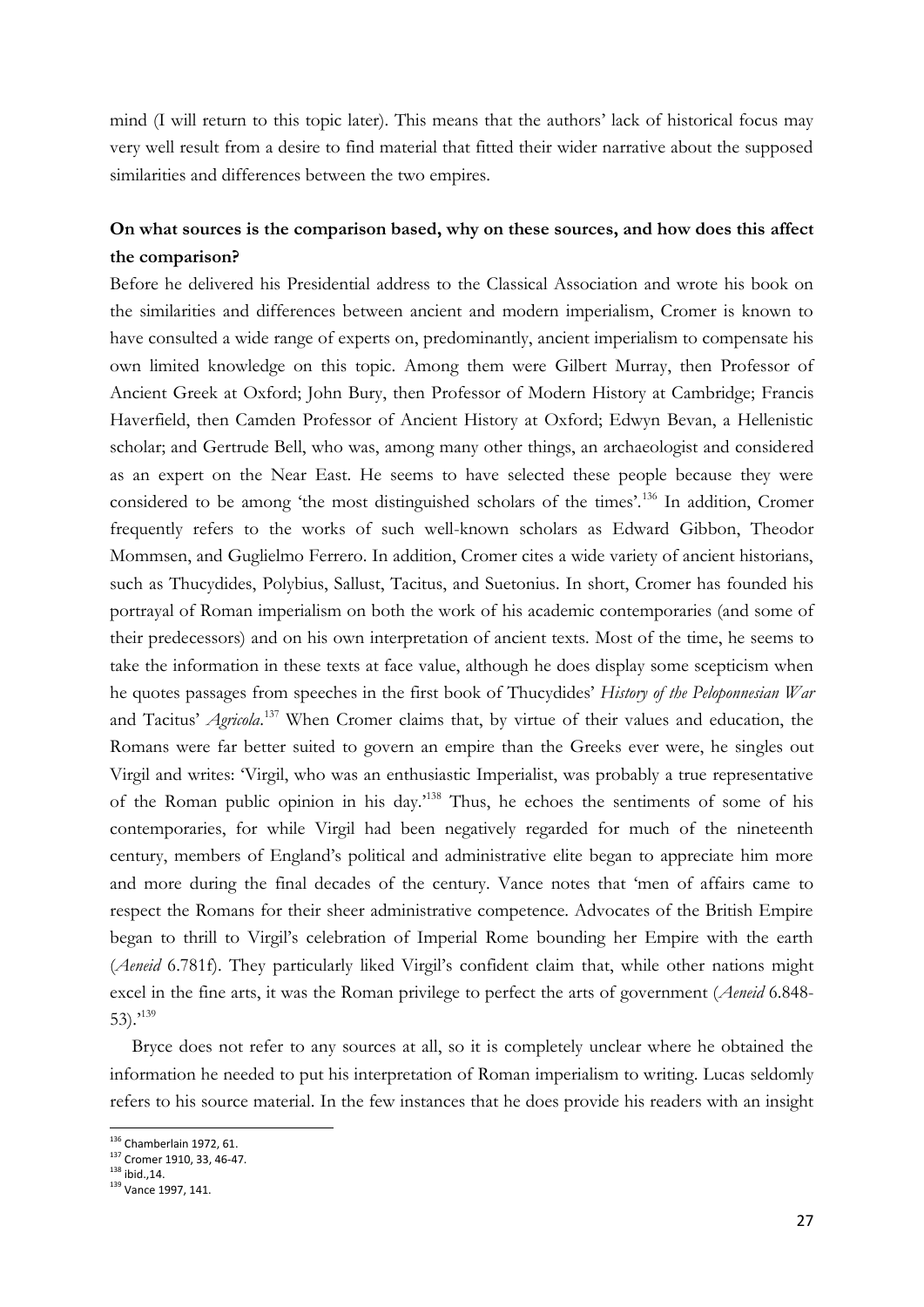into his source material he refers to secondary literature written by many, though not all, of the scholars who were also consulted by Cromer – Edward Gibbon, Charles Merivale, Theodor Mommsen, John Bury, Henry Pelham, and Harold Mattingly. Because of this it is very difficult to say anything about the way in which these scholars (both of them trained classicists, as opposed to Cromer) selected their data. Similar to Cromer, Bryce singles out Virgil as the 'national poet of the Empire, in whom imperial patriotism found its highest expression.'<sup>140</sup> Like Cromer, Bryce therefore echoes the newfound appreciation of Virgil among high-ranking British intellectuals that occurred in the final decades of the nineteenth century.

As mentioned above, the interpretation of Virgil as the poet of 'empire' gained prominence during the last decades of the nineteenth century. This interpretation remained influential during much of the twentieth century. The well-known British poet and essayist T.S. Elliot, for instance, argued in 1951 that Virgil's *Aeneid* was not just about justifying Roman imperial expansion, but that it had also provided modern Europeans with an imperial ideal that was worthy of pursuit.<sup>141</sup> This interpretation reflected the pro-imperial mindset of many Europeans, the Second World War would, however, lead to less flattering evaluations of present and past imperial projects. It has been pointed out for example that, from the 1950s onward, an increasing number of classicists interpreted Virgil's view on Roman imperial expansion as deeply ambivalent. For all Rome's achievements, Virgil supposedly despaired at the enormous human cost of Rome's countless wars – a cost so high that, to Virgil, Rome's triumphs had become meaningless.<sup>142</sup>

# **In what themes is the author that has made the comparison interested, why is he interested in these themes (do they, for instance reflect contemporary imperial concerns), and how do they affect the comparison?**

As has been made clear above, there are a number of themes that have found their way into all three works of imperial comparison. Vasunia has pointed out that the comparisons between Rome and Britain in these books invariably 'point to contemporary concerns about empire, race decay, and decline.<sup>2143</sup> In addition, he argues that these concerns are invariably 'obfuscated or contained in ways that reveal the ideological motivation of this precise historical comparison.<sup>'144</sup> This assessment seems to be particularly true with regard to four of the themes that are listed above: 'Assimilation' and 'Impediments to assimilation'; 'Slavery'; and 'Empire, democracy, and self-government'.

Cromer, Lucas, and Bryce are all in agreement that the Romans were far more successful in assimilating conquered peoples than the British, particularly with regard to British India. When they explain this difference, they all claim this was – for the most part – not due to lack of intention or ability on the part of Britain's imperial authorities. Instead, they all argue that the British are faced with much more difficulties during their efforts to assimilate 'the locals' than the

<sup>&</sup>lt;sup>140</sup> Bryce 1914, 66.

<sup>&</sup>lt;sup>141</sup> Kennedy 1997, 45.

<sup>142</sup> Tarrrant 1997, 179-180.

<sup>143</sup> Vasunia 2005a, 38.

 $144$  idem.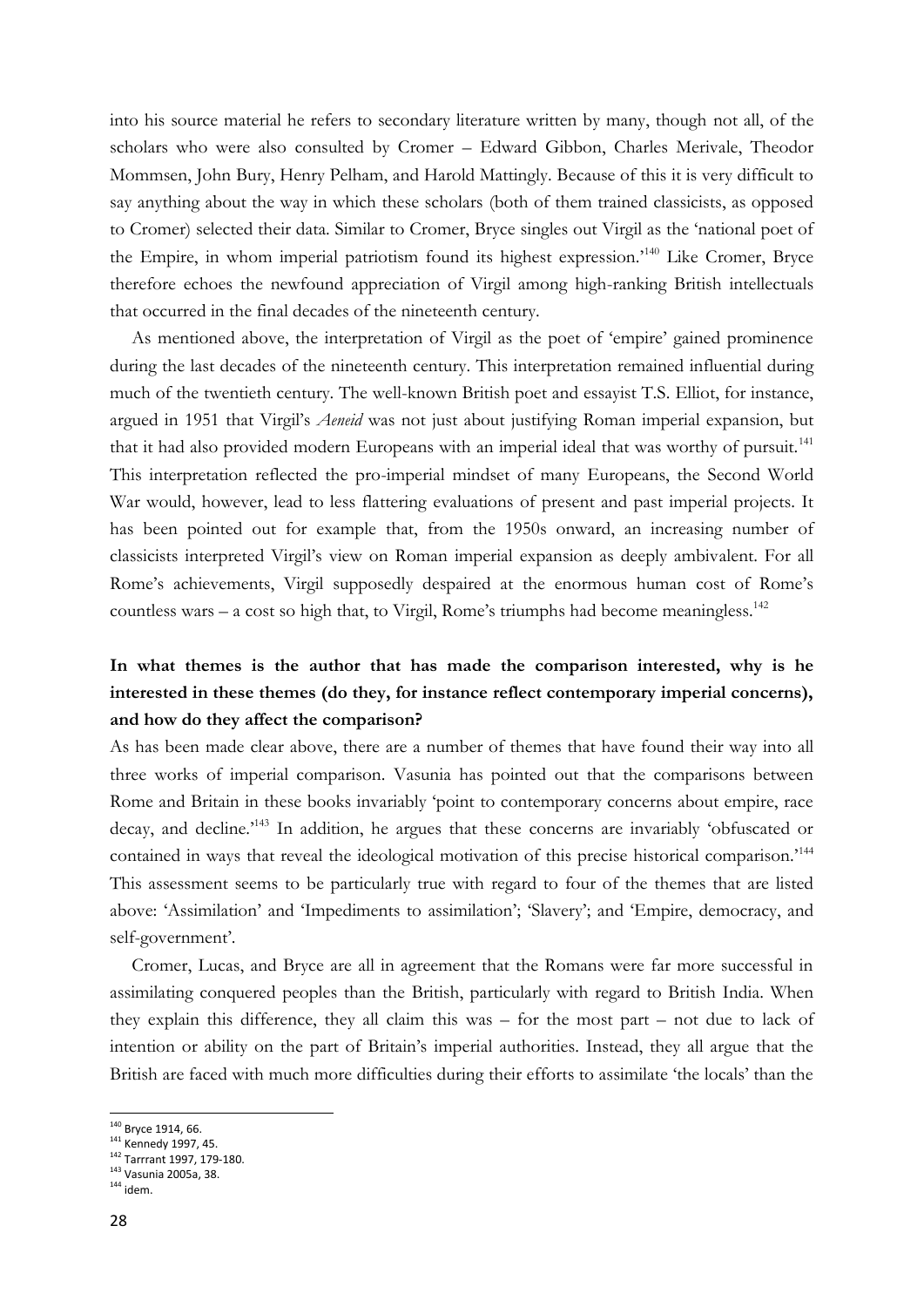Romans ever were. One of the obstacles that all three writers mention is the existence of racial prejudice in the British Empire. Cromer asserts that this kind of prejudice did not exist in the Roman Empire, which made it easier for the Roman authorities to assimilate their provincial subjects. To some extent, he seems to disapprove of the racial prejudices within the British Empire. Lucas notes the same difference between Roman/ancient and British/modern attitudes to race, but states that British racial prejudice is entirely rational and, therefore, justified. Bryce is more creative, claiming that, unlike the British, the Romans hardly encountered people of a different colour. Their interest in the topic of race can therefore be explained as follows: they all observed that the Romans had been more successful at assimilating conquered peoples than the British and were unsure of whether or not this was due to some failure on the part of their countrymen. Comparing the circumstances in which both imperial powers tried to incorporate subject peoples into their empires convinced (and reassured) them that this was not the case. Instead they were able to conclude that the Romans had it easier.

In similar fashion, both Cromer and Bryce contend that the polytheistic religions of the Roman world made assimilation easier, since those religions made no claim to being exclusively and universally true. They argue that the rise of unassimilative religions – and subsequent increase of religious prejudice, intolerance, and prosecution – such as Christianity and Islam have caused religious unrest on a scale unknown to the Romans. Cromer sagaciously points out that the one time the Romans did encounter a religion that refused to acknowledge the possible existence of any other god than their own, they failed in their efforts toward assimilation. Probably much to the relief of their readers, Cromer and Bryce therefore again concluded that the success of the Roman authorities and the comparative failure of the British authorities in assimilating subject peoples was due to differing historical circumstances.

Both Lucas and Bryce seem to struggle with the fact that slavery was once a part of British imperialism. They acknowledge that, until the abolition of slavery throughout the empire in 1843, the British Empire was in this respect similar to the Roman Empire. Lucas, however, downplays this difference, arguing that slavery in the British Empire was never as widespread as in the Roman Empire. Bryce, conversely, argues that slaves were better treated in the Roman Empire, supposedly because they were often of the same race as their owners. On this point, neither author is able to silence the lingering moral unease about the fact that slavery was once an integral part of the British Empire. Cromer criticises the Romans for allowing slavery, but (deliberately?) does not mention that it also existed in Britain's overseas territories.

To conclude, all three authors express their unease about the relationship between democracy and empire, albeit in slightly different manners. Cromer believes that direct democracies are unable to govern an empire because, it is implied, the wishes of the people are liable to change rather often, making it impossible to execute a coherent imperial policy for a longer period of time. He assures his readers that they have nothing to worry about because representative democracies, like Britain, are far more stable. Lucas detects the same problem and is less optimistic about the future, declaring that 'party Government' stands in the way of continuity in imperial policy. Bryce is troubled by a different matter – the contradiction that while the English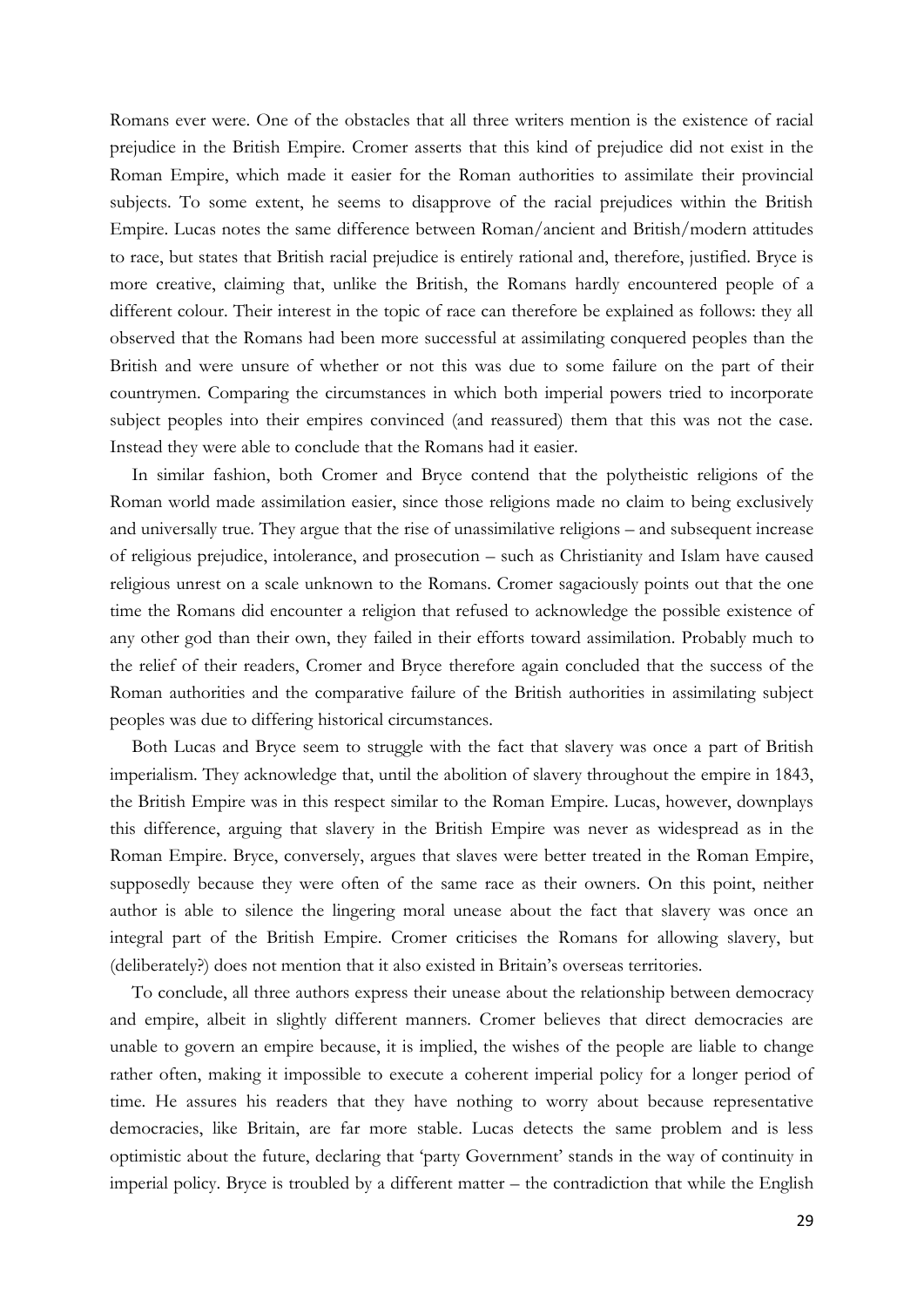enjoy the benefits of democratic government at home, they deny a similar form of government to the peoples of India. Although he quickly justifies this situation – arguing that the Indians are incapable to rule themselves and that the majority is happy to accept British control – the fact that he brings it up shows that he is troubled by it. Although both Cromer and Lucas do not voice the same concerns, they are clearly struggling with the same problem since they both offer justifications for a prolonged British presence in India. All authors compare the despotic nature of Roman rule (and its benefits) with the equally despotic nature of British rule in India to help justify, or at least excuse, the continued existence of the latter.

# **Why does the author make this comparison, how might the author's background have influenced his conclusions, and how does the purpose of the comparison influence its outcome?**

With regard to the themes above, I think it is clear that the comparison with the Roman Empire was in part an effort to dispel or, in each case, mitigate some of the fears regarding less successful elements and morally questionable elements of British imperial policy. I would argue that the comparisons that deal with the other themes are mainly aimed at justifying British imperialism. Sometimes this is done by equating it with Roman imperialism, at other times British imperialism is presented as superior to Roman imperialism. The former is applicable to the justification that both Cromer and Bryce offer for British and Roman territorial expansion (the desire to find and secure natural frontiers). The latter is applicable to what the authors have the say about which empire was more concerned with the bests interest of its subjects. All three of them contend that, although there are some basic similarities between Roman and British imperialism with regard to how the treated conquered peoples, British imperial authorities generally do more to improve the lives of their subjects than the Romans ever did.

Adler claims that 'one detects an aura of national self-congratulation among numerous Victorian and Edwardian imperialist likening the British Empire to Rome.<sup>145</sup> With regard to some of the themes that are discussed above, this is definitely the case. In their efforts to justify British imperialism Cromer, Lucas, and Bryce clearly feel the need to present it as a more 'mature' form of imperialism than Roman imperialism. However, with regard to some of the anxieties about contemporary imperialism this is not the case. Although the authors blame British failure to assimilate the population of India on factors that were not present in Roman times, they do not, for example, claim that this means that the British are actually better at assimilation than the Romans. Instead, they seem to suggest that they would have equalled the achievements of the Romans in this field, were it not for the fact that they were faced by problems unknown to their Roman 'predecessors'.

In addition, Adler asserts that many pro-imperialists in late Victorian and Edwardian England were 'discomfited by equation of the two empires.<sup>146</sup> Instead, Adler argues, they mainly sought to

 $\overline{a}$ <sup>145</sup> Adler 2008a, 208.

 $146$  idem.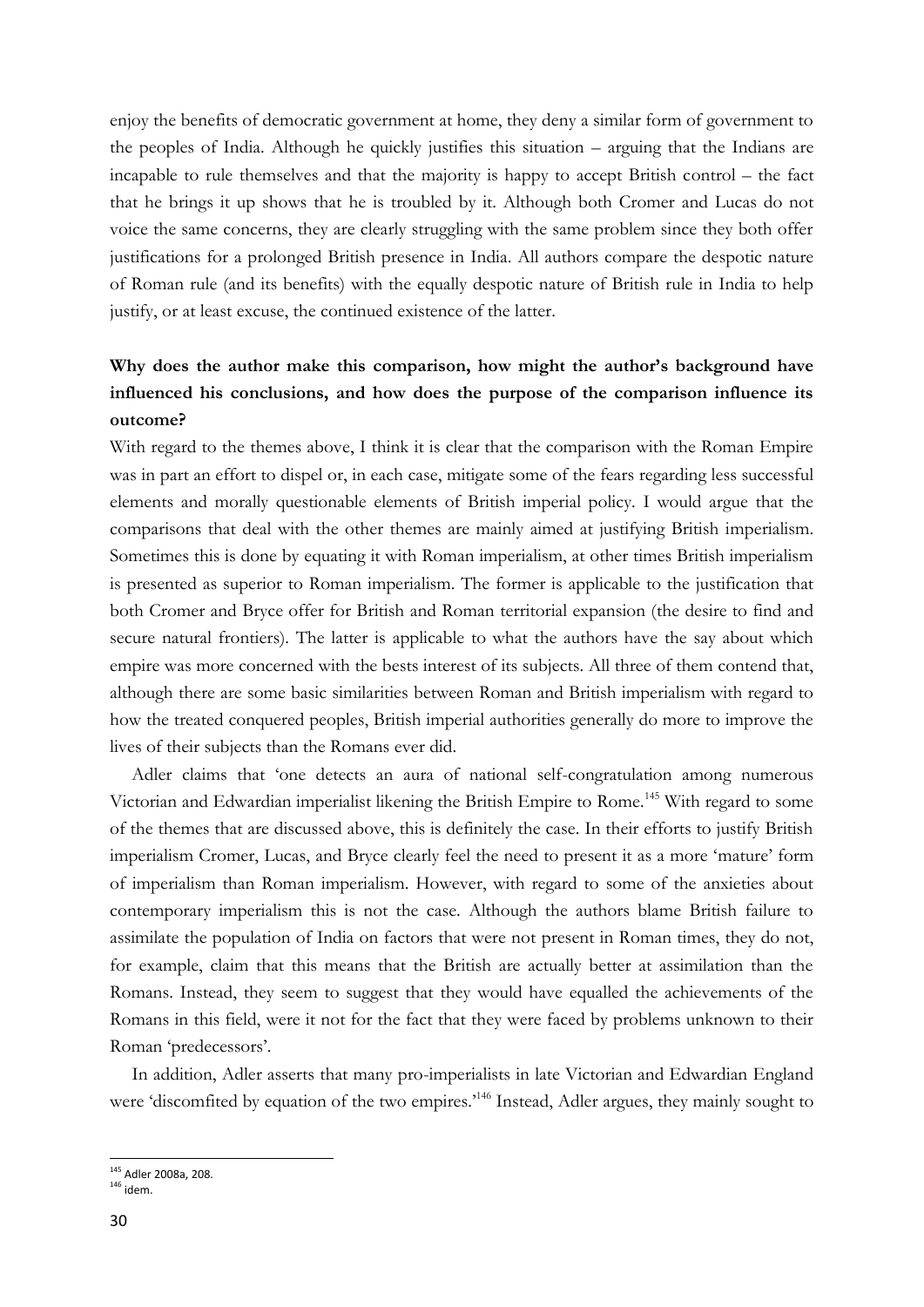distance the British Empire from Rome.<sup>147</sup> Vasunia, by contrast, suggests that 'Rome appealed most, and most extensively to those who justified the British Empire rather than those who fought against its excesses or wished to end it altogether.<sup>148</sup> Since I have not studied the writings of anti-imperialists on this topic, I cannot confirm Vasunia's claim. Based on the contents of the works written by Cromer, Lucas, and Bryce, however, I would argue that – opposite to what Adler suggests – early twentieth-century pro-imperialists had absolutely no qualms about equating elements of Roman imperialism with British imperialism. As noted above, they all start their historical comparisons by pointing out some basic similarities between the empires (especially with regard to India) in order to justify them. Although they identify many differences between the two empires in the comparisons that follow, all three of them also see parallels – in particular with regard to a supposedly shared 'national character' and with regard to the tolerance of local customs. More importantly, the fact all three authors believe that British rule in India is broadly similar to that of the Romans in the provinces of their empire reveals that they believe that both forms of imperialism had a beneficial effect on imperial subjects that had yet to be 'civilised'.

To conclude, it is relevant to point out that all three of the writers discussed above had a stake in British imperialism, since they were all establishment figures. Cromer had been a high-ranking imperial administrator, Lucas had held a high-ranking position at the Colonial Office, and Bryce had been a cabinet member and Ambassador to the US. Therefore, it is only to be expected that they would feel the need to make the comparison between Rome and Britain work out in favour of the latter. As mentioned above, the desire to present British imperialism as superior to that of the ancient Romans should be seen as a consequence of the nineteenth-century belief in the progressive nature of civilisation. The Romans, it was thought, had introduced classical culture in Britain during their occupation of the island – enabling modern Britons to improve on this classical 'inheritance'.<sup>149</sup> In addition, the author's desire to portray the British Empire more favourably than Rome's reflects a general feeling among Europeans that their respective cultures represented the epitome of the progress of civilisation and human ingenuity – a belief that would soon be shattered by the carnage of the First World War.<sup>150</sup>

<sup>&</sup>lt;sup>147</sup> Adler 2008a, 195-205.

<sup>148</sup> Vasunia 2005a, 53.

<sup>&</sup>lt;sup>149</sup> Hingley 2008, 118.

<sup>150</sup> Bowler 1989, 19, 200-201.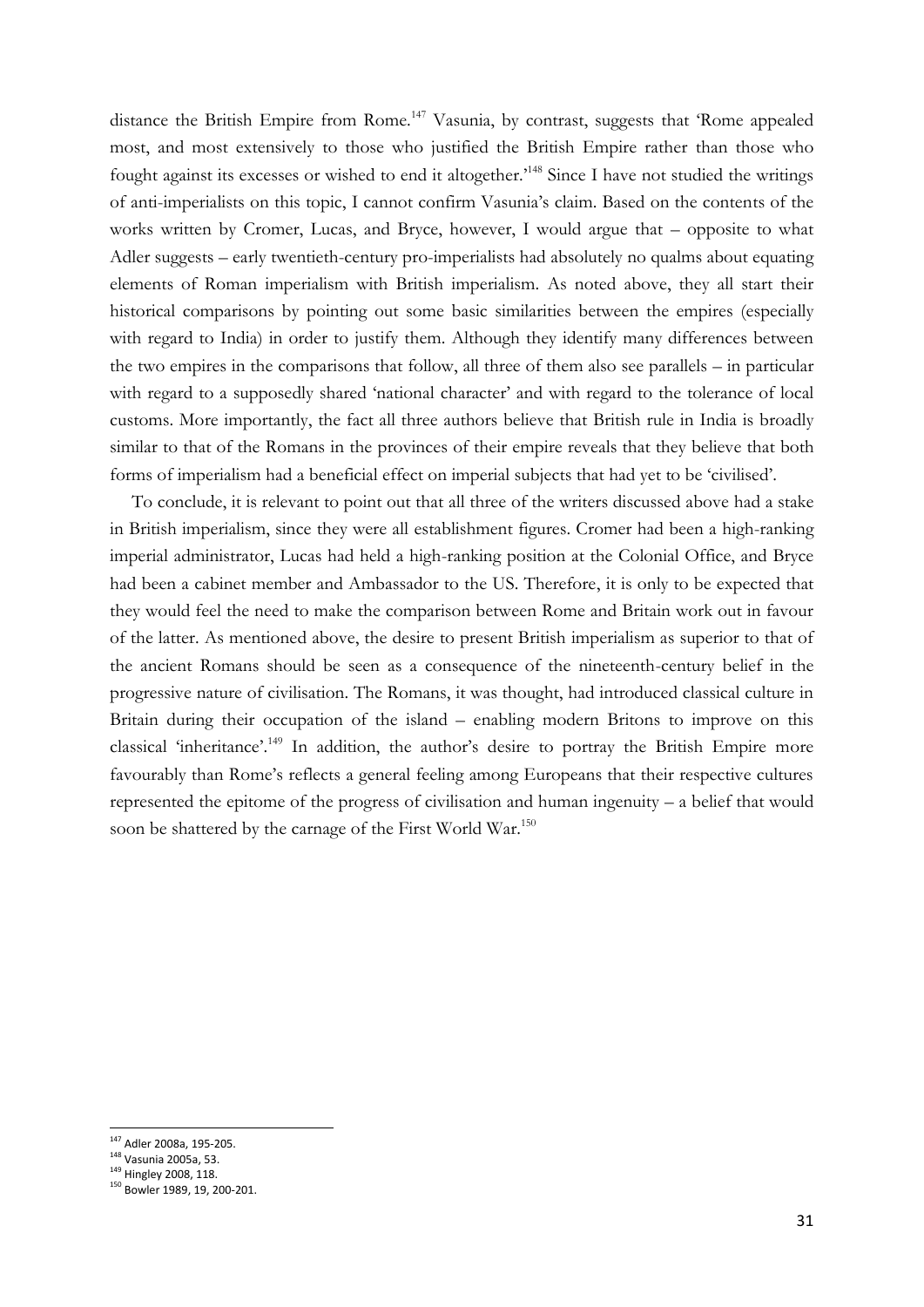#### **Chapter 3 – The Roman Empire in the United States of America**

Like Rome itself, America has taken an inherited classical tradition and reworked it with imagination to meet the needs of each new generation. One wonders what archaeologists of the early fourth millennium A.D. will say about the fractured columns, cement arches stripped of their decorative surface stones, or the arms, legs and torsos of naked Venuses. If no written documents survive, it would be possible to see New York, Washington, and Boston as provinces of the Roman Empire. Even if the written records contradict that historical reconstruction, the claim of cultural continuity will be harder to refute. The archaeological record will support the picture of complex classical continuities that link Athens with Alexandria, Alexandria with Rome, and Rome with a whole range of small towns and great urban centers on the western shores of the Atlantic.<sup>151</sup>

Thus wrote the American historian of archaeology Stephen Dyson while reflecting on the large amount of American art and architecture that is inspired by Roman examples. He notes that the importance of Roman examples to America is somewhat illogical since a 'major characteristic of America throughout much of its history has been a suspicion of the Old World and its traditions.'<sup>152</sup> Among those traditions was, of course, European neo-classical art and architecture. Settlers in the so-called New World were, nevertheless, forced to look to the traditions of the socalled 'Old World' for inspiration because the 'native Americans of the east coast of the United States had no complex architectural or pictorial tradition on which the new settlers could have drawn, even had they wished.'<sup>153</sup> For all their suspicion of 'Old-World knowledge', the social elite of colonial settlements on America's east coast valued their knowledge of Greek and Roman antiquity since it supposedly set them apart from what they perceived as the 'savagery of the American wilderness'.<sup>154</sup> Since many of New England's first settlers came from Cambridgeshire, education in Greek and Latin – which was seen as an indispensable part of a university education in England – was given a central place in newly founded colleges such as Boston Latin School (1635) and Harvard College (1636).<sup>155</sup> A further indication of the importance of an education in Greek and Latin is that, as was the case in England and many other European countries, knowledge of the classical languages opened doors to children of New England's elite that remained closed to the majority of the population. A classical education, in a very Old-World fashioned way, almost invariably guaranteed its recipients of appointment to government or ecclesiastical office.<sup>156</sup>

Thus, when a wealthy mercantile elite emerged in cities in (particularly, but not exclusively) New England during the late seventeenth and early eighteenth centuries it was only natural that

- $153$  ibid., 58.
- <sup>154</sup> Wyke 2012, 2.
- <sup>155</sup> Dyson 2001, 58. <sup>156</sup> Wyke 2012, 2.

<sup>&</sup>lt;sup>151</sup> Dyson 2001, 68.

 $152$  ibid., 57.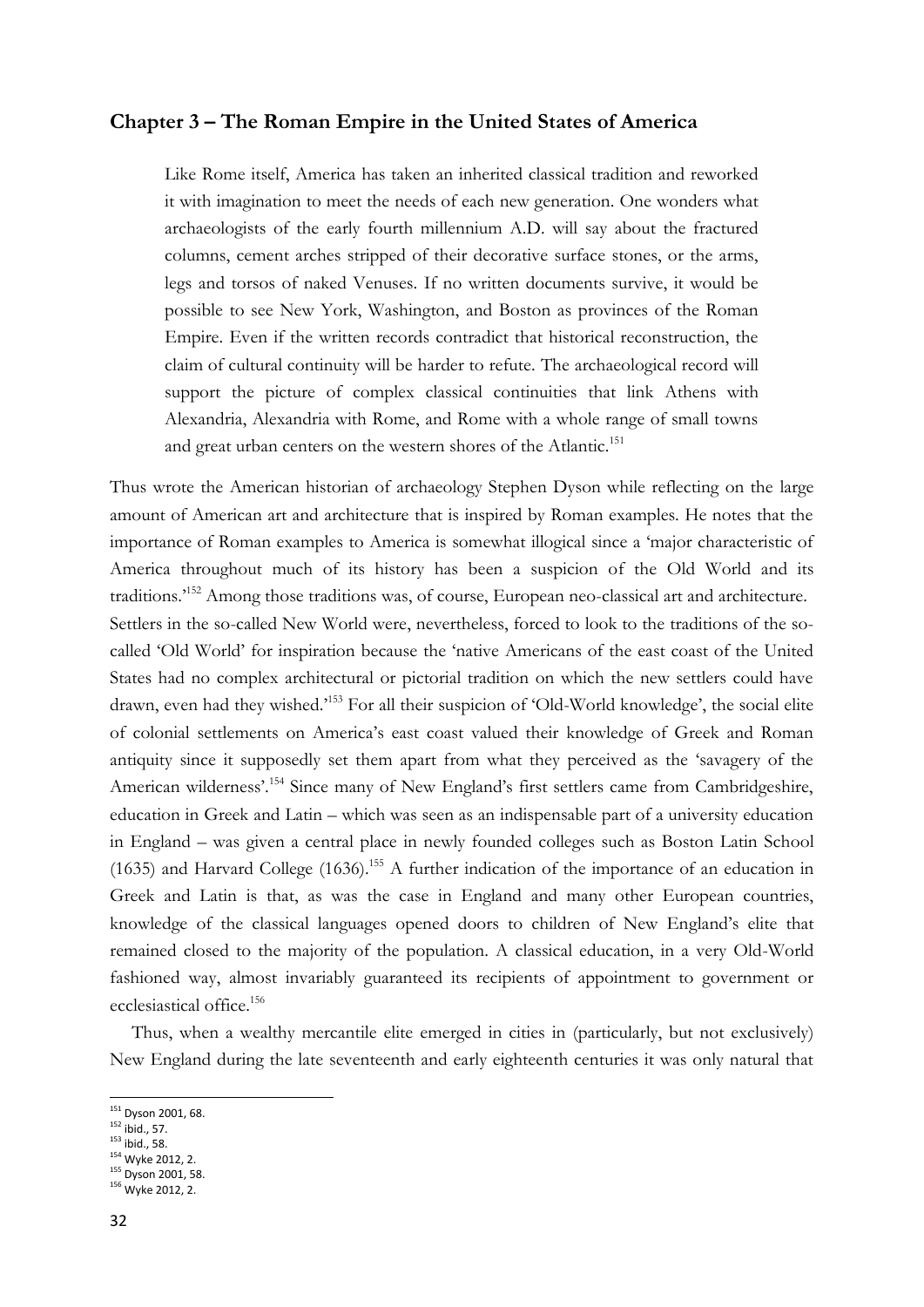they turned to England in their search for fitting ways to display their wealth. During the early eighteenth century neo-classical architecture was very popular among English aristocrats. Richard Boyle, the third Earl of Burlington, in particular, did much to promote the construction of replicas of Roman buildings.<sup>157</sup> Because of this, an appreciation of neo-classical art and architecture became embedded in the culture of New England's social elite.<sup>158</sup> As resentment against British rule grew in its American colonies, New England's political elite drew heavily on the Roman Republic as a model for government. When this resentment resulted in rebellion against the British authorities in 1775, the British king George III and British government officials in general were compared to Julius Caesar because they were all perceived as tyrants. While Caesar was blamed for the fall of the Roman Republic, George III, it was argued, was determined to destroy the new American republic (governed by the Continental Congress during the American Revolution). American revolutionaries identified with Roman statesmen, such as Cato the Younger, Brutus, Cassius, and Cicero, who had opposed Caesar and/or his adoptive son Octavian. Brutus and Cassius were particularly popular since they had killed Caesar and eventually sacrificed their lives in, what the leaders of the American Revolution perceived as, an attempt to protect the Roman Republic.<sup>159</sup> In line with this republican ideology that drew heavily on Roman examples, George Washington was often compared with Cincinnatus because they both relinquished supreme power after saving their respective republics.<sup>160</sup>

After the American revolutionaries had gained their independence, they again looked to the Roman Republic as an example to model their own government on. Naturally, imperial Rome was less well-regarded. During debates that took place during the Constitutional Convention and in its aftermath, for example, some expressed their concern about the powers that would be held by the president – fearing that a person who was both head of state and commander in chief might easily become an American Caesar. <sup>161</sup> Concerns that the president might become a Caesar and, consequently, the American republic an empire, resurfaced more than once in the history of the United States. During his time as president, for example, former general Andrew Jackson was repeatedly accused of both actively seeking territorial expansion and trying to increase the powers of the office of president.<sup>162</sup> Because of this, Jackson exposed himself to the charge of Caesarism. Interestingly though, it was not just Jackson's opponents who compared him to Caesar, at least one of his supporters was of the opinion that Jackson could be favourably compared to Julius Caesar, stating that: '*Quod Caesar fecit, Jackson superavit* ["What Caesar did, Jackson has done better"].'<sup>163</sup> It is unlikely that Jackson was pleased with this comparison, for due to the negative image of imperial Rome he presented himself as a virtuous republican.<sup>164</sup> The negative image of empire in general in this period is best illustrated by a cycle of paintings by the Anglo-American

<sup>&</sup>lt;sup>157</sup> Ayres 1997, 105-114.

<sup>158</sup> Dyson 2001, 58.

<sup>159</sup> Malamud 2009, 11; Wyke 2012, 2-3.

 $160$  ibid., 15.

<sup>161</sup> Wyke 2012, 3-4, 206 <sup>162</sup> ibid., 177.

<sup>&</sup>lt;sup>163</sup> Malamud 2009, 20, with references.

<sup>164</sup> ibid., 24-25.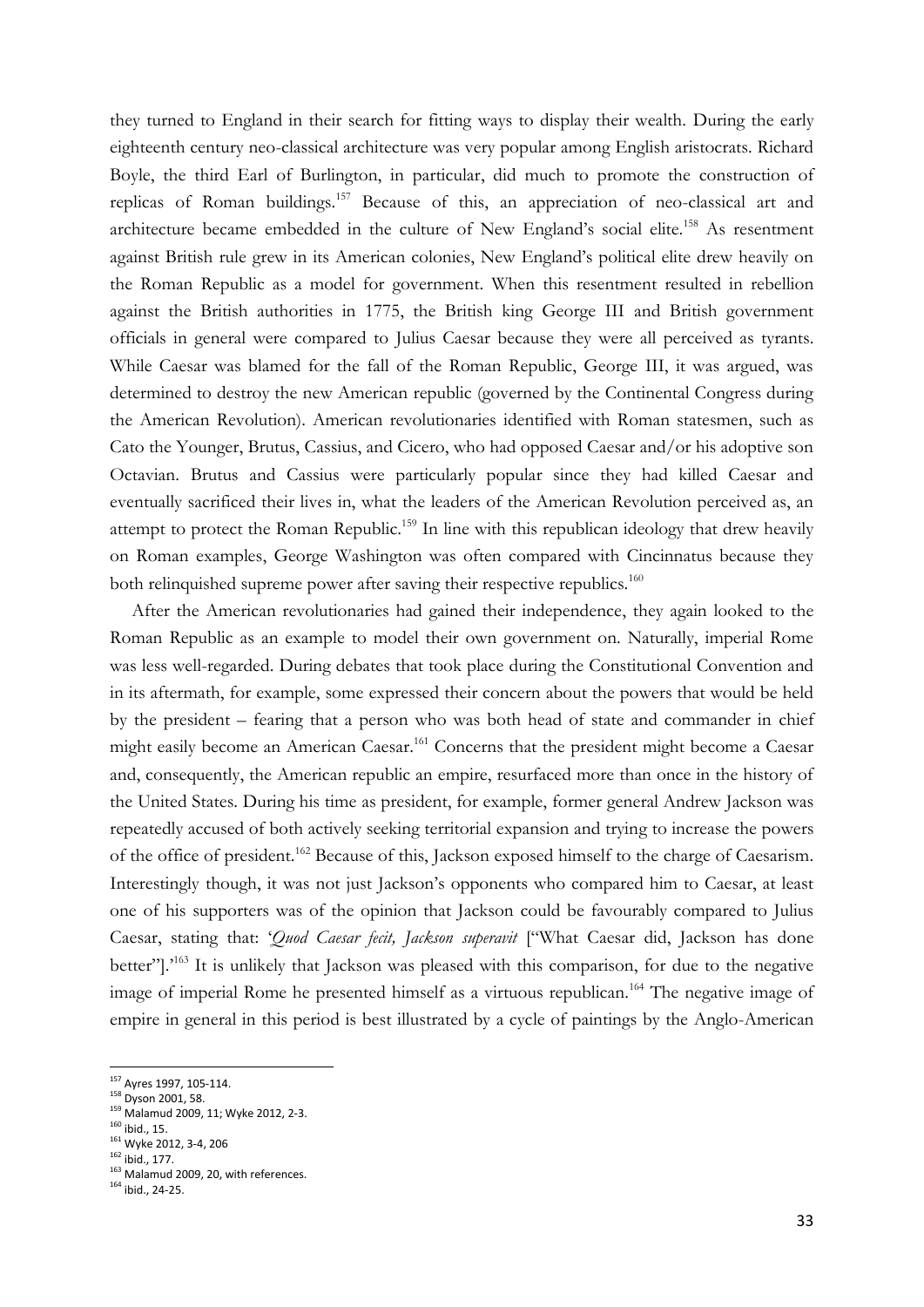artist Thomas Cole. The five paintings together are titled *The Course of Empire* (FIG. 1) and the individual paintings are titled (1) *The Savage State*, (2) *The Arcadian or Pastoral State*, (3) *The Consummation of Empire*, (4) *Destruction*, and (5) *Desolation*.



FIG. 1. *The Course of Empire* by the Anglo-American painter Thomas Cole (1801-1848). (From: [https://commons.wikimedia.org/wiki/Category:The\\_Course\\_of\\_Empire\\_by\\_Thomas\\_Cole.](https://commons.wikimedia.org/wiki/Category:The_Course_of_Empire_by_Thomas_Cole) Accessed on 31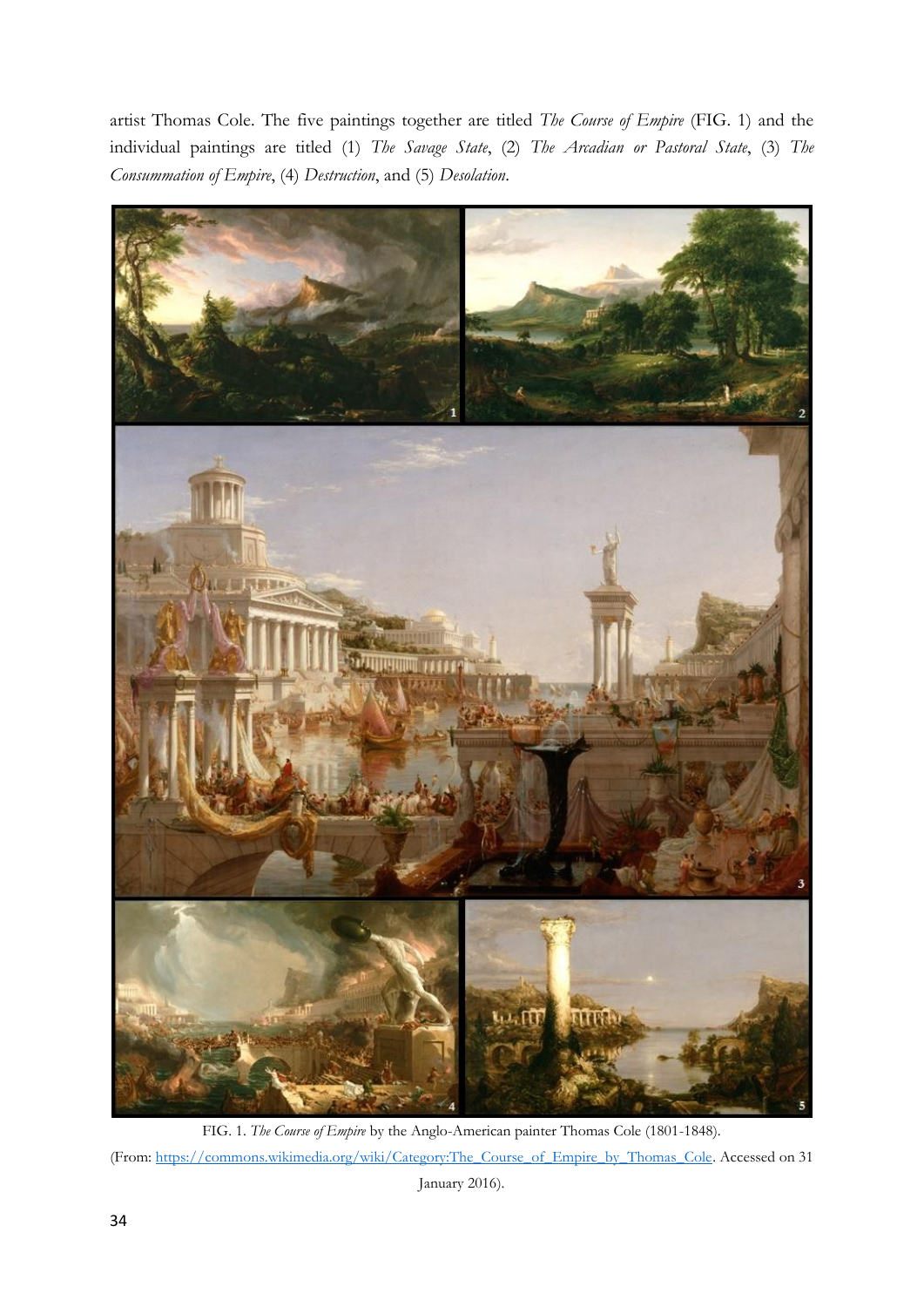The paintings provide a 'biographic' overview of the material and cultural progress of an unspecified civilisation – from its primitive beginnings, to the height of its imperial power, and, finally, to its decline and fall. This view on the life cycle of empires reflect the fact that Cole adhered to the eighteenth-century Enlightenment belief in the cyclical nature of history. According to this belief, the history of any civilisation would be shaped by universal historical forces that included 'the inevitable historical cycle of the rise and fall of empires.'<sup>165</sup> It has been argued that Cole created the paintings as a warning to his contemporaries for he told them that: 'We see that nations have sprung from obscurity, risen to glory and decayed. Their rise has in general been marked by virtue; their decadence by vice, vanity, and licentiousness. Let us beware'.<sup>166</sup> Thus, some of Cole's contemporaries saw the paintings as allegories on Jacksonian America, while the themes and artistic iconography are reminiscent of ancient Rome.<sup>167</sup> Particularly the central painting evokes images of ancient Rome: on the bridge in the foreground a military leader enters the white marble city at the head of a triumphal procession that is reminiscent of a Roman triumph; monumental Roman architecture dominates the entire painting; and the goddess Minerva overlooks the entire scene from the top of a columned pedestal. Malamud has drawn attention to the fact that Cole drew on a number of depictions of Roman triumphs for his painting, 'especially Andrea Mantegna's *Triumphs of Caesar* at Hampton Court Palace, which Cole had visited in July 1829.'<sup>168</sup> While the victorious military leader in the painting is suggestive of Caesar, Malamud contends that to opponents of the Jackson administration it may well have suggested the former general Andrew Jackson, who was known for his autocratic behaviour and was frequently accused of Caesarism.<sup>169</sup>

Another famous example of an American president who faced charges of Caesarism is Abraham Lincoln. Among other things, his opponents accused him of seeking absolute power, violating civil liberties and the Constitution, deliberately plunging the country into civil war, and, as a result, destroying the republic. In addition, it was no coincidence that the man who murdered Lincoln came from a family that had 'been touched by the persistent American practice of celebrating resistance to tyranny through the invocation of the name of Roman Brutus (both Lucius Junius, who [supposedly] led the revolt against the Roman kings, and Marcus Junius, who assassinated the aspirant king, Caesar). Grandfather Booth had written about himself as a Brutus when he left Britain to participate in the American Revolution, and John Wilke's father and one of his brothers had also frequently performed on the American state in Shakespeare's rendition of the Roman assassination.'<sup>170</sup>

Although images of Rome were deeply ingrained in American (political) culture, the prominence of Rome was not reflected in academic research that focussed on classical antiquity. After the Civil War, a division emerged between academia and the world of art and architecture. In their quest to introduce higher academic standards, American universities sought to emulate

<sup>&</sup>lt;sup>165</sup> Malamud 2009, 11, 25.

 $166$  ibid., 25, with references.

<sup>167</sup> Dyson 2001, 62.

<sup>168</sup> Malamud 2009, 25, with references.

<sup>169</sup> ibid., 18-25.

<sup>170</sup> Wyke 2012, 4.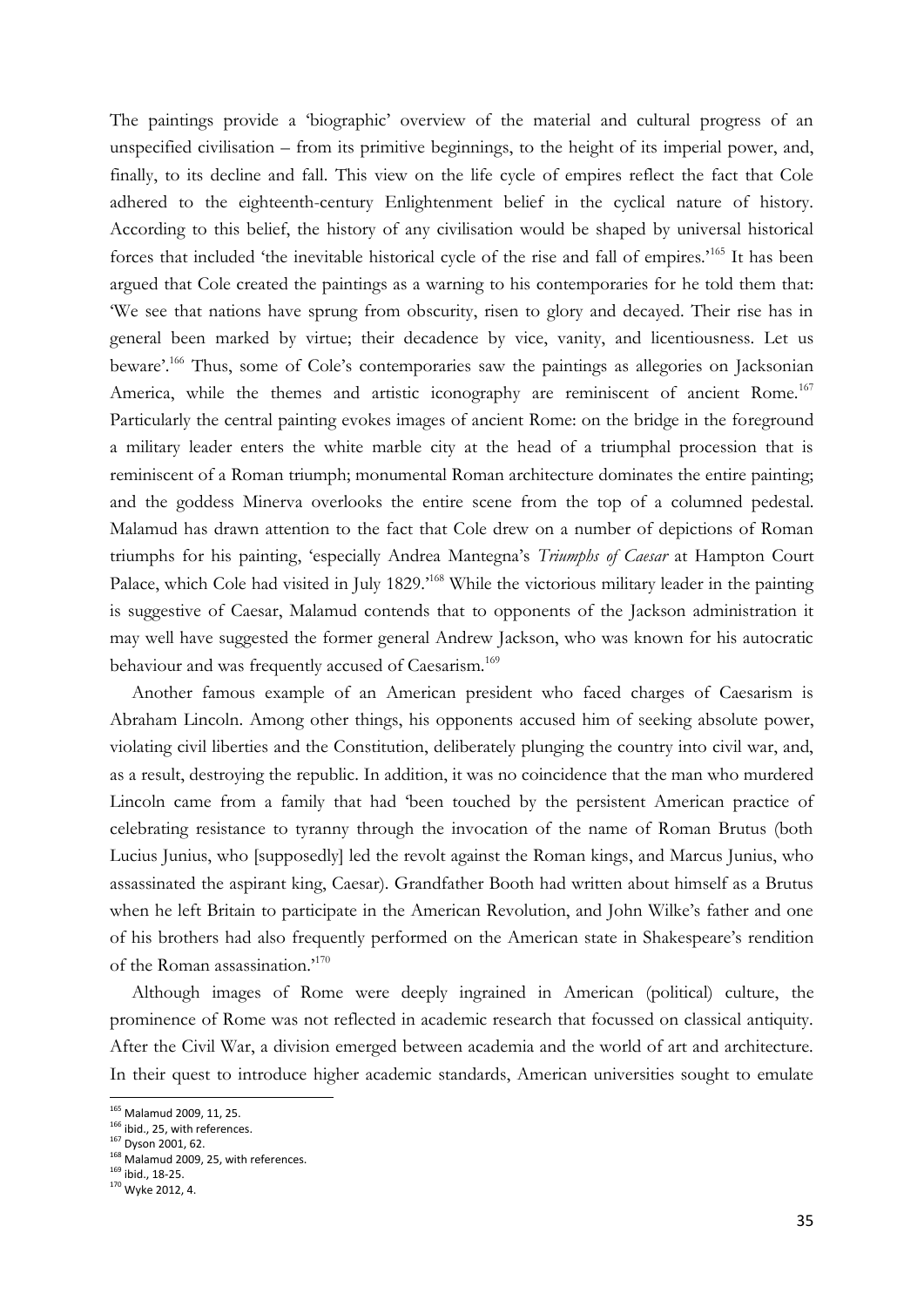those in Germany. Because of this, scholars who tried to establish classical archaeology as an academic discipline focussed their attention on the archaeology of ancient Greece. Artists and architects, however, looked to Rome for inspiration.<sup>171</sup> Images of Roman architecture had exerted a strong influence on the architecture of government buildings ever since the early history of the United States. Founding Father and third US president Thomas Jefferson, for instance, deeply admired both Greek and Roman civilisation and, in particular, their architecture. During his involvement in the designing of America's capital city at Washington, D.C., he would draw heavily on Roman models, which is one of the reasons why the city became 'the greatest center for neo-Roman architecture in America.'<sup>172</sup> The influence of Roman-style architecture on US architects was long-lasting, for as America's power grew and its economic position strengthened during the nineteenth century, members of its social elite began to see it as an imperial power with a special destiny. Architects again turned to Rome when they designed buildings that were meant to express America's growing confidence in its international importance. A number of great railway stations in major American cities were designed with monumental Roman buildings in mind. The Pennsylvania Station in New York, for example, was modelled on the Baths of Caracalla.<sup>173</sup> In addition, it has been argued that by the  $1890s$  – when the US actively embarked on overseas conquests (its conquest of the North American continent being complete) – many Americans 'looked to imperial Rome as a source for symbols of its new imperial power and position.'<sup>174</sup>

Returning to the use of Rome in American political culture, there is a concept that should not be absent from any discussion of the use of images of Rome in US politics – namely the term 'imperial presidency'. The term was coined by the historian Arthur M. Schlesinger Jr., who published a book titled *The Imperial Presidency* in 1973 (during the Watergate scandal). In his book, Schlesinger argued that successive American presidents had repeatedly used the emergency powers that were given to them during the Cold War to exceed the limits that were imposed on their authority by the Constitution. According to the author, the illegal appropriation of powers reached its climax during the Nixon administration. Although he used the term 'imperial' to define Nixon's presidency, Schlesinger made no explicit mention of Rome or its emperors in his book.<sup>175</sup>

The concept of an imperial presidency resurfaced regularly during the presidency of George W. Bush, especially in the run-up to the invasion of Iraq in March 2003 and during its aftermath. Whereas Schlesinger had not made use of the Roman analogy, Bush was frequently charged with Caesarism. In addition, comparisons between US foreign policy and Roman imperialism became much more frequent. Representatives of the US government (including Bush Jr. while he was running for president in 2000) have repeatedly denied the existence of imperial ambitions on the part of the US, which is logical since America's founding myth asserts that the origins of the US

<sup>172</sup> ibid., 59-60.

<sup>&</sup>lt;sup>171</sup> Dyson 2001, 63-65.

 $173$  ibid., 65.

<sup>174</sup> Malamud 2010, 249-283.

<sup>175</sup> Wyke 2012, 190-192.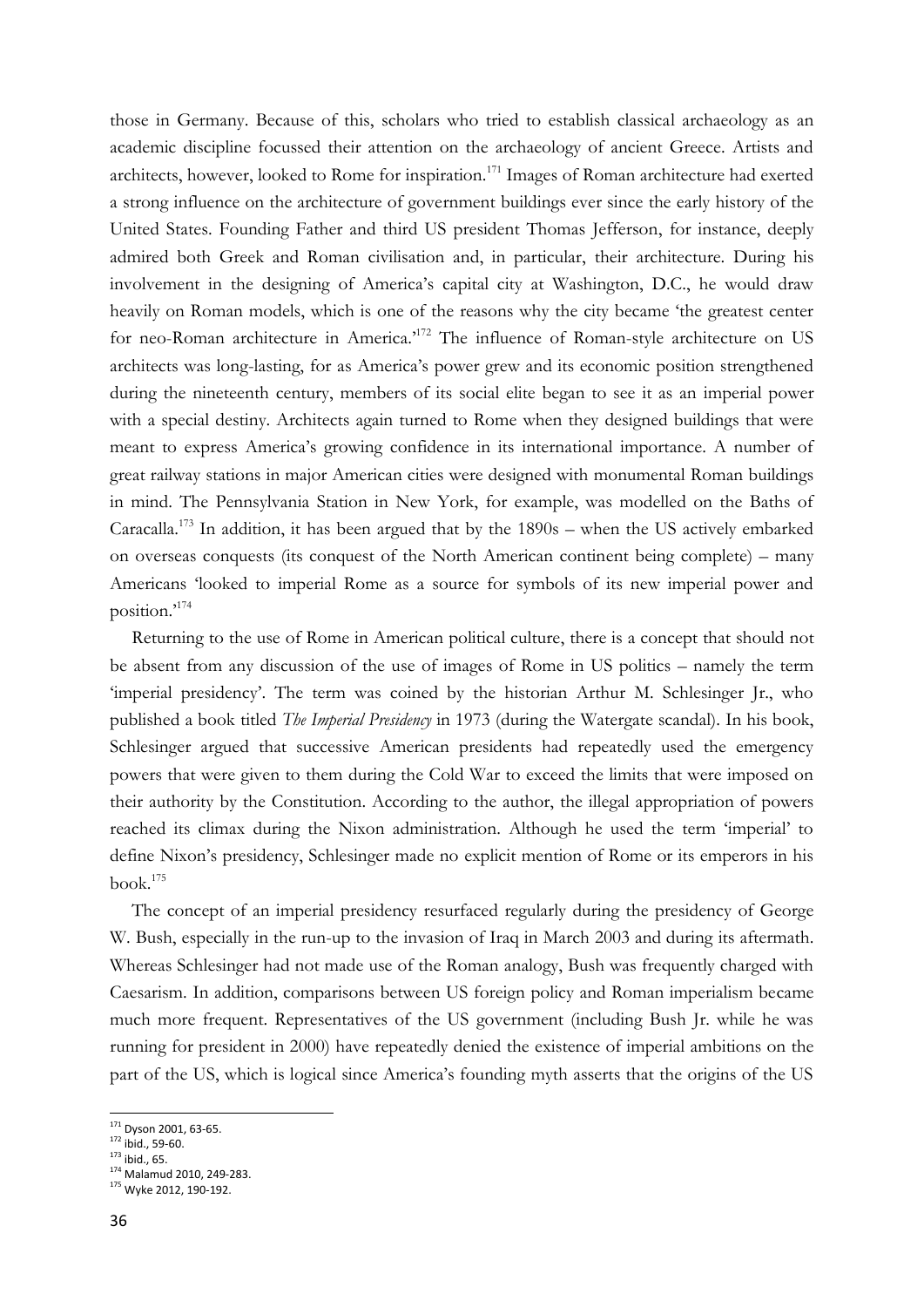are inextricably linked with resistance to imperial rule. Nevertheless, a number of journalists, political commentators, and historians have argued that America has become an empire that partly resembles that of ancient Rome. These comparisons should be seen as a consequence of America's aggressive foreign policy (its so-called 'War on Terror') in the wake of the 9/11 attacks – a policy that was perhaps best illustrated by the US government's intention to wage preemptive war (unilaterally, if need be) against any nation that posed a risk to its national security. The fact that the concept of an imperial presidency resurfaced should be seen as a consequence of an increase in the powers of the office of president, powers the office had lost after Watergate. The Roman analogy furnished a number of opponents of the Bush Jr. administration with the means to criticise its policy both at home and abroad, while, at the same time, it provided some supporters of an 'imperial' America with a compelling historical parallel.<sup>176</sup>

<sup>1</sup> <sup>176</sup> Wyke 2012, 205-219.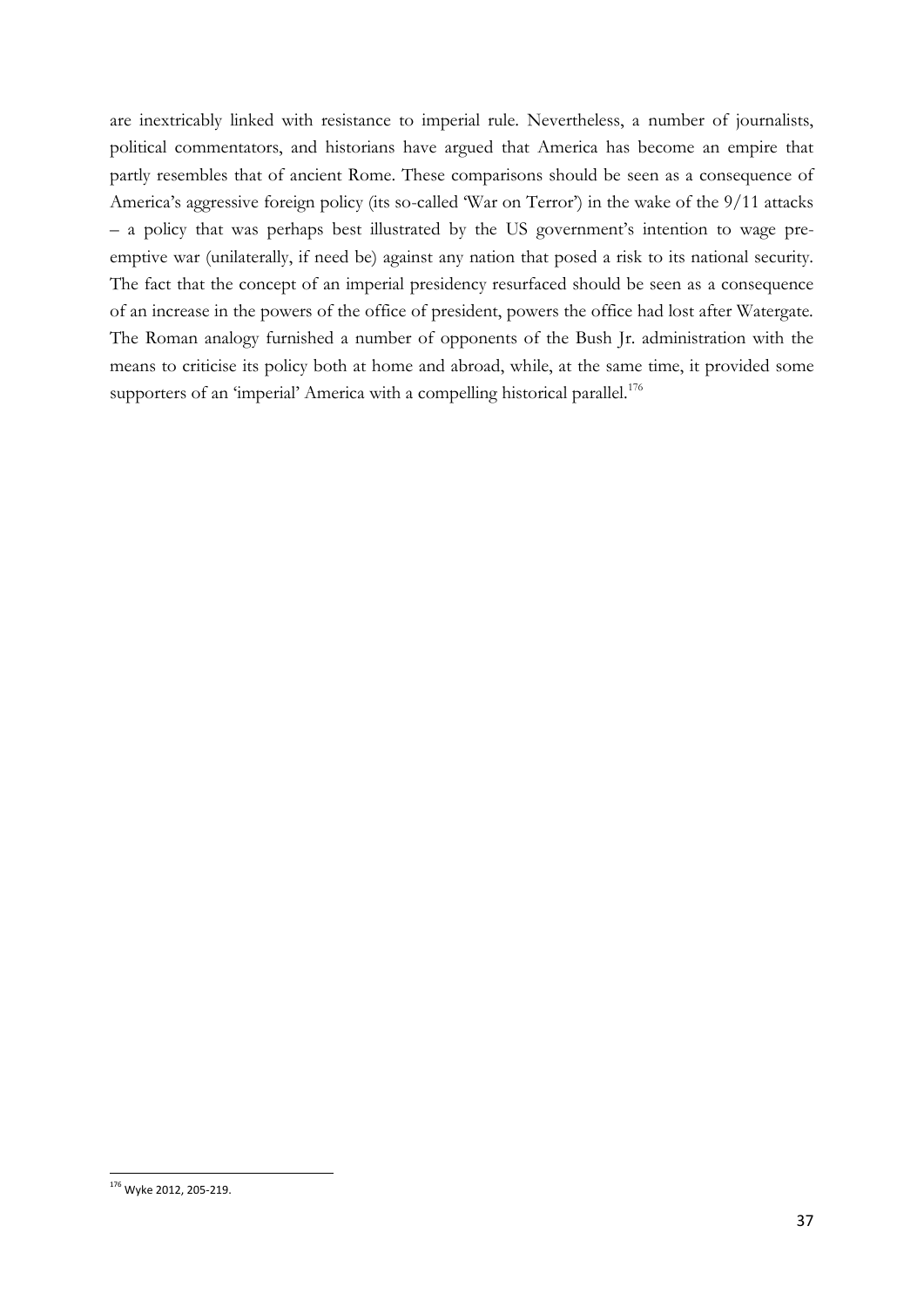#### **Chapter 4 – Post-9/11 American works of imperial comparison**

This chapter will begin with an analysis of the comparisons made between Rome and the US in three works of imperial comparison that were all written in the final years of the Bush Jr. administration. Contrary to the early twentieth-century works of imperial comparison, there is little overlap between the three books. They cover different themes, and were written for different reasons. Therefore, I have chosen to provide a separate analysis of the main conclusions of each book. As was the case in chapter two, the second part of this chapter focusses on the sub questions that were posed in the introduction.

Again, it is worthwhile to provide some information about the authors before I start my analysis of their books. Two of the three books were written by academics, tough neither of them specialises in ancient history, and one book was written by a journalist with an academic background. The latter is the author of *Are we Rome? The Fall of an Empire and the Fate of America*. This book was written by Cullen Murphy (1952-), who read medieval history at Amherst College, a privately funded liberal arts college in Massachusetts. He is best now for his work as managing editor (1985-2003) and, later, interim editor (2003-2006) at the American current affairs and culture magazine *The Atlantic*. <sup>177</sup> *Empires of Trust: How Rome Built – and America is Building – a New World* was written by Thomas Madden (1960-), who read history at Illinois University. He is now a history professor who specialises in medieval history.<sup>178</sup> The final book that will be analysed below is Amy Chua's (1962-) *Day of Empire: How Hyperpowers Rise to Global Dominance – and Why They Fall*. Chua read law at Harvard University and her work focusses on the relationship between law and social and economic development, ethnic conflict, and globalisation.<sup>179</sup>

Unlike their early twentieth-century British counterparts – who were all establishment figures and had all worked as government officials – the above-mentioned authors do not have a direct stake in their nation's politics. Nevertheless, their books should be seen as attempts to either influence US government policy or public debates about it. Chua and Murphy, for instance, both lament the fact that the numbers of foreign students that attend American universities has dropped sharply as a consequence of tightened security and less friendly attitudes to foreigners after 9/11.<sup>180</sup> They also argue that America is at risk of becoming an isolated and inward looking society, with a population that does not care much about what happens in the outside world and a government that frequently conducts its foreign policy unilaterally.<sup>181</sup> Finally, their respective books provide Chua and Murphy with a platform to, on the one hand, criticise the aggressive foreign policy of the Bush Jr. administration,<sup>182</sup> and, on the other, offer their advice to current and future policymakers.<sup>183</sup>

<sup>&</sup>lt;sup>177</sup> The Atlantic Monthly Company 2005, 'Cullen Murphy'.

<sup>178</sup> Saint Louis University, 'Thomas F. Madden'.

<sup>179</sup> Yale Law School, 'Amy Chua'.

<sup>180</sup> Chua 2007, 338; Murphy 2007, 142.

<sup>181</sup> Chua 2007, 340-341; Murphy 2007, 142-143.

<sup>182</sup> Chua 2007, 321, 335; Murphy 2007, 42-43, 128.

<sup>183</sup> Chua 2007, 335-342; Murphy 2007, 203-206.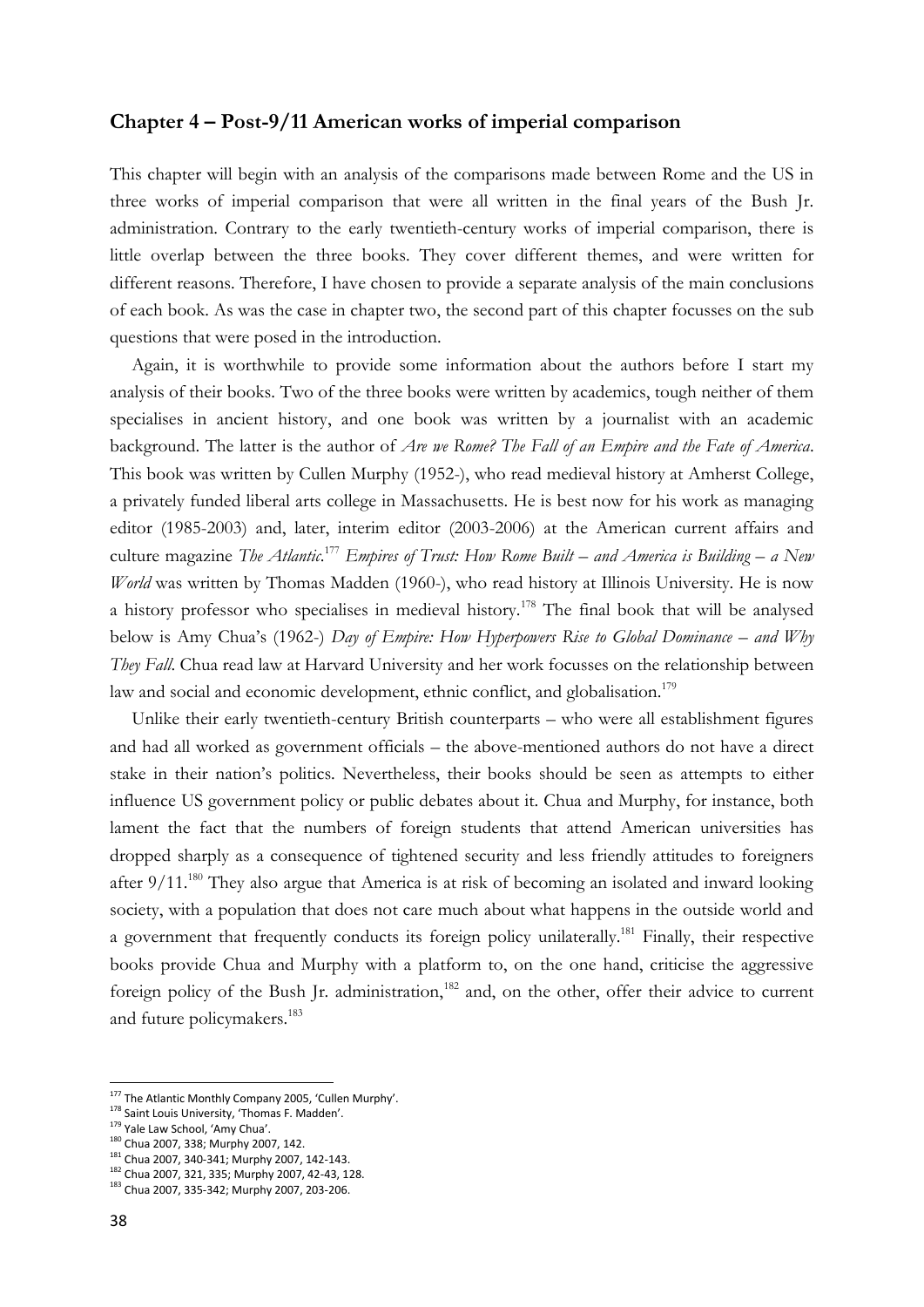Whereas Chua's and Murphy's books are mainly written from the perspective of left-wing political views, Madden's book is shaped by his conservative political views. He fully supports the aggressive 'War on Terror' that was initiated by the Bush Jr. administration and even asserts that 'a nuclear retaliation would not be out of the question' if America were to become the target of an even more devastating terrorist attack than those of  $9/11$  at some point in the future.<sup>184</sup> In addition, he encourages the development of the sort of inward-looking society that both Chua and Murphy warn against – arguing that Americans are right not to be interested in world politics or learning different languages.<sup>185</sup>

#### **4.1 Analysis of the themes covered by the imperial comparisons in the selected books**

#### **Murphy's Are We Rome?**

In a nutshell, Murphy defines the relationship between Roman and American imperialism as follows: America, like Rome, has built its empire 'for reasons of national self-interest; unlike Rome, it has done so without asserting actual sovereignty over the countless multitudes who receive some collateral benefit.<sup>186</sup> Consequently, he argues that America's version of *imperium sine fine* 'is the ideology of democracy and free markets.'<sup>187</sup>

#### **General similarities**

Murphy considers the Roman Empire and the US similar because both 'are the most powerful actors in their worlds, by many orders of magnitude', arguing that both gained their powerful position through use of 'military might and the "soft power" of language, culture, commerce, technology, and ideas.' In addition, Murphy observes that both states created 'global structures – administrative, economic, military, cultural – that the rest of the world and their own citizens came to take for granted'. Furthermore he credits both societies with being inclusive, (religiously) tolerant, and willing to grant citizenship to newcomers. He also mentions that lawyers and lawsuits are familiar phenomena in both societies, and that they both value the existence of private property and are willing to accept 'enormous disparities of wealth, and allow the gap to widen.' Finally, he asserts that both peoples see their national character as exceptional and consider themselves destined for great things.<sup>188</sup>

#### **General differences**

Murphy observes that the Romans were no great innovators, while American science and technology is developing rapidly. Consequently, the author believes that the American economy is much more resilient than Rome's, especially since many people in the latter's provinces

<sup>&</sup>lt;sup>184</sup> Madden 2008, 282-289, especially 288-289.

<sup>185</sup> ibid., 228.

<sup>&</sup>lt;sup>186</sup> Murphy 2007, 137.

 $187$  ibid., 163. <sup>188</sup> ibid., 14-15.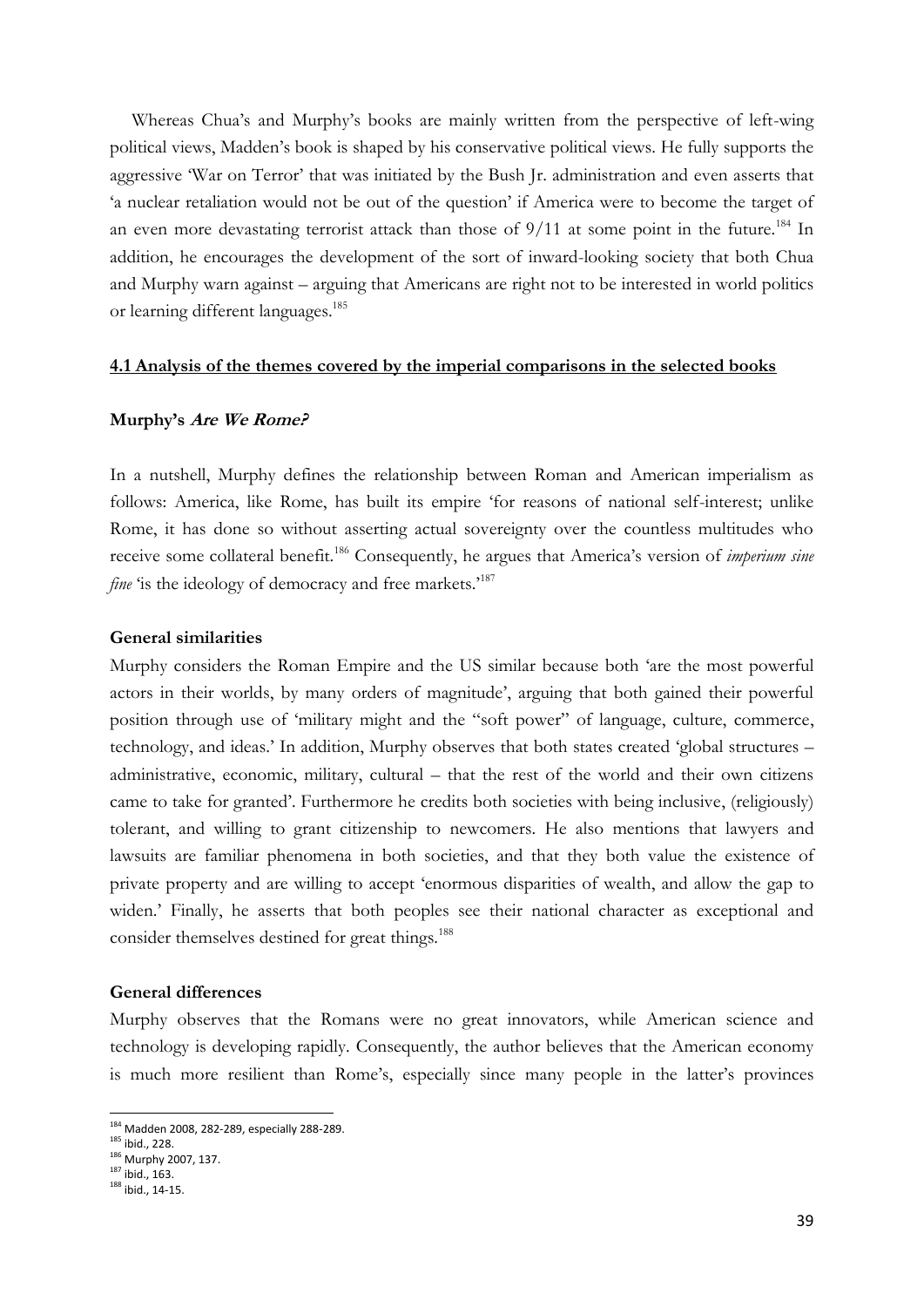depended on subsistence farming, leaving them vulnerable to droughts and infertile soil. Murphy states that while America once was a slaveholding society, this is no longer the case. He points out that Rome, conversely, was a slaveholding society throughout its existence. The author also mentions that America is more democratic than Rome and that the former's middle class (absent in Rome) forms the backbone of its society. With regard to imperialism in particular, Murphy argues that, contrary to Rome, America (allowing for a few exceptions in its past) does not aggressively seek to acquire foreign colonies. Instead, America 'prefers to extend its power by other means.' At the end of his passage on differences, the author states that many of the thing we now take for granted were very different in ancient Rome, pointing out that: 'On basic matters such as gender rôles and the equality of all people, Romans and Americans would behold one another with disbelief and distaste.' Murphy comes to the nuanced conclusion that: 'If the past is another country, then Rome is another planet. And yet, that planet colonized the one we inhabit now.' By this, he probably means that we cannot deny the fact that concepts and ideas that originally came from ancient Rome still exert some influence in the modern world.<sup>189</sup>

Murphy only mentions the existence of slavery in both the Roman Empire and the US briefly and does so to favourably distinguish the latter from the former – more or less arguing that America occupies the moral high ground because it eventually abolished slavery. Murphy may not be aware of this, but his approach to the topic of slavery ignores that many pre-Civil War proponents of the existence of slavery in the US actually looked to Rome to strengthen their argument for its continued existence. In the decades before the Civil War, southern supporters of slavery asserted that Rome and the Greek city-states had only been able to be become great powers because of the existence of slavery.<sup>190</sup>

#### **The decline of republics**

Murphy observes that the tendency to concede far-reaching powers to one man, such as Pompey, during the late Republic finds it equivalent in the growing powers of the American presidency – observing that some are concerned that 'America may drift away from a republic to a principate'.<sup>191</sup> Thus, Murphy echoes earlier concerns regarding an 'imperial presidency'.

#### **Corruption**

Murphy notes that, as was the case in Rome, public officials in the US increasingly put their own private interests before those of the people they purportedly serve. He argues that this development is stimulated by the privatisation of government functions such as the collection of taxes in the Roman Empire and public safety in America. By entrusting these government functions to private companies, Murphy argues, the state is losing control over tasks that are essential to the wellbeing of the state and society at large.<sup>192</sup>

<sup>&</sup>lt;sup>189</sup> Murphy 2007, 16-17.

<sup>190</sup> Malamud 2009, 76-80.

<sup>191</sup> Murphy 2007, 40-43.

<sup>192</sup> ibid., 91-120.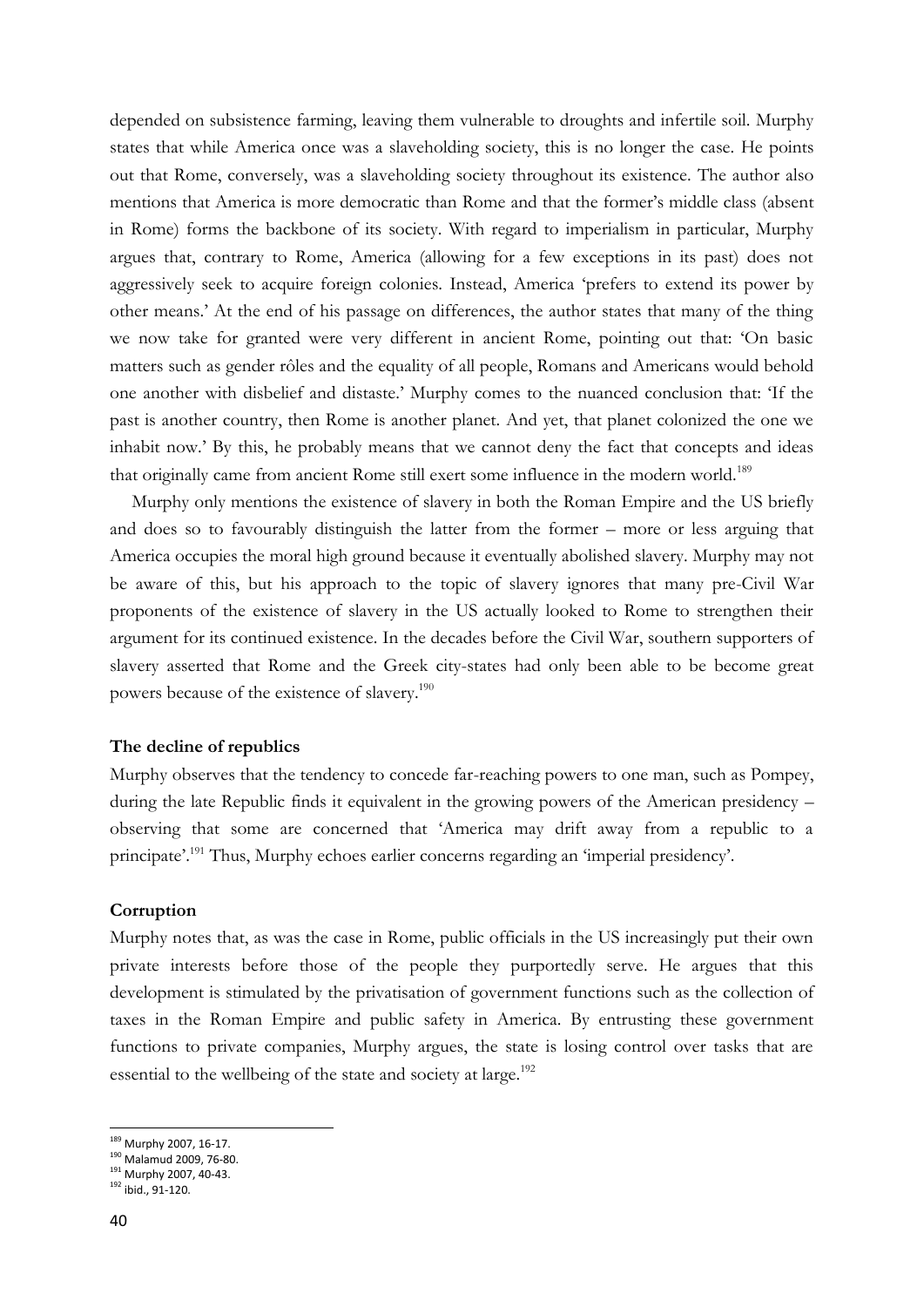#### **The culture of the imperial capital**

Both Rome and Washington have fallen victim to – what Murphy describes as – the '*Omphalos* syndrome', meaning that the elites in these capitals imagine themselves and their immediate surroundings to be the centre of the world and that they believe that their reality is they only reality. Put simply, Murphy claims that the elites found in both capitals are so self-obsessed that they are completely out of touch with the world around them.<sup>193</sup> Murphy argues that the inhabitants of both capitals live in an artificial bubble that in the case of Rome was sustained by the *annona* (i.e. the free distribution of grain and, eventually, also olive oil and wine among Rome's citizens) and in Washington by 'tax revenue and borrowed money'.<sup>194</sup> In addition, he asserts that 'Rome, like Washington, was an economically pointless metropolis, a vast importer of an empire's riches rather than a producer of anything except words and administration (and the pungent cartloads of garbage that left the city every night).<sup>195</sup> Later on, Murphy states that Washington's 'professional classes are largely insulated from economic conditions in the rest of the country.'<sup>196</sup> Although Murphy believes that the elites in both imperial capitals were selfobsessed, he thinks that Roman emperors were probably less isolated from the rest of the world and more aware of the reality outside the capital than American presidents, because the former often travelled and could be absent from Rome for longer periods of time.<sup>197</sup>

#### **The military**

Murphy remarks that both states' militaries display a remarkable degree of uniformity, observing that both American and Roman military installations look pretty much the same all around their respective worlds. In addition, he mentions that messages that were sent by Roman soldiers to their families back home (based on those found on several of the Vindolanda tablets) are very similar to those in emails of American soldiers.<sup>198</sup> Later on, Murphy notes that the downside of the existence of this uniformity within the military is the ever widening gap between the military and civilian society. He describes both militaries as subcultures that were isolated and very different from the rest of society, leading to a sense of superiority among members of the military and unfamiliarity with the society they are supposedly fighting for.<sup>199</sup>

Murphy notes both states' willingness to spend inordinate amounts of money on maintaining their military apparatus. He argues that Rome did so by levying heavy taxes that often made life difficult for its people and by constantly devaluating its currency, while the US do so by 'borrowing trillions of dollars, going ever more deeply into debt while trying not to worry about the many serious national needs it's simply ignoring.'<sup>200</sup> Murphy returns to this point later on and

<sup>&</sup>lt;sup>193</sup> Murphy 2007, 43.

<sup>194</sup> ibid., 48.

 $195$  ibid., 45.

<sup>196</sup> ibid., 49. <sup>197</sup> ibid., 56-57.

<sup>198</sup> ibid., 61-64, 164-165.

 $199$  ibid., 81-83.

 $200$  ibid., 65-66.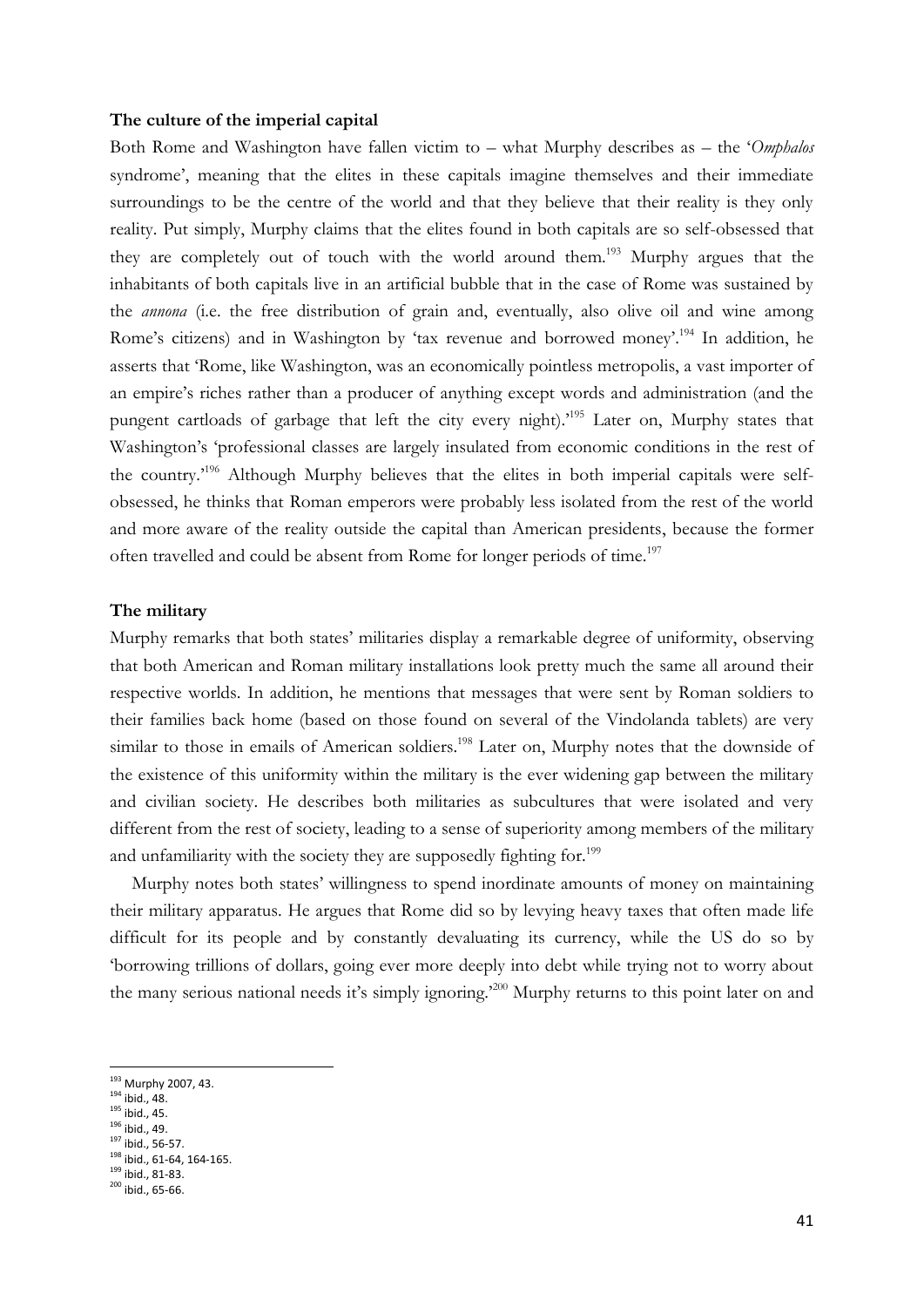asserts that the huge military spending of both states harmed – and in America's case continues to harm – their ability to provide basic services to their respective citizens.<sup>201</sup>

With regard to the differences between both countries' militaries, Murphy states that these are largely technological, arguing that the US military possesses a technological advantage over its rivals that is far greater than that of the Roman military over its respective rivals. He goes on to argue, however, that both militaries are similar in two significant ways: (1) they are both supported by a huge and efficient logistical networks; and (2) they both excel at providing the best possible training for their soldiers. Murphy notes that the feared reputation of both militaries adds a psychological dimension to their military strength – arguing that they are both perceived as more powerful than they actually are. $202$ 

Finally, Murphy feels that both Rome and America have arrived at 'the same unsatisfactory solution' to manpower shortages in their respective armies.<sup>203</sup> He argues that both countries' reliance on 'outsiders' – in order to fill the gap left by civilians who either do not want to enlist in the armed services or who cannot do so because of health problems – has led to dropping standards in the military. In the case of Rome these outsiders were invading peoples who, during the later Roman Empire in the west, 'were invited en masse to fight under the imperial banners – and allowed to stay intact as peoples, and to occupy territory, and to be led by their own leaders.' According to Murphy, this weakened Rome's ability to defend itself because such military units were not loyal to the Roman state and not as well trained as regular Roman soldiers.<sup>204</sup> Murphy claims that the 'barbarization' of the Roman army is mirrored by the 'civilianization' of the US military, arguing that the increasing reliance on civilian contractors is also undermining America's military strength. Murphy asserts that, as was the case with Rome's *foederati*, soldiers supplied by these companies are not loyal to the US government but to their employers and they are less well trained than regular US army units.<sup>205</sup>

#### **The nature of Roman and American imperialism**

Murphy detects both differences and similarities and is ambiguous on some points. He starts by mentioning a clear difference: 'America, unlike Rome, hasn't set out very often on deliberate missions of imperialistic conquest.<sup>206</sup> Nevertheless, he believes there is some similarity between American imperialism and Roman republican imperialism: 'It [the US] still prefers (as Rome did at first) to leverage the capacities of client states and the local ruling class, as opposed to administrating distant domains from the center – an approach that the historian Charles Maier describes as a "consensual empire" or an "empire of invitation."' Murphy goes on, however, to argue that American presidents do not 'embark on military adventures mainly for purposes of personal glory, as Caesar did in Gaul and Claudius did in Britain.'<sup>207</sup> Later on, though, Murphy

<sup>&</sup>lt;sup>201</sup> Murphy 2007, 75.

<sup>202</sup> ibid., 67-72.

 $203$  ibid., 66.

<sup>204</sup> ibid., 80.  $^{205}$  ibid., 84-90.

<sup>206</sup> ibid., 73.

 $207$  idem.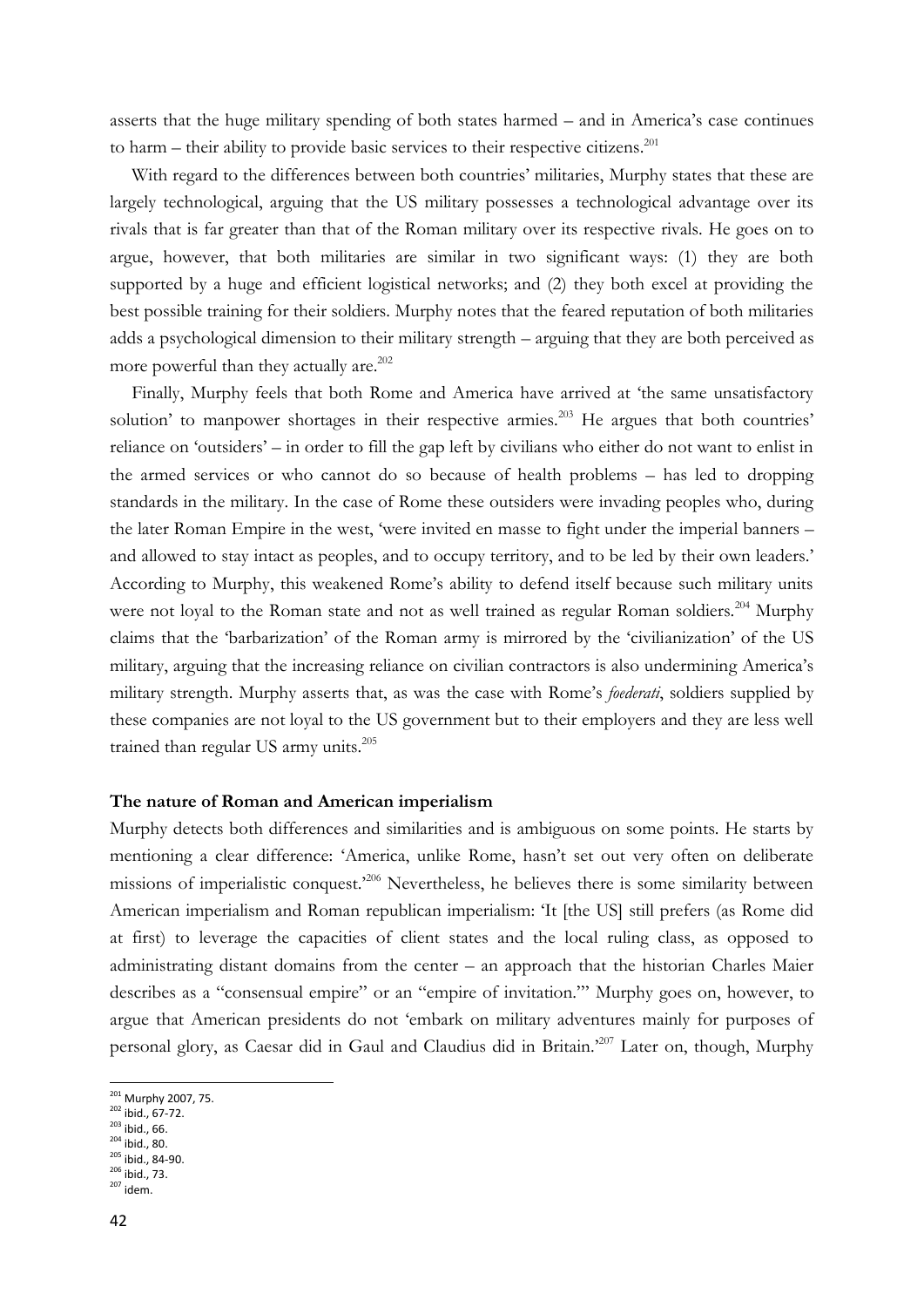seems to somewhat contradict himself when he remarks that: 'Glory was no small motive in imperial Rome. (It's no small motive now, though in America it tends to dress in the plainer fabric of "legacy.")<sup>208</sup>

Murphy is also ambiguous on the exploitive nature of empire. While he asserts that the Roman Empire pillaged other countries, he contends that '[o]nly metaphorically does America exact tribute.' He goes on, however, to add that 'in economic terms' America 'may suck them [other countries] dry.' According to Murphy, America is more magnanimous in victory than Rome ever was. Pointing out that America helped Germany and Japan rebuild after the Second World War, he drily observes that, in contrast, there 'was no rehabilitative Cato Plan for a conquered Carthage.'209

#### **National character**

Murphy believes that both Rome and America share a national arrogance, a belief that they are special, that makes them see outsiders (i.e. or non-Romans or non-Americans) as inferior. He thinks that this characteristic sometimes leads them to underestimating their enemies. In addition, Murphy argues that this mindset generally does not help to win the hearts and minds of conquered or allied peoples.<sup>210</sup> The author considers the widespread presence of cultural stereotypes in both Roman and American society as symptomatic of this cultural selfcentredness.<sup>211</sup> As examples of the harmful effects of self-superiority and self-obsession, Murphy mentions that the Romans regularly suffered defeats due to a lack of interest in the culture and capabilities of the peoples they encountered. He again suggests that this lack of interest led them to underestimate potential enemies.<sup>212</sup> The author contends that, likewise, the average American's lack of geographical knowledge and inability to speak anything other than American English (and an unwillingness to learn about geography or other languages) severely weakens its international position.<sup>213</sup> Murphy blames the setbacks in Iraq and the 'fiasco' in Somalia in 2006 on this cultural indifference and, to some extent, believes it to be a result of modern theories about globalisation – arguing that people have misguidedly equated globalism with cultural homogeneity. According to him, globalisation, both in the ancient world of the Romans and in the modern world, has only led to increasing homogeneity in material culture and elite society. Because of this, he argues, cultural elites in both the Roman Empire and the US have mistakenly projected the worldwide similarity of elite societies on the life of average citizens.<sup>214</sup>

#### **Assimilation**

Murphy remarks that both Rome and America are inclusive societies that manage to absorb incomers into their social structure relatively quickly. With regard to the Romans, he does remark

<sup>&</sup>lt;sup>208</sup> Murphy 2007, 159.

<sup>209</sup> ibid., 73.

 $210$  ibid., 121-142.

<sup>&</sup>lt;sup>211</sup> ibid., 145.

 $^{212}$  ibid., 124-127.

 $213$  ibid., 141-143.  $214$  ibid., 146-150.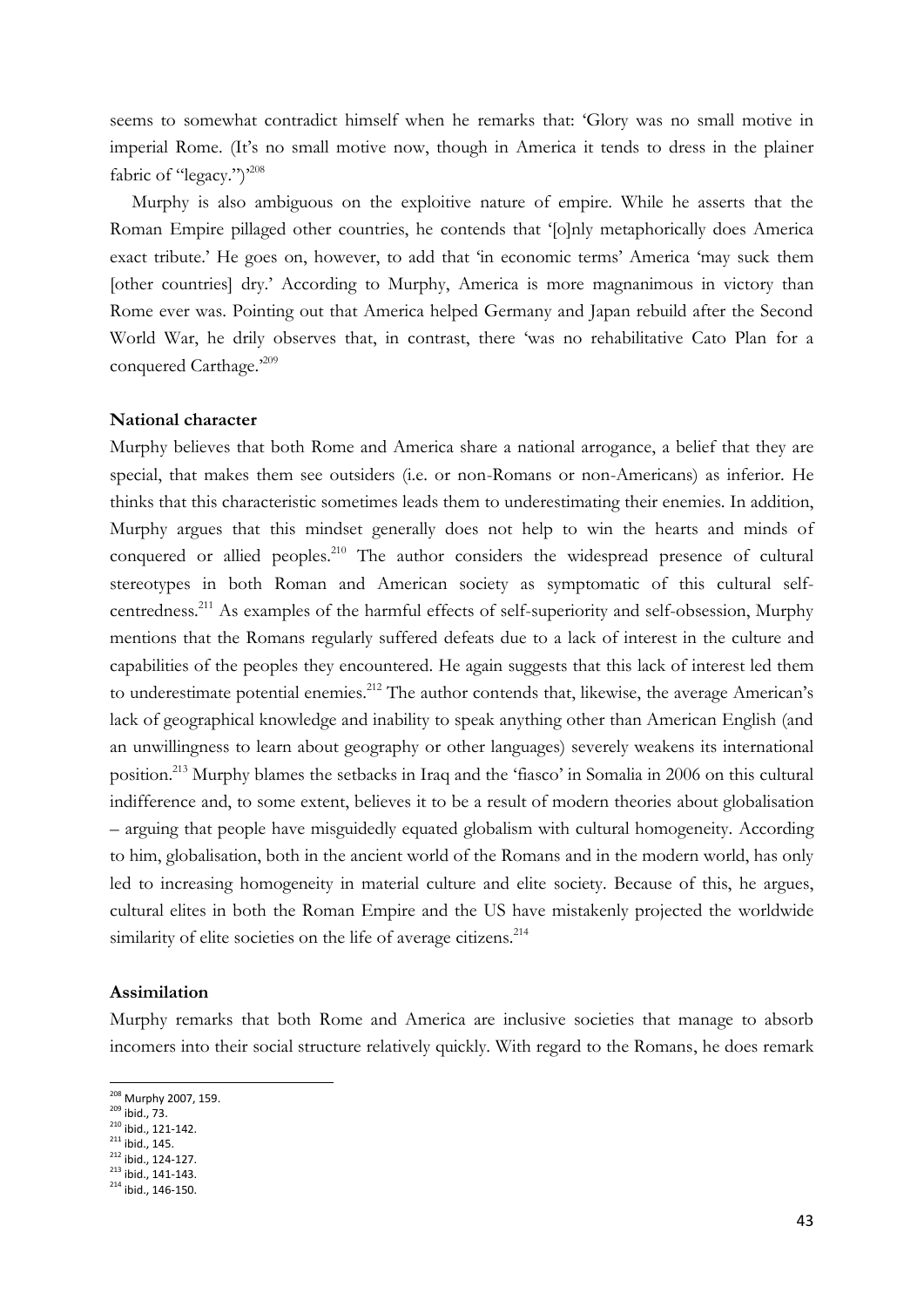that it was particularly the elite among the non-Romans that was incorporated into the higher echelons of Roman society relatively easily.<sup>215</sup> Murphy observes that although both Rome and America excelled at assimilating outsiders there was one great difference – in the Roman Empire there 'was no conscious effort to encourage assimilation as such, no set of policy initiatives, no Department of Romanization.<sup>216</sup> According to the author, newcomers to Roman civilisation nevertheless integrated because they saw its benefits. Although the Americans have set up an impressive infrastructure (Murphy mentions public education and mass communications) that – among other things – can be used to promote integration, Murphy believes that it is the magnetic pull of the American economy and American culture that encourages incomers to assimilate.<sup>217</sup>

#### **Madden's Empires of Trust**

In the preface to his book, Madden makes clear that he sees no similarities between imperial Rome and the US. He does, however, believe that there are similarities between the US and the Roman Republic.<sup>218</sup> According to Madden, Americans are technically right when they, like Romans before 146 BC, claim that their republic has no empire. Following this, however, he points out that 'future historians' may not see it that way.<sup>219</sup> Later on in his book, Madden argues that, like Romans in the first century BC, Americans are now coming to terms with the fact that they have an empire. He adds though, that both empires are not empires in the traditional sense, instead, their empires are 'a collection of free peoples'.<sup>220</sup>

#### **The nature of Roman and American imperialism**

Madden describes both the Roman Republic and the US as 'Empires of Trust'. According to him these sort of empires invariably reject opportunities to extent their territory because they do not want an empire.<sup>221</sup> Madden argues that both second-century BC Romans and modern-day Americans would object to the concept of empire and, instead, emphasise that their respective states just have 'many, many friends and allies.<sup>2222</sup>

According to Madden, the imperialism of Rome and the US is defensive in nature and only began when they were provoked by the outside world – arguing that for Rome this trigger was the Gallic sack of Rome, and for the US the attack on Pearl Harbor. He believes that from that moment on, the foreign policy of both republics was focussed on securing their own safety and that of their allies. Madden adds that when they fought other peoples that was always with the aim to afterwards 'transform their former enemies into fast friends.'<sup>223</sup> He also believes that both republics were committed to ensuring that no single state 'should have absolute power, that all

- <sup>216</sup> ibid., 181.
- $217$  ibid., 181-182.
- <sup>218</sup> Madden 2008, xiii.  $^{219}$  ibid., 164-165.
- 
- <sup>220</sup> ibid., 176.  $221$  ibid., 5-6.
- $^{222}$  ibid., 14.
- $223$  ibid., 15-16.

<sup>&</sup>lt;sup>215</sup> Murphy 2007, 167.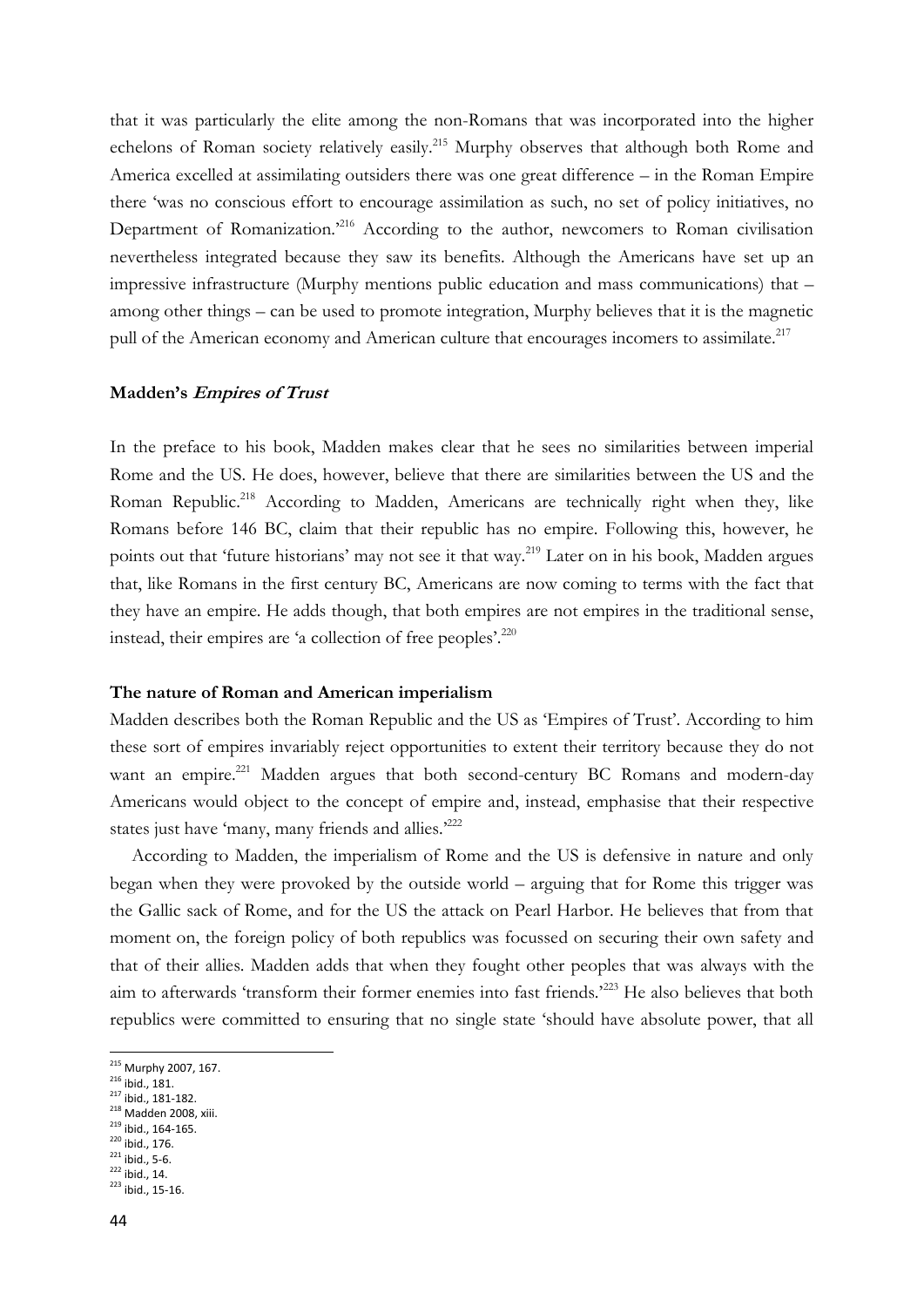states should work together as equals.' Madden argues that, because of this, other powers were persuaded that the respective republics deserved to be trusted 'with precisely that absolute power'.<sup>224</sup> He argues that their desire to maintain this trust often led Rome and America into war when their allies called for help in dealing with foreign aggressors, since not providing aid in such a situation would result in loss of credibility and trust.<sup>225</sup>

Madden claims that both the Roman and the American republic's leaders realised that they should achieve military hegemony in order to guarantee peace.<sup>226</sup> He believes that both republics' ability to guarantee peace and security is what attracted new allies that over time desired to become part of their respective empires. Madden uses the Social War to illustrate this process, arguing that it was a war in which Rome's allies 'waged war against Rome in order to become Romans.<sup>227</sup> According to Madden, a similar process will once take place in Europe. This is because he believes that, in the future, more and more Europeans will demand the right to vote in American elections. The author expects this right will, eventually, be granted to them – stating that 'it seems likely that American citizenship will indeed be extended to America's closest allies.' 228

The author concedes that, for all the good intentions he credits them with, both powers have made mistakes and committed war crimes, but he emphasises that these are of an isolated nature and not part of a structural problem. As examples he mentions the misconduct of a Roman commander and his men towards the citizens of Locri (a small city in southern Italy that had sided with Hannibal during the Second Punic War and was subsequently reconquered by the Romans) and the torture of Iraqi prisoners by American soldiers in the Abu Ghraib prison in Baghdad. In both cases, the senates of both respective republics sharply condemned these events. Madden argues that, from a historical perspective, these actions were unusual and show that both powers held themselves to higher standards than other great powers, which gave them the reputation of being responsible and trustworthy.<sup>229</sup>

Although Madden believes that the Roman and American republics were unwilling to go to war unless this was necessary to defend either themselves or their allies, he claims that this reluctance to engage in hostilities did not extend to their relationship with 'non-civilised peoples' – providing the example of Spanish and Gallic tribes in the ancient world and the American Indians in the more recent past. According to the author, these were 'primitive societies, which both states considered to be a hindrance to be assimilated, moved, or destroyed.<sup>230</sup> Later on, Madden states that both republics conquered these tribal areas because they saw them 'as an opportunity for colonization and exploitation.'<sup>231</sup>

<sup>226</sup> ibid., 200-203.

<sup>228</sup> ibid., 227.  $^{1014}$ ;  $^{1229}$  ibid., 1-8.

**.** 

 $231$  ibid., 110.

<sup>&</sup>lt;sup>224</sup> Madden 2008, 37.

 $225$  ibid., 104-105.

<sup>227</sup> ibid., 222-224.

 $^{230}$  ibid., 64.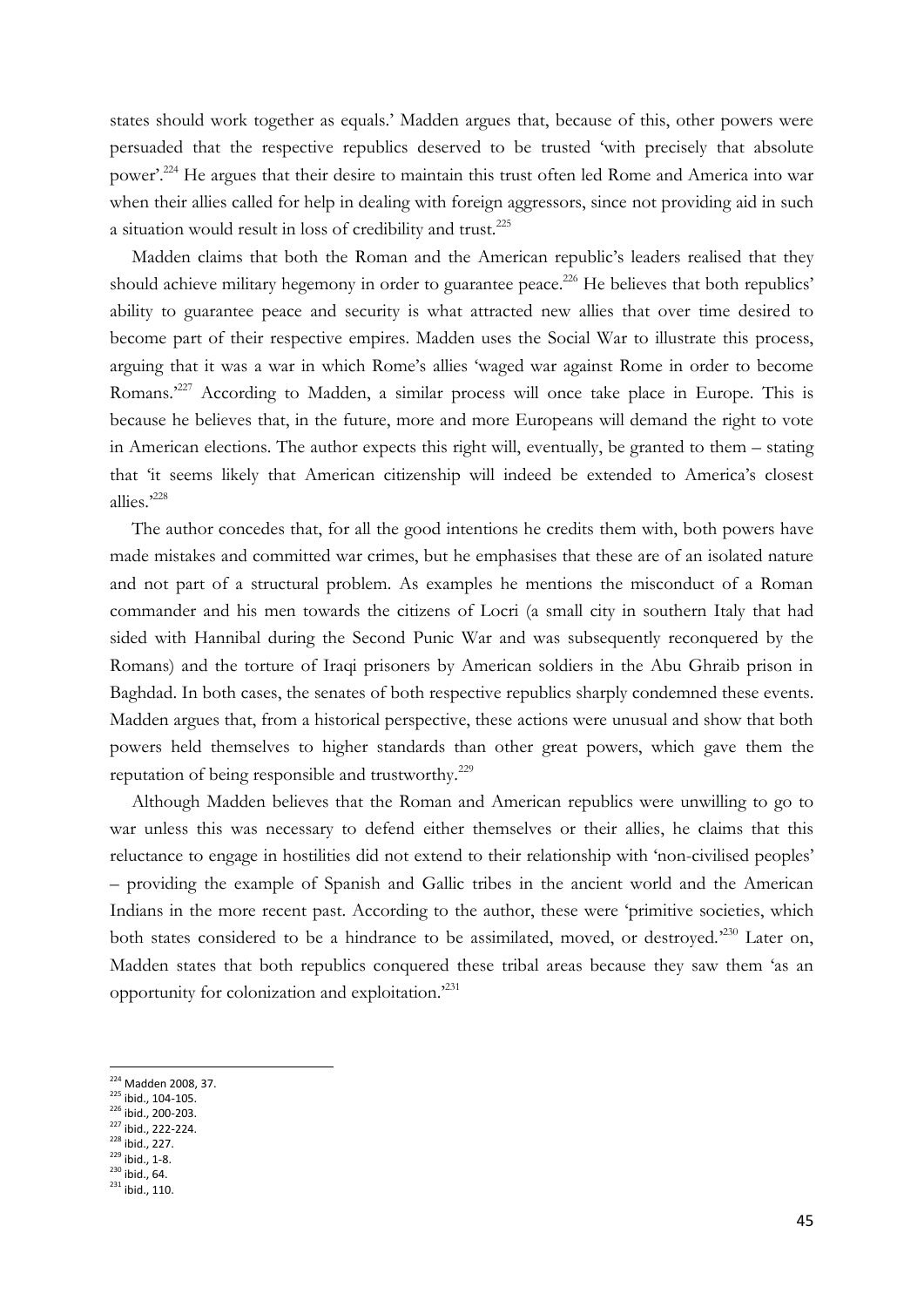#### **National character and structure of government**

Madden states that, because both republics 'had their roots in colonialism' and rebelled against their respective kings whose rule was seen as tyrannical, both the Roman people and their American counterparts distrust concentrated power.<sup>232</sup> In addition, Madden claims that – instead of being ruled by kings or other men – the Romans, like present-day Americans, wanted to be ruled by laws and therefore made sure that 'no one, no matter how wealthy or privileged, was above the law.'<sup>233</sup> The author also repeatedly stresses that both societies made sure that power was not concentrated in one person or one institution, instead, it was divided over a number of different magistrates and institutions (in this context, Madden notes that the American political system was inspired by that of the Roman Republic).<sup>234</sup>

According to Madden, 'isolationism [was] woven deeply into both societies' until the outside world provoked them into a more active foreign policy.<sup>235</sup> He asserts that the core of both societies was formed by the people who lived on self-reliant family farms. The author states that these were people who valued tradition and lived accordingly. Nevertheless, he claims that both peoples were also tolerant, for example when it came to religion, which they both considered a private affair that was primarily practised at home. Unsurprisingly, Madden follows many others before him in likening Cincinnatus to George Washington, who are both often portrayed as patriotic farmers who saved their country in a time of crisis and, while doing so, longed to return to their lives as 'simple' farmers.<sup>236</sup>

#### **Elder cultures**

Madden observes that both the Roman and the American republic were heavily influenced by what he calls the 'elder cultures' of their respective worlds – explaining that for Rome this was Greek culture, and for America this was European culture. The author argues that Rome's relationship with the Greeks was similar to that of America with Europe: both republics deeply admire aspects of their respective 'elder cultures' and tried to secure their peace and liberty on several occasions, but both were often 'repaid with insults, accusations, and derision.'237 Consequently, Madden concludes that: 'Under the protection of their devoted child, both Greece and Europe entered their old age, becoming decrepit, angry, barren, and confused.<sup>2238</sup>

Nevertheless, Madden rather surprisingly interprets frequently expressed anti-Roman and anti-American sentiments – in ancient Greece and modern Europe respectively – as a sign of trust in both powers. This is because the author believes that, like the Roman Republic, the US can easily crush any state that frequently criticises it. Madden asserts that critics of both powers were aware of this but still criticised both republics because they knew this would be tolerated since they had absolute faith that both states would use their power responsibly. Thus, Madden argues that the

 $234$  ibid., 29-35, 169.

<sup>236</sup> ibid., 38-62.

<sup>&</sup>lt;sup>232</sup> Madden 2008, 13, 24-26.

<sup>233</sup> ibid., 29.

<sup>&</sup>lt;sup>235</sup> ibid., 9.

<sup>&</sup>lt;sup>237</sup> ibid., 114-115, 129. <sup>238</sup> ibid., 139.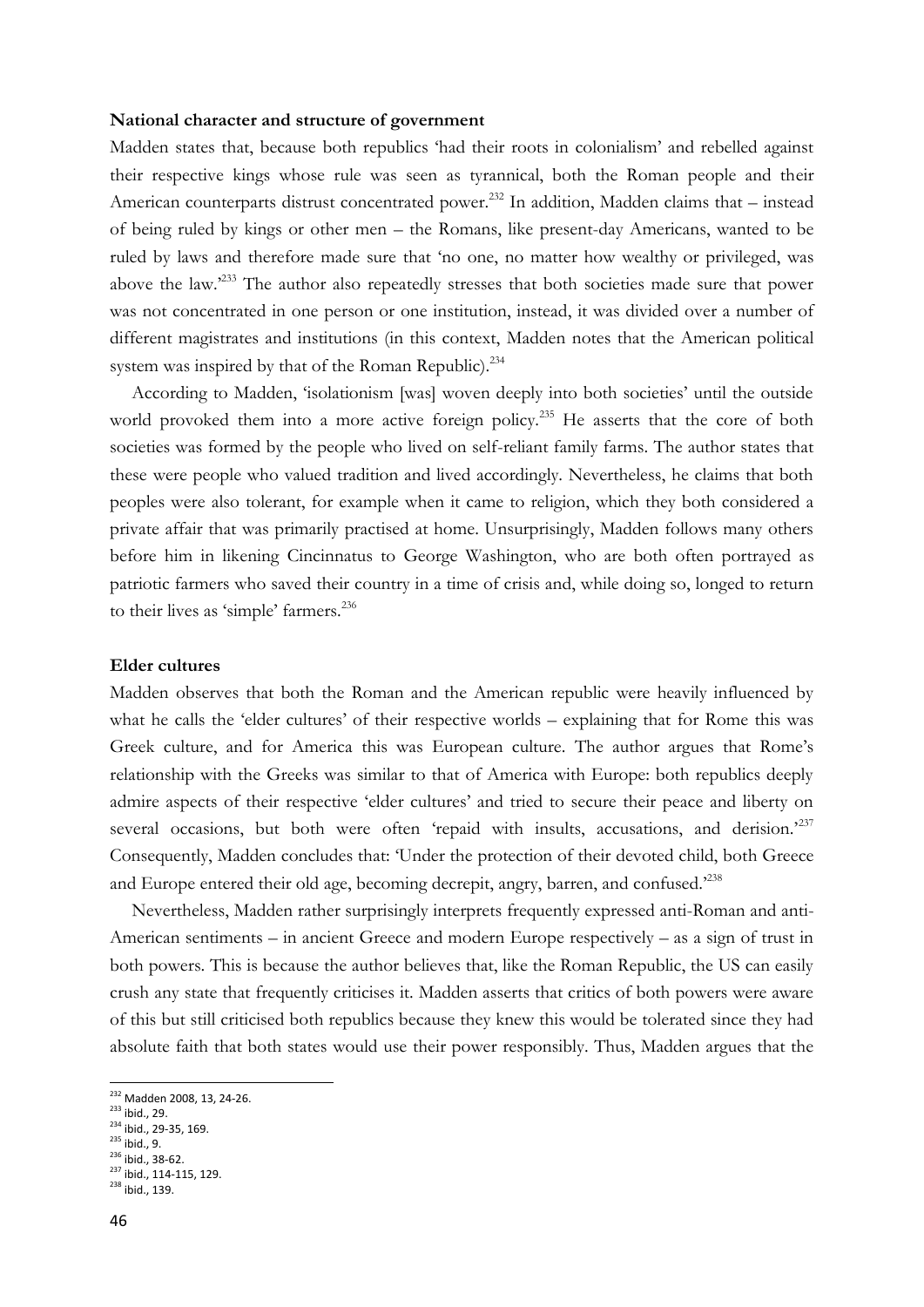expression of anti-Roman and anti-American criticisms should be interpreted as statements of trust in both respective republics.<sup>239</sup>

Despite his criticism of the supposedly 'ungrateful' attitude of both ancient Greeks and modern Europeans towards their 'cultural children', Madden notes that the peoples closest to the ancient Romans and modern Americans were (and, in the American case, are) far less critical. With regard to British attitudes toward the US for example, he argues that the 'special relationship' between both states has made Britons more appreciative of America's rôle in the world. Madden feels that the British identify with modern Americans because of the 'common bounds of history, language, and culture'. The author argues that the relationship between the Etruscans and Rome was shaped by similar feelings of familiarity.<sup>240</sup>

#### **Religious terrorism**

Madden argues that like America, Rome also fought a war on terror – against radical Jews. He is of the opinion that the causes for both ancient and modern terrorism are exclusively religious and not due to economic, social, or political circumstances. According to Madden, the US can win its war against radical Islamist terrorism by forcing Muslims to modernise their faith. He claims that the Romans did the same with ancient Judaism – forcing Jews to give up the idea of 'a Jewish state, a high priest, or a king of the Jews.<sup>241</sup> Madden asserts that in both cases the faithful were forced to 'come to terms with a world not of their making.<sup>242</sup> In short, he believes that the Americans should work towards the creation of a secular world in which religion has become a solely private matter – as, according to the author, the Romans did in the distant past.

#### **Differences**

Although Madden mainly sees similarities between both republics, he does mention a few differences. He mentions, for example, that Americans are less superstitious than the Romans who believed in oracles and omens. He also points out that the Romans had no scientific or industrial revolutions.<sup>243</sup> In addition, Madden detects one 'inherent flaw' in the political system of the Roman Republic – the fact that Roman senators could wield both political and military power. According to him this was the single most important reason for the eventual fall of the Roman Republic. Madden argues that the American republic is safe from the dangers faced by its distant Roman precursor, because the powers of its magistrates, and first and foremost its president, are limited by law.<sup>244</sup>

<sup>&</sup>lt;sup>239</sup> Madden 2008, 142-143.

<sup>240</sup> ibid., 155.

<sup>241</sup> ibid., 280-288, particularly 282.

 $^{11111}$ , 287.

 $243$  ibid., 20. <sup>244</sup> ibid., 293-295.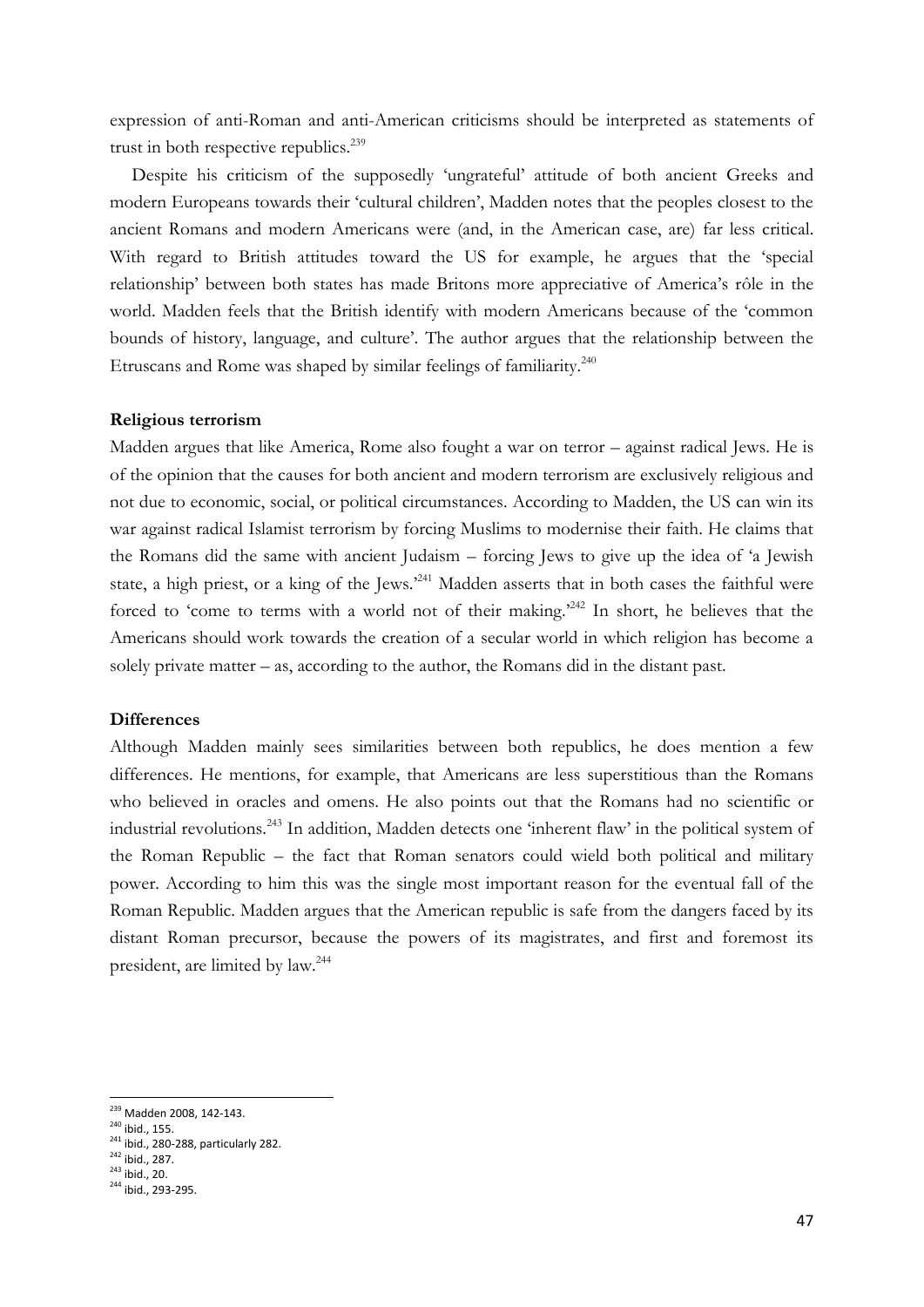#### **Imperial decline?**

Madden states that 'the stronger and more secure the Empire of Trust becomes, the larger the market for prophecies of its destruction.<sup>245</sup> Thus, he explains the appearance of writings: (1) by eminent Romans about moral decline that were written well before the fall of the Western Roman Empire (and even longer before the fall of its eastern half); and (2) by modern authors about the decline of American power.<sup>246</sup> The author believes these writings are the symptoms of both states' success, since they can be seen as 'a response to a human need for adversity and challenge in an age in which those had been all but abolished.<sup>247</sup>

Although Madden does believe that America will eventually – like all other empires – fall, he is confident that America still has a long future too look forward too, stating that: 'America is a young country and an even younger empire. Driven by the same internal and external dynamics as the youthful Rome, the United States is building an Empire of Trust along the same lines.<sup>248</sup>

#### **Chua's Day of Empire**

Chua, daughter of Chinese parents who both grew up in the Philippines, states that '[f]irst and foremost, this book is a tribute to America's tolerance, which, for all its imperfection, drew my parents to this country and allowed my family to flourish, to change on our own terms, and to become Americans.' She goes on to state that the book is not just about paying tribute, for it contains a warning for Americans as well – 'today, more than ever before, we are in danger of losing our way.' 249

#### **Hyperpowers and empires**

Chua's book is about hyperpowers, she defines these as states that 'achieved dominance in the world.<sup>250</sup> According to Chua, Rome was such a hyperpower. She recognises that Rome had 'virtually no contact' with, and little knowledge about, that other great ancient empire – Han dynasty China - and admits that this might lead people to conclude that Rome was only dominant in the world it knew and inhabited.<sup>251</sup> Nevertheless, Chua contends that Rome did not just dominate its world but also the world because she believes that second century Rome was militarily and economically superior to any of its contemporaries – including Han China, even though both empires never confronted each other directly. <sup>252</sup> Considering her non-Western background, it is somewhat surprising that Chua makes such a claim. Since the Roman Empire and Han dynasty China never confronted each other, there really is no evidence for the claim that Rome would have won such a confrontation. It would therefore, seem that Chua's claim is made

<sup>&</sup>lt;sup>245</sup> Madden 2008, 234.

<sup>246</sup> ibid., 243-250.

<sup>247</sup> ibid., 234.

 $248$  ibid., 297.

<sup>&</sup>lt;sup>249</sup> Chua 2007, xvii.

<sup>&</sup>lt;sup>250</sup> ibid., xxii.  $^{251}$  ibid., xxi.

 $252$  ibid., xxii.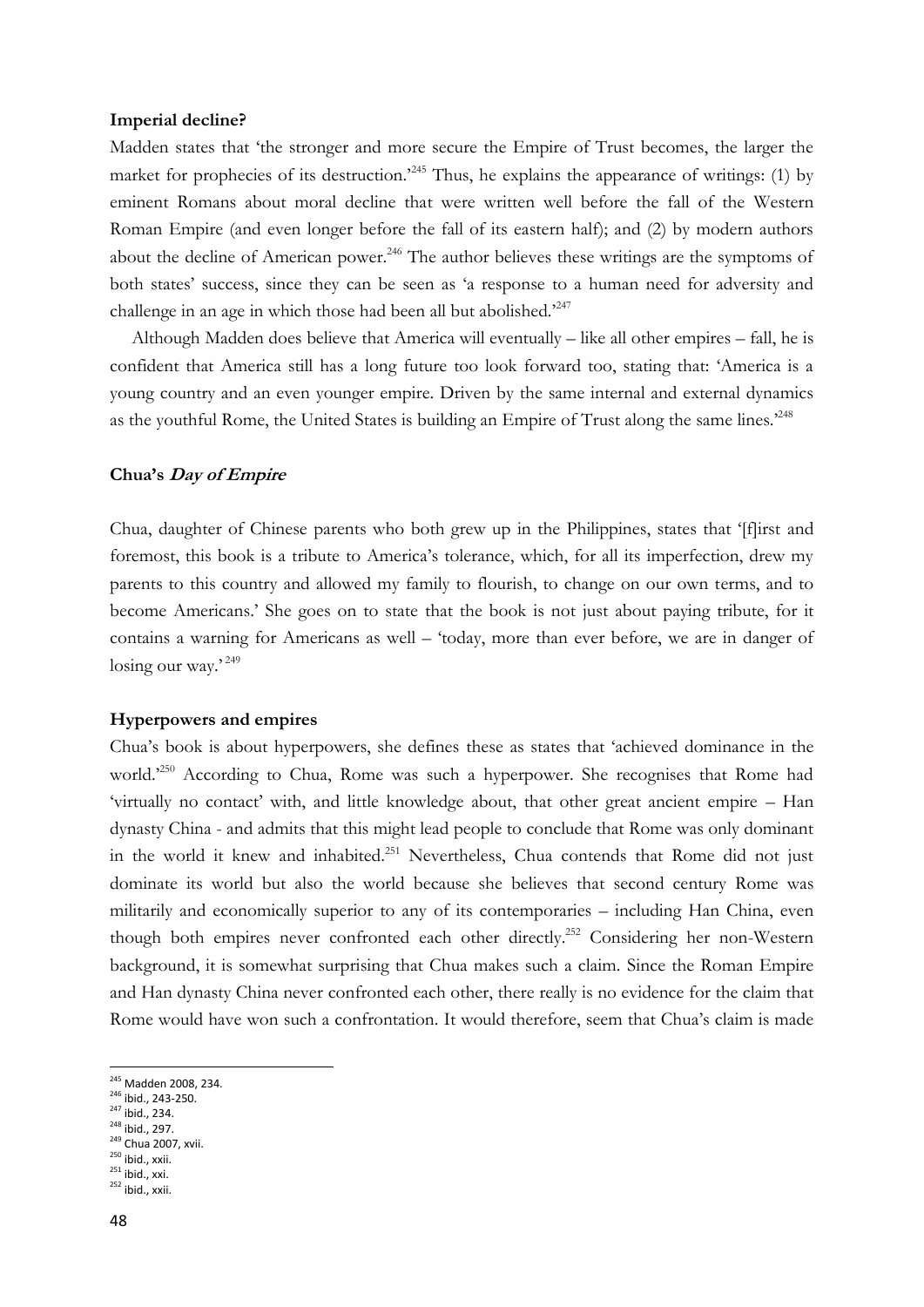from a very Western perspective – it echoes the belief in the superiority of the west that dominated the colonial era. Bearing in mind the fact that Chua was born and raised in the US, however, explains her Western point of view. According to Chua, the US are also a hyperpower, so in this respect she believes the US to be similar to Rome. She also mentions, however, that – unlike all previous hyperpowers – America was 'the world's first hyperpower that was not an empire, the first hyperpower with no militaristic imperial designs.<sup>253</sup> This would imply that the US differs from Rome since the latter clearly was a militaristic empire. Chua states, however, that 9/11 'changed everything' and made American foreign policy much more aggressive. The author asserts that America's aim to maintain its 'unipolar military superiority' and its right to 'act preemptively' has given rise to the idea of an American empire that aggressively uses its military 'with or without international approval, to effect regime change and nation building'.<sup>254</sup> Nevertheless, Chua arrives at the conclusion that the US are not like Rome because 'the United States does not try or want to make foreign populations its subjects – and certainly not its citizens.'<sup>255</sup> In addition, she asserts that the US is: (1) the first 'mature, universal-suffrage democracy to become a hyperpower'; (2) 'the first hyperpower to inhabit a world where human rights and the right of all nations to self-determination are almost universally recognized'; and (3) 'the first hyperpower to confront the threat of global terrorist networks potentially wielding weapons of mass destruction.<sup>256</sup>

#### **Tolerance as a necessary condition for the rise of hyperpowers**

Chua asserts that all states that have succeeded in becoming hyperpowers were 'extraordinarily pluralistic' by the standards of their respective times.<sup>257</sup> She defines this tolerance as relative tolerance, arguing that 'what matters most is not whether a society is tolerant according to some absolute, timeless standard, but whether it is more tolerant than its competitors.<sup>258</sup> According to Chua, this sort of tolerance enables a society to grow more powerful than its rivals because it attracts the 'world's best and brightest, regardless of ethnicity, religion, or background.'<sup>259</sup> She adds that it does not really matter whether or not the existence of relative tolerance is motivated by a genuine desire to make different kinds of people feel welcome in society. Chua believes that even if it only exists for instrumental or strategic reasons it will still attract a wide range of talented people when they are offered a place to live, work, and prosper. $^{260}$ 

#### **Similarities between Rome and the US**

As mentioned above, Chua believes that, in the end, the Roman Empire and the US have little in common. In spite of this, Chua does point out a number of similarities between Rome and

<sup>&</sup>lt;sup>253</sup> Chua 2007, xxvii.

<sup>254</sup> ibid., xxvii-xxviii.

 $255$  ibid., xxxi.

 $256$  ibid., xxvi.

<sup>&</sup>lt;sup>257</sup> ibid., xxi. <sup>258</sup> ibid., xxiv.

 $259$  ibid., xxiii.

 $260$  idem.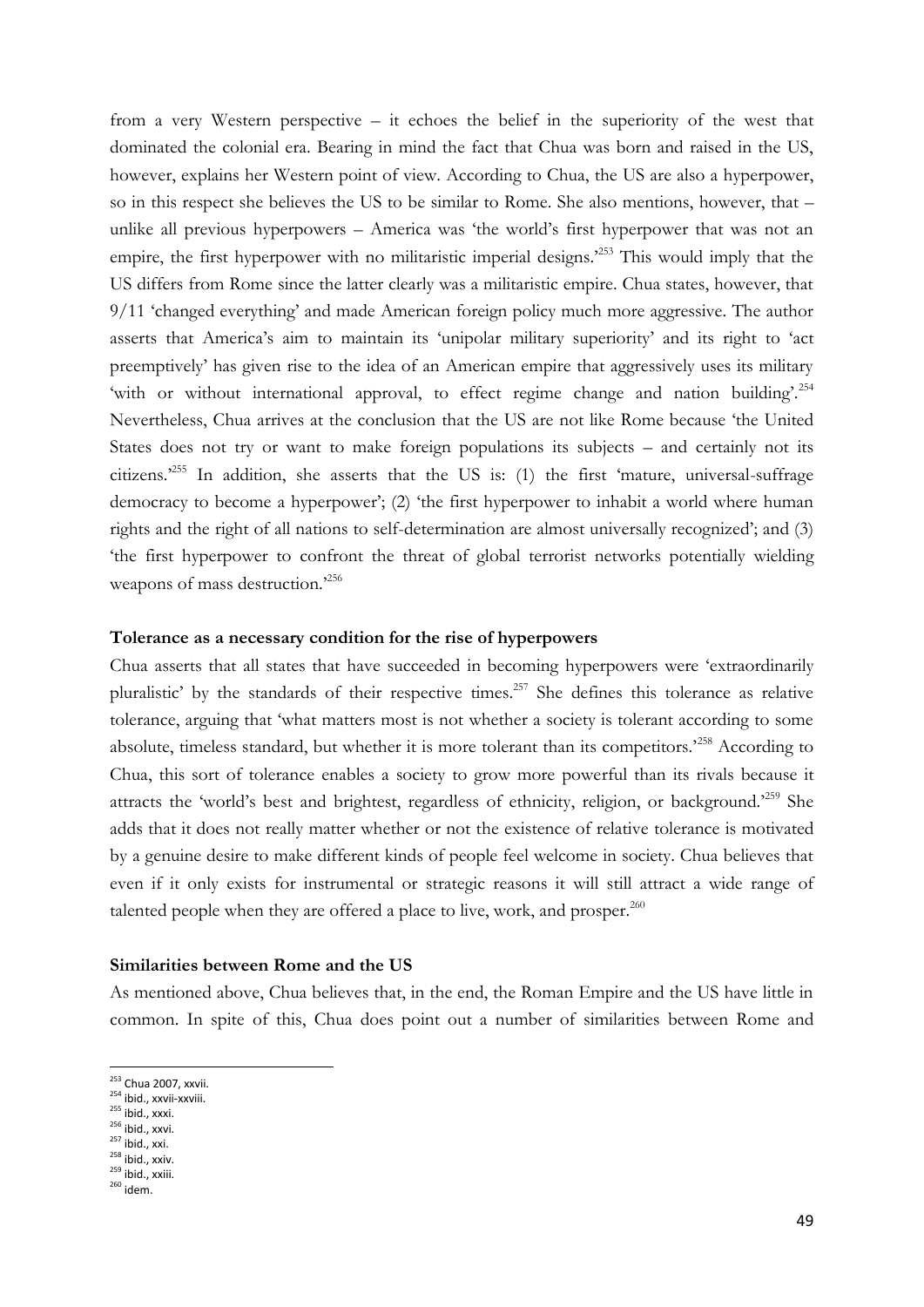America. Chua asserts, for example, that Rome offered a 'cultural package that was enormously appealing to far-flung, vastly different peoples.' She argues that the US, similarly, exports a cultural package to peoples all over the world.<sup>261</sup> Furthermore, she thinks that Rome's economy policies were somewhat similar to those that are exercised by the US government, stating that: 'Rome's High Empire was a pre-modern model of economic globalization, free trade, and open markets that would make a Chicago economist proud.<sup>262</sup> In addition, Chua uses modern terms when she argues that Roman subjects enjoyed unprecedented levels of 'freedom of movement' and 'social mobility'.<sup>263</sup> Although she does not draw an explicit parallel with the US at this point, it is implied that the Roman level of social mobility and freedom of movement is only matched by the US today.

#### **Differences between Rome and the US**

Chua contends that the ancient Romans had an advantage over modern Americans since the former actively tried to turn conquered peoples into Romans and could even give them citizenship. The author notes that America does not aspire to do so.<sup>264</sup> Although she thinks that Rome was tolerant, Chua believes that its aim was never cultural diversity (as she believes to be the case in the US), but to assimilate conquered peoples. She states that 'Rome was tolerant in the sense that any group willing to adopt Roman customs, manners, and ethos could be fully incorporated into the empire, regardless of ethnic origins.' Thus, Chua believes that the Roman state had set itself the explicit aim of civilising its provincial populations.<sup>265</sup> Chua states that people who are of the opinion that America is, or should become, an empire fail to acknowledge a fundamental difference between the US and Rome: the absence of any policy aimed at 'Americanizing' other peoples. While the Romans succeeded in making Romans out of subject peoples (which made them identify with the interest of Rome), Chua states that the US have no intention of turning people of other nationalities into Americans.<sup>266</sup> Nevertheless, Chua believes that the US can also reward foreigners who make valuable contributions to America's economic power by giving them 'prestigious and lucrative positions in its corporations' – thus in many cases securing their future loyalty.<sup>267</sup>

Chua also claims that ancient empires such as Rome were better able to assimilate different peoples because the polytheistic religions of the ancient world were much more tolerant than the monotheistic religions that dominate the religious landscape today.<sup>268</sup> She notes that when the Roman authorities were confronted with monotheistic religions, they frequently struggled with how to deal with their religiously intolerant followers.<sup>269</sup> Although she distances herself from Gibbon's negative view on the consequences of the rise of Christianity in late antiquity, Chua also

- <sup>263</sup> ibid., 40.  $264$  ibid., xxx-xxxi.
- <sup>265</sup> ibid., 47.
- <sup>266</sup> ibid., 330-331.
- $^{267}$  ibid., 340.
- <sup>268</sup> ibid., xxxii.
- $^{269}$  ibid., 50-52.

<sup>&</sup>lt;sup>261</sup> Chua 2007, xxx.

 $262$  ibid., 39.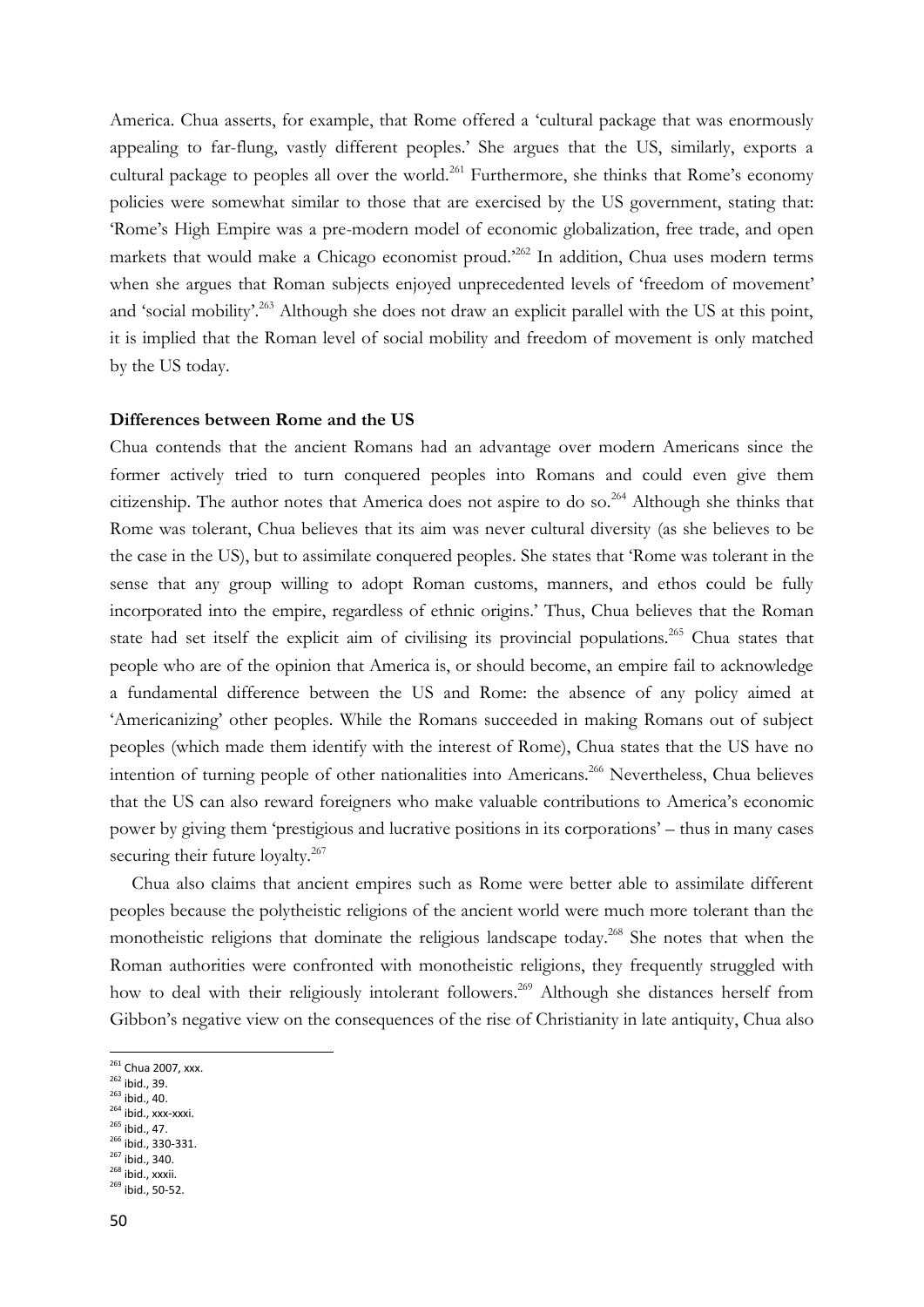believes that Rome's fall was to a large extent due to the influence of Christianity – stating that 'Rome's official embrace of Christianity introduced into imperial policy a virulent strain of intolerance that undermined those strategies of assimilation and incorporation that had so successfully held together the empire's diverse populations.<sup>270</sup> With regard to racism, Chua also spots a difference between ancient Rome and America. She notes that, while racial stereotypes were omnipresent in Roman society, there is 'little evidence that the Romans saw light skin as superior to dark skin, or vice versa.<sup>271</sup> She notes that this is very much the case in the US, were racial discrimination based on skin colour has a long history.<sup>272</sup>

As mentioned above, Chua thinks that there are some similarities between the economic system of ancient Rome and that of the US. Later on in the book, however, she contends that Rome's economic power was inextricably linked to its ability to conquer other peoples in order to rob them of their wealth – mentioning the 'millions of pounds of silver and gold' that Rome gained by conquering Dacia as an example.<sup>273</sup> Chua then argues that, conversely, America's economic power is built on a dominance it has achieved 'not through conquest but commerce.<sup>274</sup>

#### **4.2 The authors' motives, methodology, and their use of the available sources**

Above, I have analysed the themes covered by the authors of the three works of imperial comparison. Below, I will provide answers to the sub questions posed in the introduction with regard to each book and its author.

### **At what period in the history of the Roman Empire is the comparison aimed, why at this period, and how does this affect the comparison?**

Murphy switches freely between different periods of Rome's history and often draws parallels without explicitly mentioning to which period in Rome's history he is referring. Sometimes he does focus on a particular period however, for instance when he seeks to provide a Roman analogy for the growing powers of the American presidency. In this case he naturally turns to the history of the Roman republic that, particularly during its later years, saw repeated (and sometimes successful) attempts by magistrates to extend the legal powers that were traditionally associated with their respective offices. Murphy returns to the history of the Roman Republic when he seeks to prove that there is some similarity between Roman and American imperialism, pointing out that – during much of its history – the Roman Republic relied on local elites to administer its empire. In both instances, Murphy focusses attention on Rome's republican period to create a compelling parallel. If, for instance, he would have tried to compare the increasing power of the American presidency with those held by Roman emperors, this probably would not have persuaded many people since American presidents are nowhere near as powerful (particularly with regard to the domestic sphere).

1

<sup>273</sup> ibid., 322.

<sup>&</sup>lt;sup>270</sup> Chua 2007, 54.

 $271$  ibid., 41.

<sup>&</sup>lt;sup>272</sup> ibid., 241.

<sup>274</sup> ibid., 325.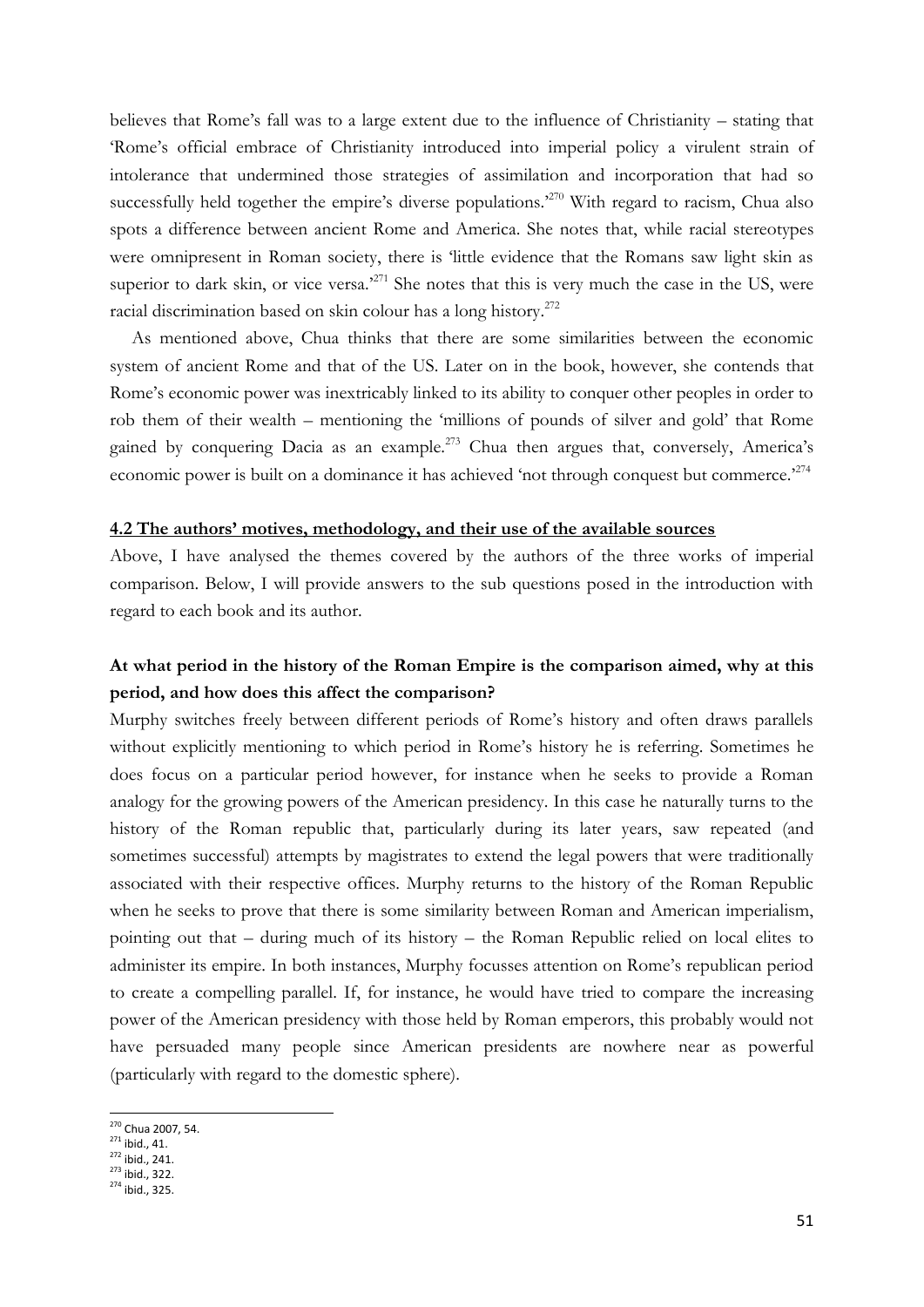Madden's book is focussed on the history of the Roman Republic before 146 BC. He states that he has chosen this year because until then the Romans did not realise that they were in fact in control of an empire.<sup>275</sup> This allows him to draw a comparison between the Roman Republic prior to 146 BC and the US, for he argues that Americans are similarly in denial about their nation's standing as an empire. In addition, he argues that by 146 BC, the Romans had 'managed to secure the horizon', which, according to Madden, brought an end to the expansion of their empire (one of numerous historical inaccuracies in Madden's book).<sup>276</sup> This is important to his comparison between the Roman Republic and the US, since he believes that American imperial expansion will also end when it has achieved global dominance. From a historical point of view this prediction makes little sense. In the first place this is because Rome would continue to conquer new territories until well into the imperial period. Its empire would not reach its greatest extent before the second century during Trajan's reign. Secondly, it is misleading to claim that Rome ever rose to a position of global dominance. Yes, it did gain control over the greater part of the world that was known to it, but – Chua's claims to the contrary notwithstanding – it never achieved the globally dominant position of, say, the British Empire or, indeed, the US.

There is one other reason for Madden's focus on the Roman Republic. He clearly has a very positive opinion of American foreign policy and the motives that drive it, so he naturally choses a period in Rome's history that has (generally speaking) been looked on most favourably by previous generations of ancient historians – the early history of the Roman Republic. The fact that Madden takes issue with historians who present a significantly less rose-tinted image of Roman imperialism in this period seems to be due to the fact that his sources on Roman imperialism during its republican history are rather dated.<sup>277</sup> Adler has pointed out, for example, that Madden generally follows Tenney Frank's views on Roman imperialism.<sup>278</sup> Madden clearly expresses his admiration for Frank's work when he calls him a 'great Roman historian'.<sup>279</sup> Frank may very well have been exactly that, but by now his views on Roman imperialism have become outdated following the publication of more critical examinations of this topic. Madden seems to be oblivious to the existence of this material, although he does mention the somewhat more recent (and definitely more balanced) evaluation of imperialism during the Roman Republic by William Harris in his bibliography.<sup>280</sup> Oddly enough, he does not refer to this study at all in his endnotes.<sup>281</sup>

Chua states that she focusses on, what she calls, the 'High Empire'. By this she refers to what she describes as Rome's 'second-century golden age', a period that, according to her, spans the reigns 'of four successive emperors: Trajan, Hadrian, Antoninus Pius, and Marcus Aurelius'.<sup>282</sup> These are four of the five rulers who are commonly known as the 'five good emperors'. Chua

52

<sup>&</sup>lt;sup>275</sup> Madden 2008, 165.

<sup>276</sup> ibid., 196-197.

 $277$  See, for example, Madden 2008, 5. <sup>278</sup> Adler 2010, 318-319; Frank 1929.

<sup>279</sup> Madden 2008, 74. 280 Harris 1979.

<sup>281</sup> Adler 2010, 319. 282 Chua 2007, 31.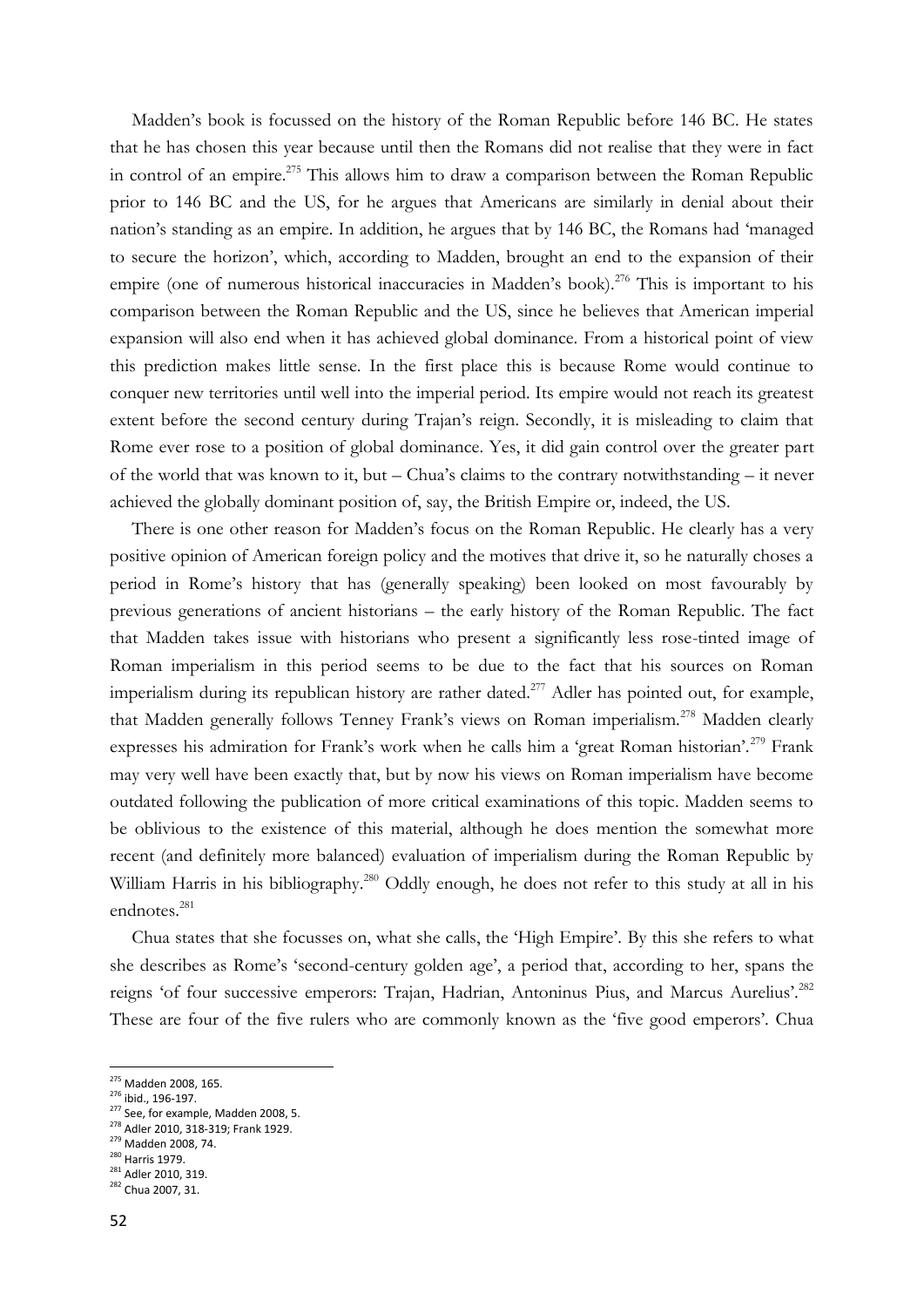cites both Gibbon and Mommsen as the source for the positive assessment of their reigns. <sup>283</sup> It was, indeed, Gibbon who first described the period from Domitian's death in AD 96 to that of Marcus Aurelius in AD 180 as a golden age, an assessment that was exclusively based on ancient texts. Modern historians of ancient history have pointed out that these texts were written by a small social elite whose views tell us little about the life of the majority of the population of the Roman Empire. In addition, the reigns of the 'five good emperors' followed that of Domitian, who was very unpopular amongst Rome's senatorial elite. Thus Domitian's reign is described very negatively in texts written by members of this elite, while those of his successors – who all maintained better relations with Rome's senatorial elite – are naturally represented in very positive terms.<sup>284</sup> Whether or not Chua is aware of modern historians' doubts about whether the majority of Rome's subjects fared any better under the reign of the 'five good emperors' then during that of previous emperors is unclear. What is clear, though, is that she has singled out this period in Rome's history because she believes that it best illustrates Rome's supposed tolerance to other people's believes and customs.<sup>285</sup>

### **On what sources is the comparison based, why on these sources, and how does this affect the comparison?**

In his acknowledgements, Murphy (a journalist by profession) states that he has profited from the advice from a number of experts on Rome and other topics.<sup>286</sup> Probably in part because of this, Murphy has used healthy mix of ancient Roman texts and scholarly literature as his source material. With regard to the latter category, his selection contains a fair amount of recent publications on the Roman Empire and somewhat older, but still relevant, studies. This has had a positive effect on the overall quality of his comparisons. When he compares internal problems within the US with those in the Western Roman Empire during late antiquity, for example, Murphy does not describe this period in the traditional manner as one of decline and, eventually, a dramatic fall. Instead he argues that it was a period of transformation, which is very much in line with more recent scholarship on this period.<sup>287</sup> He even dismisses some of the views expressed in Ward-Perkins' recent monograph, that attempts to rehabilitate the traditional view on this period.<sup>288</sup> Murphy's book also stands out with regard to the value that he attributes to ancient Roman texts. He shows himself to be aware of how very selective the information contained in these texts is, and, consequently, how little we really know about the Roman world. He is also aware that this makes any comparison between ancient Rome and the US per definition unbalanced with regard to the sources available on both respective states:

The sources, in fact, indicate very little. Rome left behind a great deal of itself, in stone and metal and writing – more than any other ancient civilisation – but it's

<sup>&</sup>lt;sup>283</sup> Chua 2007, 31, 43.

<sup>284</sup> Boatwright *et al*. 2012, 359-360.

<sup>285</sup> Chua 2007, 37-41.

<sup>286</sup> Murphy 2007, 207.

 $^{287}$  ibid., 168-171.

<sup>288</sup> ibid., 191, with references; Ward-Perkins 2005.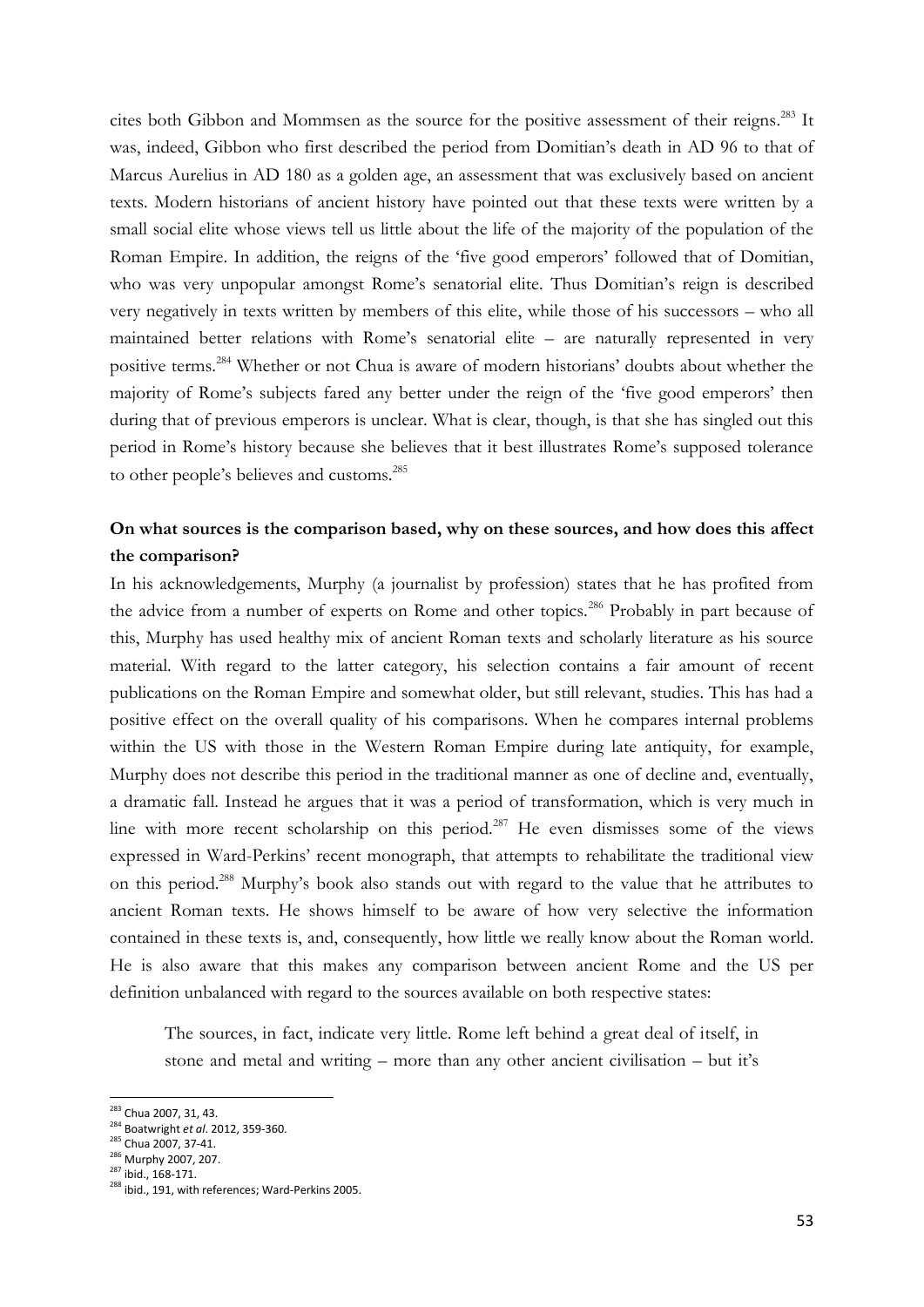useful to remember how modest "a great deal" can be. (…) A curiosity seeker about Rome can drill a lot of dry holes. (…) We know that Nero, famous for playing the cithara while Rome burned, in fact cared deeply about his music and entered public competitions; he would lie on his back with weights on his chest to increase his lung capacity. But we don't know basic details about the imperial budget and government during his reign. The surviving record of Rome is not only reticent but capricious. Imagine if America were to leave behind for historians the complete text of the Starr Report but only the 1947 volume of *The Statistical Abstract of the United States*. 289

As mentioned above, Madden's selection of scholarly literature on Roman imperialism and the Roman Republic is rather dated. It is completely acceptable to refer to Mommsen's history of Rome, but not, as Madden does, without placing his views in their early nineteenth-century context. Although his area of expertise is medieval history, Madden should have made more of an effort to select literature that more closely reflects recent scholarly debates about Roman imperialism. As Adler has pointed out, Madden does not need to agree with all aspects of recent, more critical, accounts of Roman imperialism, but he should at least inform his readers (the book was meant for a general audience) about such views. In addition, Madden takes the views on Roman imperialism that are expressed in ancient Roman texts entirely at face value.<sup>290</sup> He does not address the pro-Roman bias in these sources, which, in turn, makes the views on Roman imperialism that are expressed in Madden's book very biased. To provide just one example, with regard to Roman motives to go to war Madden states:

Pick up any history of the Roman Republic and there is one phrase that you will find over and over again: "They appealed to Rome for aid." Those six words explain the central dynamic by which the Romans expanded. A people somewhere would get into trouble. They would appeal to Rome for aid. The Romans would agree, gaining a new ally, but also a new war in the bargain.<sup>291</sup>

Simplistic and uncritical descriptions like this give readers the impression that the Roman territorial expansion was motivated solely by altruistic motives: the wish to protect their allies from acts of aggression by other peoples. The possibility that ambitious Romans, who were eager to secure a bright political future, rejoiced at such opportunities to go to war for selfish motives is completely ignored by Madden. In addition, he seems to be unaware of the fact that these 'requests for help' may, at least in some cases, very well have been engineered by warmongering Romans looking for an excuse to go to war.<sup>292</sup> There are two possibilities here: either Madden is not aware of the bias in ancient Roman texts, which would reflect badly on his competence as a scholar, or he chose to omit such nuances because that suited his desire to provide an image of

<sup>&</sup>lt;sup>289</sup> Murphy 2007, 186-187.

<sup>&</sup>lt;sup>290</sup> Adler 2010, 319.

<sup>&</sup>lt;sup>291</sup> Madden 2008, 78.

<sup>292</sup> Much has been written on this topic, see, for example, Harris 1979; North 1981; Rich 1993.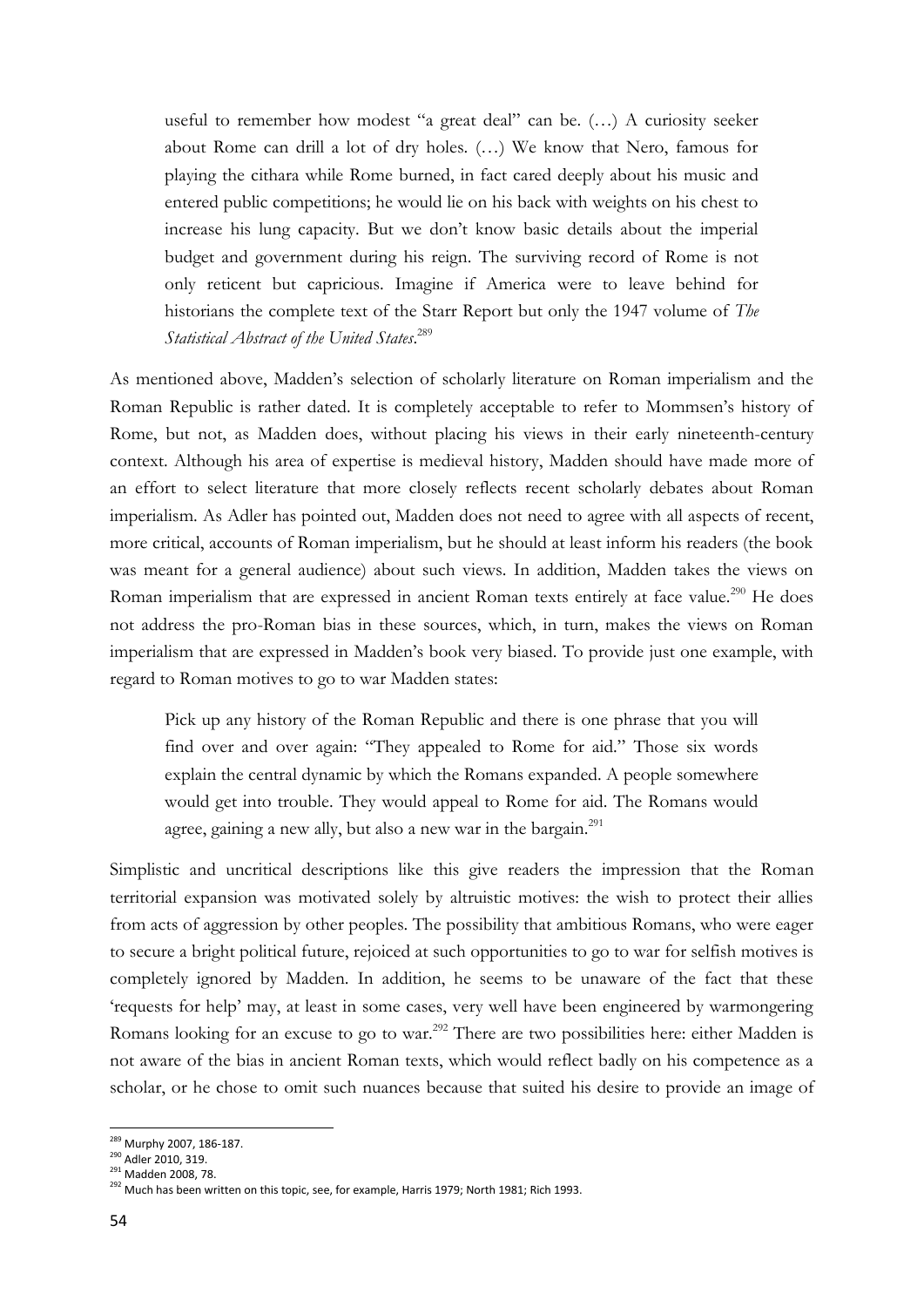Roman imperialism that is every bit as positive as his description of US foreign policy, which would be an even more serious flaw. Either way, Madden's uncritical selection and use of source material has done wonders for his argument that we should see both the Roman Republic and the US as admirable 'Empires of Trust'. From a scholarly perspective though, it makes his work of dubious value.

Chua mainly relies on relatively recent scholarly literature on the Roman empire, Roman imperialism, the Roman economy, etc. Although she does quote several ancient authors she does not do so directly, instead, she has taken these quotes from secondary literature. She acknowledges this in the endnotes, but, since she has not included a single ancient text in her bibliography, the curious reader has to find out for himself where a specific quote originally came from and in what context it should be placed. Some of the secondary literature that is referred to by Chua is rather dated. As mentioned above, she frequently cites both Gibbon and Mommsen. In addition, she also refers to the publication by the French political philosopher Montesquieu (1689-1755). Sometimes she is critical of their findings (particularly about Gibbon's remarks about Christianity), but at other times she takes them at face value. When she discusses the adverse effects of Christian intolerance, for instance, she includes a quote from Montesquieu's 1734 book titled *Considérations sur les causes de la grandeur des Romains et de leur decadence*  (Considerations on the causes of the greatness of the Romans and their decline) to both sum up and reinforce her argument.<sup>293</sup> Because the views that are expressed in these dated studies of Rome are often used by Chua to underpin her thesis – that the presence of relative tolerance allows states to reach a position of global dominance and that, in turn, the disappearance of this tolerance causes states to lose their dominant position – they are likely to make her argument more convincing to the general public. To an academic public, however, they will probably weaken Chua's argument since many of the views expressed by Montesquieu, Gibbon, and Mommsen have become outdated due to new readings of ancient texts and the growing importance of archaeological material.<sup>294</sup>

# **In what themes is the author that has made the comparison interested, why is he interested in these themes (do they, for instance reflect contemporary imperial concerns), and how do they affect the comparison?**

Many of the themes that are covered in Murphy's book touch upon the topic of decline. He admits as much in the epilogue of his book were he argues that it is 'the brutal reminder of impermanence' that invites us to compare our own world with that of the Romans.<sup>295</sup> With regard to the above-mentioned themes 'The decline of republics', 'Corruption', 'The military', and 'The culture of the imperial capital', for instance, Murphy's aim has clearly been to use the Roman analogy as a warning for contemporary developments that he considers damaging to America. He

<sup>&</sup>lt;sup>293</sup> Chua 2007, 55.

<sup>&</sup>lt;sup>294</sup> See, for example, Vasunia 2015 on how events during Gibbon's lifetime influenced his image of the Roman Empire, and Hicks 2012 on how Gibbon deliberately misrepresented the contents of ancient texts. On the impact of archaeology on the study of ancient history see Sauer 2004.

<sup>&</sup>lt;sup>295</sup> Murphy 2007, 195.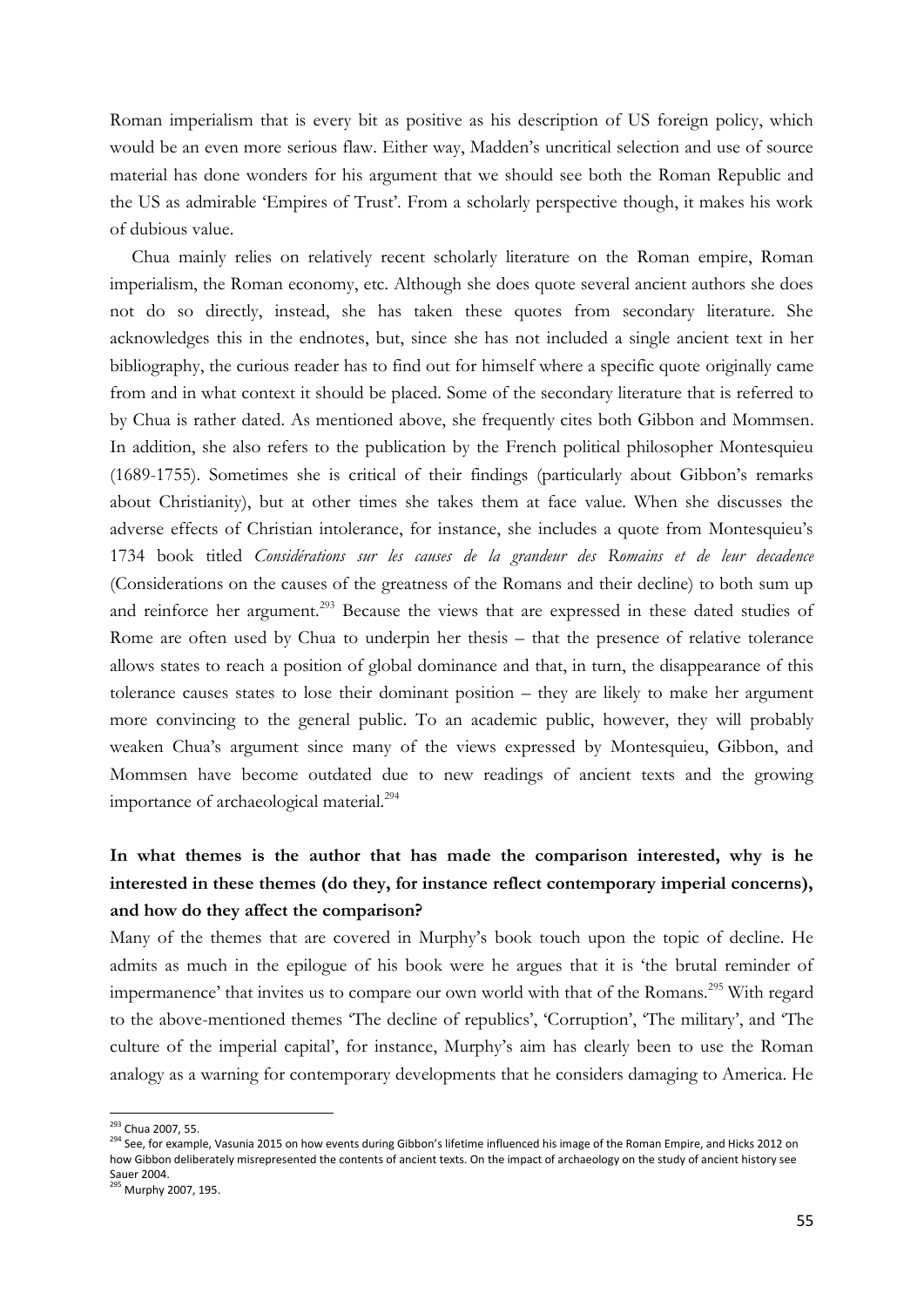warns, for example, against the use of private contractors in the US military – arguing that they, like large groups of incomers that were 'incorporated' into the Roman army, are less effective and more likely to be disloyal. With regard to Rome and Washington, Murphy argues that they elites in both capitals lost touch with the real world, leading to serious errors.

With regard to the existence of parallels between the motives about Roman and American imperialism Murphy is a bit unclear. He seems to struggle with this himself. As mentioned earlier, he, at one point, remarks that American presidents, unlike Roman leaders, do not start wars to obtain personal glory, yet later he mentions that the quest for glory is definitely part of American politics, although it often comes disguised in terms such as 'legacy'.

As mentioned above, Madden's focus on comparisons between the nature of Roman and American imperialism seems to be inspired by a desire to praise and justify contemporary American foreign policy. According to Madden, both empires are unique in world history in that they are the only 'Empires of Trust' (i.e. a benign form of imperialism that is driven by a desire for peace and security). In similar fashion, his discussion of 'elder cultures' seems to be inspired by a desire to assure his fellow Americans that the presence of anti-American sentiments in parts of the world (particularly in Europe) do not indicate a lack of trust in the US. As we have seen, the author rather inventively interprets these sentiments as symptoms of precisely the opposite. Even Madden however is not successful in hiding the negative aspects of imperialism. He admits, for example, that both the Roman Republic and the US subjugated societies they saw as 'primitive' because they were seen as fitting targets for colonisation and exploitation. Disconcertingly, Madden does not reflect on the implications of these observations for his argument that 'Empires of Trust' are so very different from 'Empires of Conquest'. The implicit message is that the brutal subjugation and annihilation of these 'primitive' peoples is just a footnote compared to other more positive aspects of Roman and American imperialism.

Chua's book is all about tolerance: about how the presence of relative tolerance enables a state to achieve world dominance, and about how the absence of tolerance will inevitably make achieving or maintaining world dominance impossible. Chua is interested in this theme because she is worried about the future of America. She disapproves of the aggressive foreign policy of the Bush Jr. administration, and highlights the harmful consequences of the 2003 invasion of Iraq. As possibly its most harmful effect, she mentions the rise of the belief that America had an imperial destine to fulfil and that it should embrace this destiny by making aggressive use of its military apparatus to eliminate possible threads and achieve regime change in non-democracies by means of the imposition of 'American-style institutions.<sup>296</sup> According to Chua, all those who are in favour of American empire have failed to grasp the basic historical fact that, whereas previously world dominant powers – such as Rome – secured their dominance through conquest, modern hyperpowers do so through commerce. In addition, Chua warns her readers against the rise of an America that is xenophobic and, therefore, will no longer be able to attract the world's best and brightest to contribute to its economy.<sup>297</sup> Ultimately, she belies that all hyperpowers lost

 $\overline{a}$ <sup>296</sup> Chua 2007, 320-321, 335.

<sup>&</sup>lt;sup>297</sup> ibid., 321, 335-340.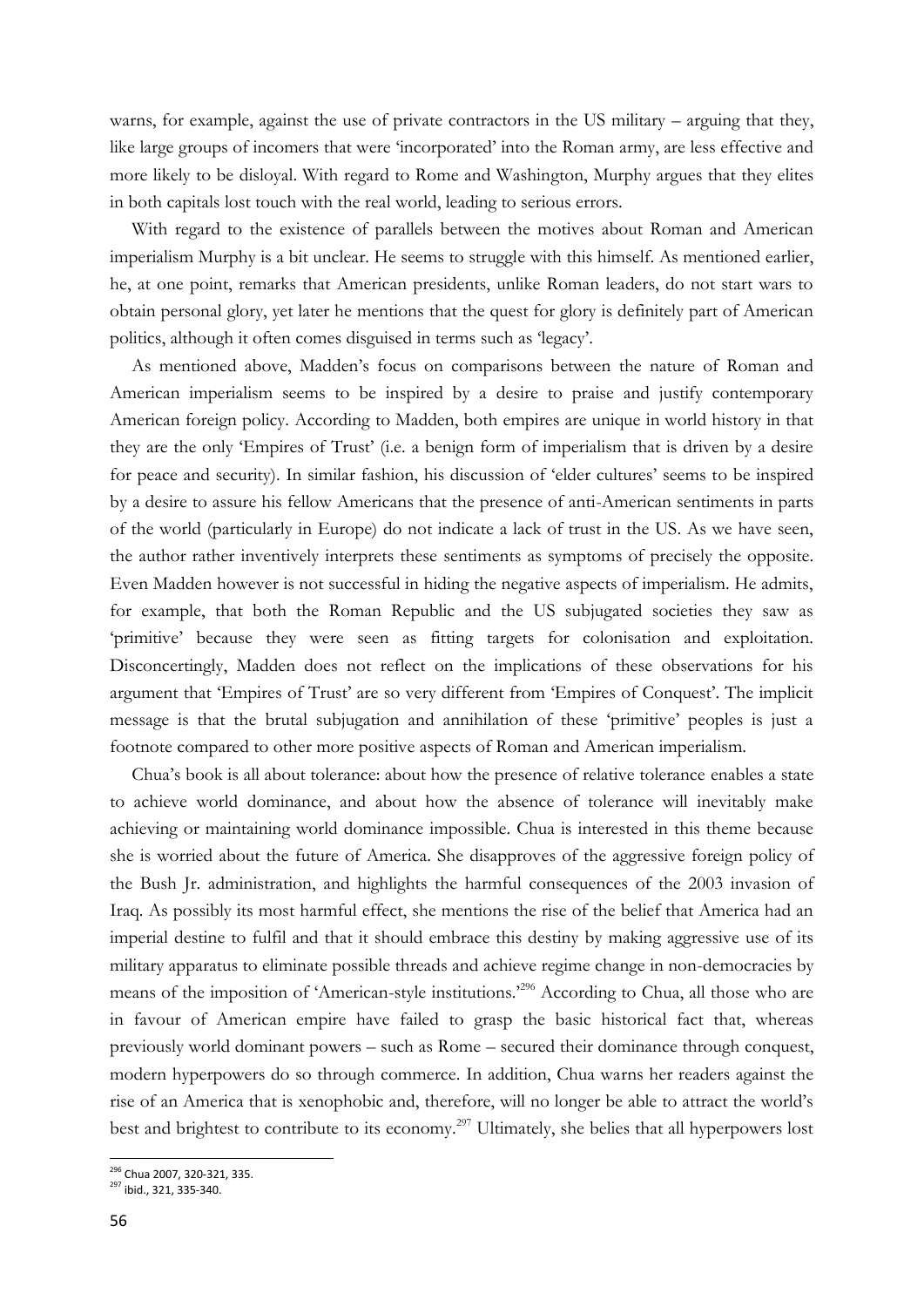their position of global dominance due to racism and xenophobia, arguing that for the Western Roman Empire it was a new form of religious intolerance introduced by Christianity that – combined with a rise in ethnic intolerance – finally proved too much for the empire's institutions.<sup>298</sup> She even dismisses the thousand-year history of the Byzantine Empire because it was 'fervently intolerant' and, therefore, 'never approached the grandeur of ancient Rome.'<sup>299</sup>

# **Why does the author make this comparison, how might the author's background have influenced his/her conclusions, and how does the purpose of the comparison influence its outcome?**

Murphy's comparison between the US and Rome is in part inspired by a desire to provide his own perspective on the similarities and differences between the two empires. He points out that many others have written about this topic before him and he provides his readers with an overview of their views. Murphy explains that he wishes to draw attention to a number of themes that have not received much attention in previous publications on this topic. In addition, he argues that 'the debate over Rome's ultimate fate holds a key to thinking about our own.'<sup>300</sup> Finally, the book provides Murphy with a platform to criticise the conduct of and decisions made by the Bush Jr. administration.<sup>301</sup> Murphy's focus on – what he perceives as – the harmful effects of the Bush Jr. administration on the health of the American republic directs his comparisons with Rome toward its later 'histories': that of the problems faced by the late Roman Republic and that of the problems faced by the Roman Empire in late antiquity. In an interview with a reporter from *The Atlantic* (the magazine Murphy used to work for), Murphy denies that his book is written as 'an anti-Bush tract.' This is because the author believes that many of the developments that he considers harmful to the US 'pre-date Bush, even if they deepened during his administration.' Nevertheless, Murphy explains that he was not surprised by the fact that his book was not received well by reviewers on the right of America's political spectrum, stating that his 'sympathies certainly don't lie with the current administration or with the way America is going.' 302

Madden claims that the tragic events of  $9/11$  incited him to leave the 'ivory tower' and engage in public debates about historical topics. The debate about the degree of similarity between Rome and America, which according to Madden grew after the American invasion of Iraq was one of those. He notes that many of these debates lost their focus due to political motives on the part of participants. With his book, Madden claims to offer a non-partisan approach to the topic.<sup>303</sup> As mentioned above, the end result is rather different. I would argue that the book is actually written to defend America's aggressive post-9/11 foreign policy. This is not a problem, many others have done this before him. What is problematic is the fact that he promises his readers one thing and then delivers something different. The outcome of Madden's comparison is heavily influenced by

**<sup>.</sup>** <sup>298</sup> Chua 2007, 54-58.

 $299$  ibid., 57.

<sup>300</sup> Murphy 2007, 6-12.

<sup>301</sup> For passages that explicitly mention (and criticise) the Bush Jr. administration, see Murphy 2007, 42-43, 128.

<sup>302</sup> Hahn 2007.

<sup>303</sup> Madden 2008, ix-xiv.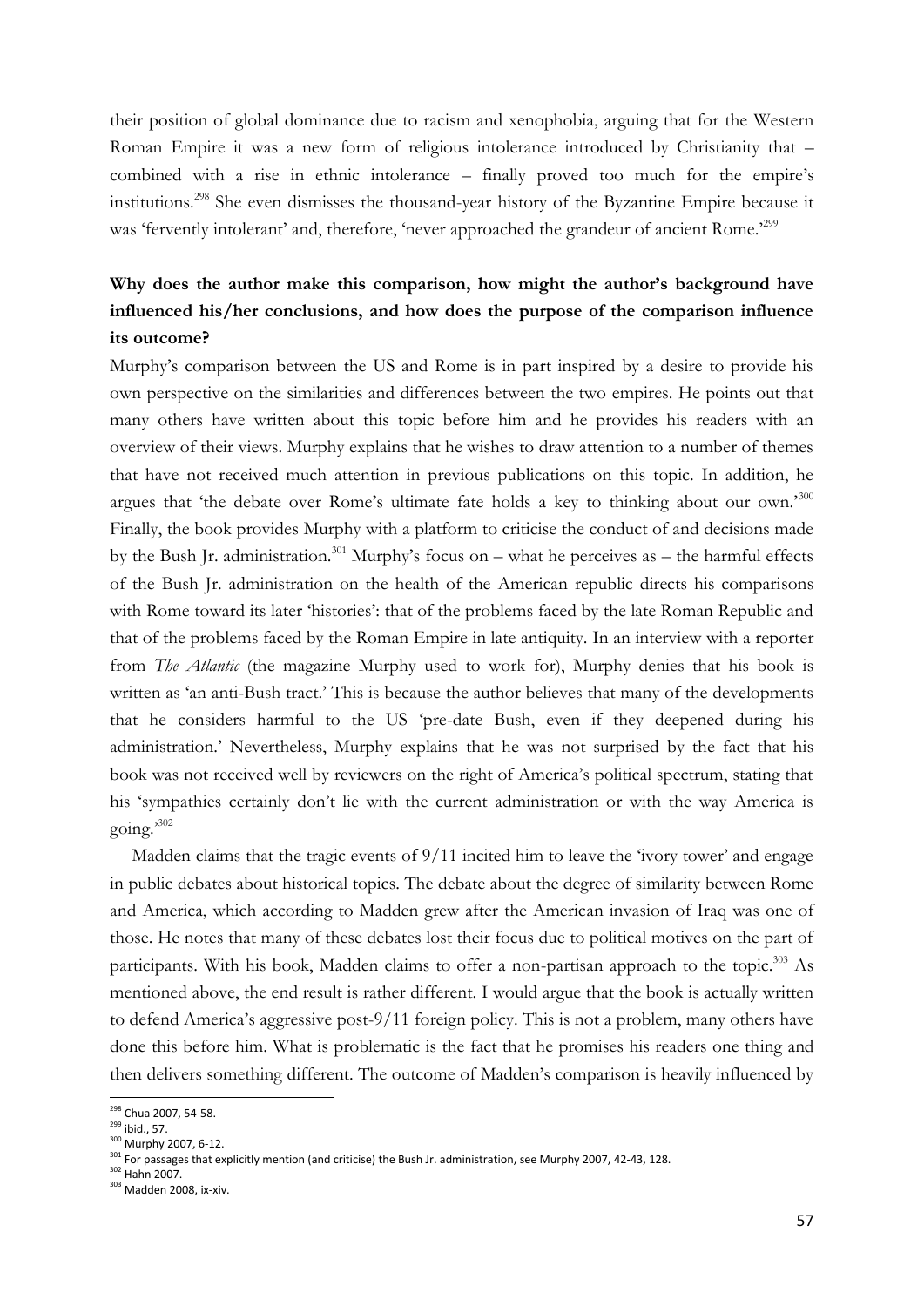his politically motivated interpretation of both US and Roman imperialism. This significantly reduces the value of such a comparison, since, in an ideal world, curiosity about the outcome of the comparison itself should be the driving force behind comparative history. Of course it is impossible for scholars to be completely objective, for, in the end, there is no such thing as 'dispassionate scholarship'. The fact, however, that it is relatively easy to spot Madden's deeply conservative political views in his book disqualifies it from being a valuable addition to the scholarly debate on this topic. Nevertheless, analysed from the point of view of how contemporary concerns can influence people's interpretation of (ancient) history, it is still a very interesting book.

As Chua explains in the preface to her book, her book is meant as a tribute to America's tolerance. She describes her Chinese father as 'the quintessential American' because he was allowed to build a new future for himself and his family in America through hard work. Chua is not blind to the fact that not all immigrants have received a warm welcome in the US, but asserts that legal reforms introduced during the late 1960s did much to provide immigrants with more opportunities. At the end of her preface and in the concluding chapter she warns that America is in danger of losing the ability to attract foreign talent. Chua comes to this conclusion because she identifies two troubling developments. The first of those is the Bush Jr. administration's tendency to act unilaterally when international support for its foreign policy was lacking. Chua argues that this has hurt America's status in the world because it gave people the impression that the US is only interested in securing its own aims without giving serious thought to the wider consequences of its actions. The second development that worries Chua is the growing popular resentment against immigrants, which, she argues, might lead to a 'xenophobic backlash.'<sup>304</sup> The purpose of her comparison with the second-century Roman Empire and with other empires (both ancient and more recent) is to prove to her readers that immigration and the tolerance that enables it are not bad things, but that, instead, they are necessary prerequisites for a state that aspires to become (or remain) world dominant.

<sup>304</sup> Chua 2007, xiii-xiv, xvii, 332-333, 336-337.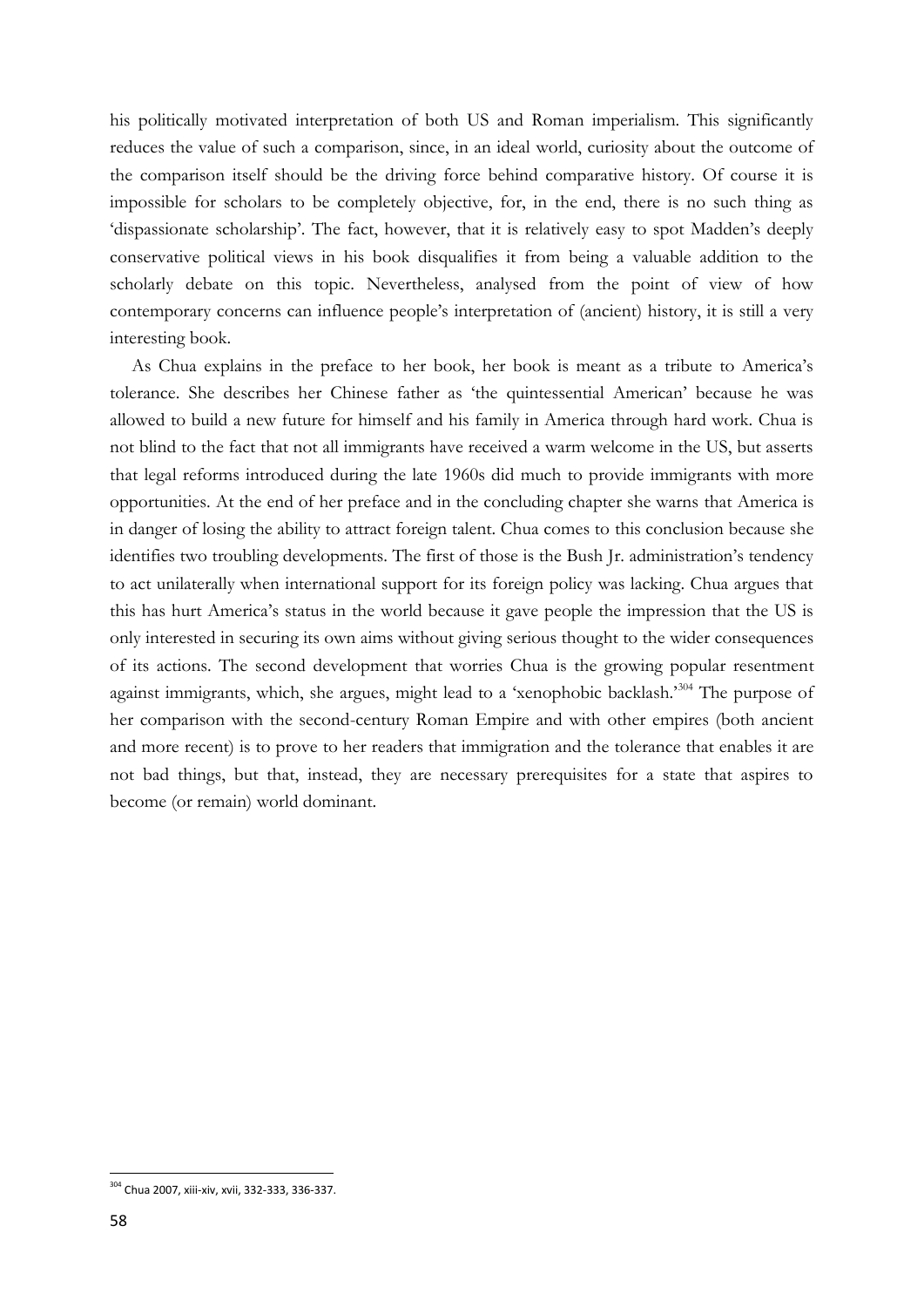#### **Conclusion**

The aim of this thesis has been to find out how the selected early-twentieth century British works of imperial comparison compare to those drawn by three American intellectuals during the final years of the Bush Jr. administration. What unites all of these works of imperial comparison is that they were all written following a period of aggressive foreign policy – that frequently involved military action – on the part of the authors' respective countries. Just as the authors of the analysed comparisons have argued that there are both differences and similarities between the Roman Empire and the 'empires' of their respective nations, so it will be argued here that there are both differences and similarities between their comparisons. This should not surprise us, for almost a hundred years had passed when the three American authors followed in the footsteps of their English 'predecessors' and put their thoughts on the merits of the Roman analogy to paper. The world has changed much during those years, for whereas a number of European countries (Britain in particular, of course) still dominated the world when the three Englishmen wrote their books, two world wars and the Cold War have since propelled the United States to a position of global dominance. In addition, it is claimed that we now live in a postcolonial era, which means that one might reasonably expect that the writings of the three American authors have been influenced by new, postcolonial, perspectives. This is particularly relevant here as the US is not an empire in the traditional sense of the word (e.g. with extensive overseas possessions that are directly administered by representatives of the US government).

Something that has not changed since the three British authors penned down their thoughts on the similarities and differences between their empire and that of Rome, however, is the obsession with the Roman Empire. The three American authors still turn to Rome as a point of reference to determine America's rôle in the world. As mentioned in the introduction, this is because of the widespread belief that there is a linear connection between Western culture and society and that of the Roman Empire – a belief that has a long history in European discourses about empire and the progress of civilisation. This belief is, arguably, not the only legacy from the colonial era that has helped shape the early twenty-first century American works of imperial comparison that have been analysed here, for America's colonial past may have prevented their authors from comparing the US with an imperial power that dominated the world much more recently. I am, of course, referring to the British Empire. Since the gap in time and technological developments that separates the British Empire from the US is much smaller than that between the Roman Empire and the US, a comparison with the former would have been the most obvious choice. America's own history as a former colony of Britain makes such a comparison unlikely, however, since America's founding myth asserts that the American Revolutionary War was fought to create a country that was free of imperial rule. Using the British Empire as a point of reference is therefore highly problematic, since it would imply a degree of similarity between the US and its former colonial ruler.

The biggest difference between the early twentieth-century British imperial comparisons and the early twenty-first century American imperial comparisons is that the former all focus on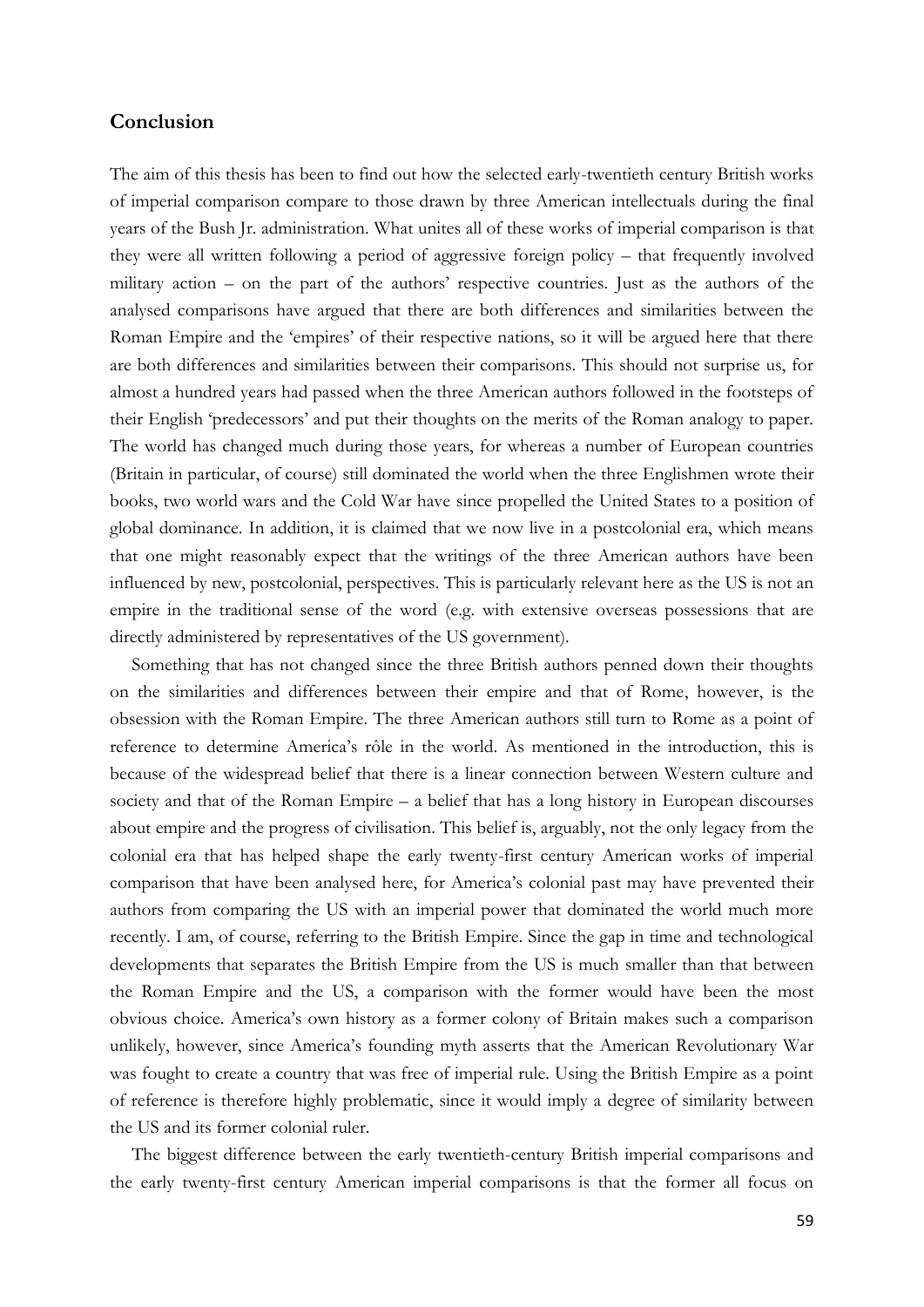British imperial policy in India, while the latter are not just focussed on US foreign policy (although its military intervention in Iraq is frequently foregrounded) but also on US domestic politics. There are a number of reasons for this: (1) a difference in background between the three British authors and their American counterparts, (2) the three British authors made their comparisons for reasons that differ from those of the American authors, and, consequently, (3) the British works of imperial comparison serve a different purpose than their American equivalents. I will clarify these differences below.

The authors of the three British works of imperial comparison can all be described as 'political insiders'. With this, I mean that they had all served the British government in some official capacity. This means that they had all been responsible for the development of British imperial policy or were involved in its execution. Thus, they all had a personal interest in the maintenance of Britain's empire. As has been mentioned above, Vasunia has pointed out that the comparisons between Rome and Britain were the result of early twentieth-century concerns about some of the less successful and morally questionable elements of British imperial policy – in particular, but not exclusively, with regard to India. Consequently, it can be said that the reason for their creation was a desire to take away some of these anxieties. The purpose of the comparisons, then, was to justify British imperial policy. Sometimes the authors sought to achieve this by equating parts of it with elements of Roman imperial rule that were deemed worthy of emulation. At other times the authors achieved their goal by favourably comparing elements of British colonial rule to elements of that of their Roman 'predecessor' that were deemed less successful or morally inferior. Regardless of which strategy was used, the comparisons between British imperial policy and that of its distant Roman 'antecedent' were meant as statements of support for the former. The fact that these extensive comparisons between Britain and Rome were all made by key establishment figures speaks volumes about who possessed the authority that was necessary to make such observations in early twentieth-century England.

Whereas the above-mentioned British authors can all be described as political insiders, their early twenty-first century American counterparts are all 'political outsiders'. While they all have strong opinions on the policies of successive American governments, they have never been in a position that allowed them to directly influence US government policy. The fact that they do not have a direct stake in the creation and execution of US government policy is not without its advantages, as it allows them to freely criticise government policy (a freedom that the three British authors arguably did not possess). This is exactly what both Chua and Murphy do; they use the Roman analogy to criticise post-9/11 American politics (both at home and abroad) and Murphy also uses it to criticise changes in American public opinion and society. The reason why they have drawn their comparisons with Rome, then, is to express their concern about contemporary political and social developments. The purpose of their imperial comparisons is twofold: in part they should be seen as an attempt to influence US government policy, but – since both Chua and Murphy probably realise that it is unlikely that their books will have any real political influence – their writings should primarily be seen as attempts to influence American public opinion. Madden's use of Roman analogies serves a similar purpose, with the difference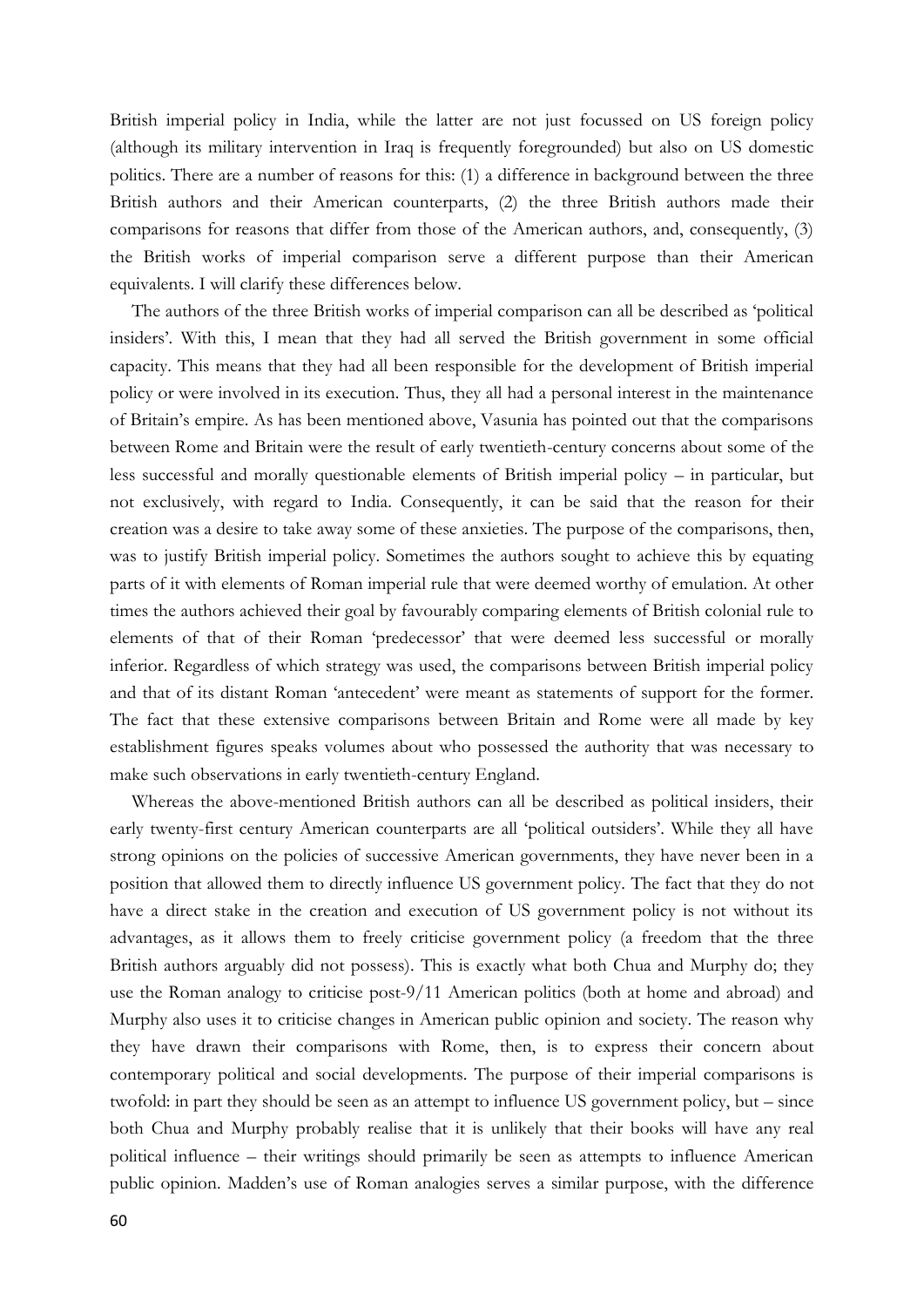that they result from a desire to support the aggressive post-9/11 foreign policy of the Bush Jr. administration.

The fact that the American comparisons do not just involve elements of US foreign policy, but are also used to make statements about elements of the government's domestic policy is due to two reasons. The first of these is that Roman history (particularly that of the Roman Republic) has had a special relevance to Americans ever since their rebellion against the British authorities. In spite of the predominantly negative image of imperial Rome, this means that analogies with the Roman Empire are far less problematic in the context of contemporary American politics than they were in late nineteenth-century and early twentieth-century Britain. In addition, Chua and Murphy feel free to compare aspects of contemporary American politics with imperial Rome when they seek to criticise certain policies of the US government – which is a logical choice because of the generally negative image of imperial Rome (note that Madden, who seeks to praise contemporary American policies, steers clear of any analogies with imperial Rome). The early twentieth-century English authors did not have this option since it was their aim to support and not criticise British foreign policy. Therefore they limited their comparison between the British and Roman empires to British imperial policy in India, which offered a safe context for comparisons that featured the controversial topic of 'imperialism'.

Another notable difference between the two groups of imperial comparisons is that the three early twentieth-century British comparisons are focussed on broadly the same themes. This was probably the result of the similar backgrounds of their authors, who had all been government officials. Their choice of themes arguably reflects the topics that were often discussed by the England's social and political elite. The three works of imperial comparison written by American authors during the Bush administration, by contrast, focus on a wide variety of themes – a fact that reflects the diverse backgrounds of their authors. The book of one of these authors in particular stands out because it sagaciously points the speculative nature of any comparison with imperial Rome. This is Murphy's book, for he comes to a very nuanced judgment on the feasibility of using the Roman analogy to make informed judgements about contemporary (political) developments. He explains to his readers that, for all the scholarly literature on Rome, we actually know very little about the Roman world due to the absence of (reliable) sources on many aspects of life in the Roman period, which makes it very difficult to say anything with certainty. Put differently, Murphy realises that detailed comparisons between contemporary phenomena and their Roman 'counterparts' are necessarily very speculative in nature. None of the other authors whose work is analysed in this thesis has shown him or herself to be aware of this fact.

Morley's fear that recent comparisons between Rome and the US reflect outdated positive attitudes to imperialism that are undesirable from a postcolonial point of view seems to be largely unfounded. Although Chua and Murphy see some similarities between Roman imperialism and American foreign policy, they both repeatedly state that America is not an empire in the traditional sense of the world and thus differs from Rome in fundamental ways. Only Madden's book closely resembles the imperial ideology that was present in the early twentieth-century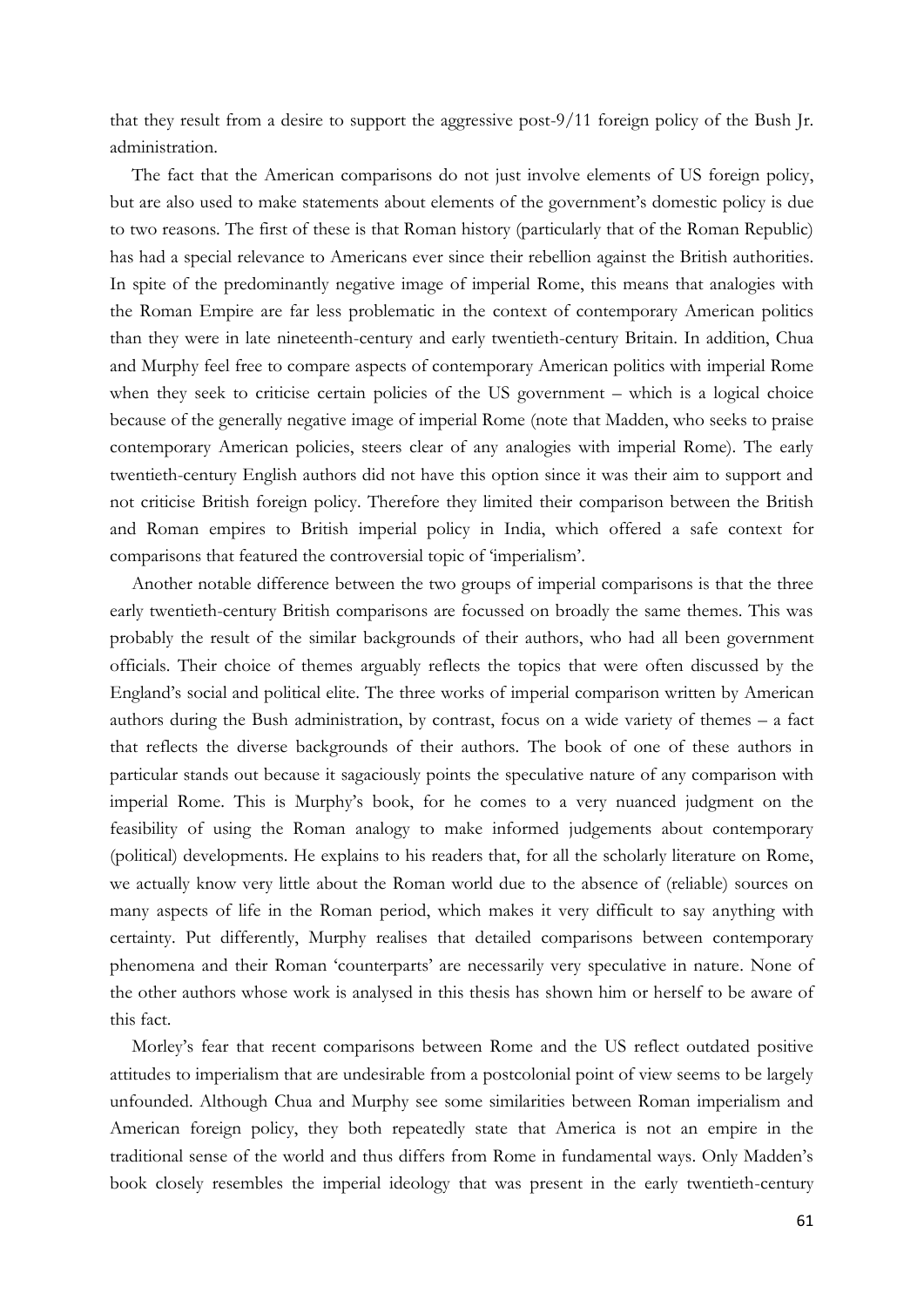British works of imperial comparison. He considers the imperialism of both the Roman Republic and the US to be a good thing, since he believes that it has always been exclusively motivated by a desire to guarantee peace and security. Consequently, he argues that any wars that were fought by both powers were defensive in nature, arguing that both states have often received (and answered) requests for military aid from their allies. This echoes the beliefs of men such as Cromer and Bryce, who thought that both Roman and British imperialism was defensive in nature. The colonial mindset of Madden is further demonstrated by the way in which he deals with the negative aspects of imperialism. For, while he mentions that – at certain points in their respective histories – both the Roman Republic and the US brutally subjugated or annihilated peoples they perceived as primitive and inferior, he refuses to reflect on the implications of these actions on his naively optimistic view of Roman and American imperialism.

To conclude, I would like draw attention to an observation made in the introduction about the similar historical circumstances that preceded the publication of all six works of imperial comparison. The comparisons made in the context of British imperialism were all written following a period of rapid imperial expansion that has been described as the 'Age of Empire'. Similarly, the comparisons made in the context of the post-9/11 foreign policy of the Bush administration were all written following a period of extensive US military operations in the Middle East. These similarities should not be ignored, for they illustrate the value that people accord to historical precedents (and the lessons that might be learned from them) in political debates that inevitably follow periods of major international conflict. The military and cultural history of Rome, it would seem, exerts a special kind of authority in such debates. Perhaps this is because, as Morley has suggested, Roman imperialism – in both its military and cultural dimension – has become the archetypal form of 'benign imperialism' with which all other forms of imperialism can be compared to measure their effectiveness and success. Regardless, the lure of the Roman analogy demonstrates the enduring centrality of Rome to western images of world dominance. At the same time, however, it should be noted that – as mentioned in the introduction – many other concepts have influenced contemporary debates about American 'empire'. Thus, more research on how these ideas influence not just discussions on contemporary US foreign policy but, arguably, also the contemporary reception of Roman imperialism in the US would be welcome. Such research is likely to provide valuable insights into how processes like imperialism and colonialism have shaped and, perhaps, continue to shape the world we live in.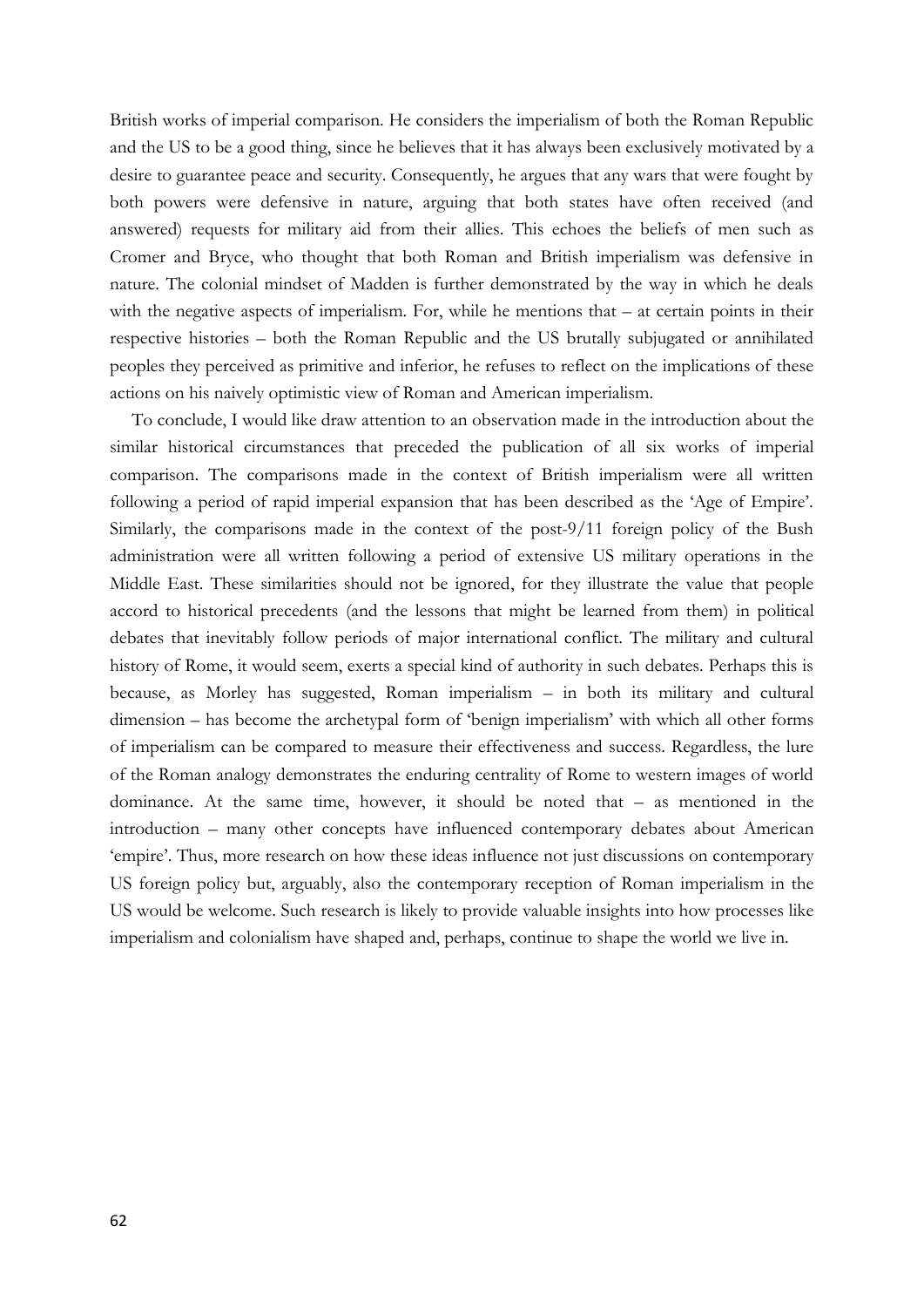# **Sources**

- Bryce, J. 1914: *The Ancient Roman Empire and the British Empire in India: the diffusion of Roman and English law throughout the world*, Oxford
- Chua, A. 2009: *Day of Empire: How Hyperpowers Rise to Global Dominance and Why They Fall*, New York, NY
- Cromer, E. Baring, Earl of. (1910): *Ancient and Modern Imperialism*, London
- Lucas, C.P. 1912: *Greater Rome and Greater Britain*, Oxford
- Madden, T.F. 2008: *Empires of Trust: how Rome built – and America is building – a new world*, New York, NY
- Murphy, C. 2007: *Are We Rome?: the fall of an empire and the fate of America*, Boston, MA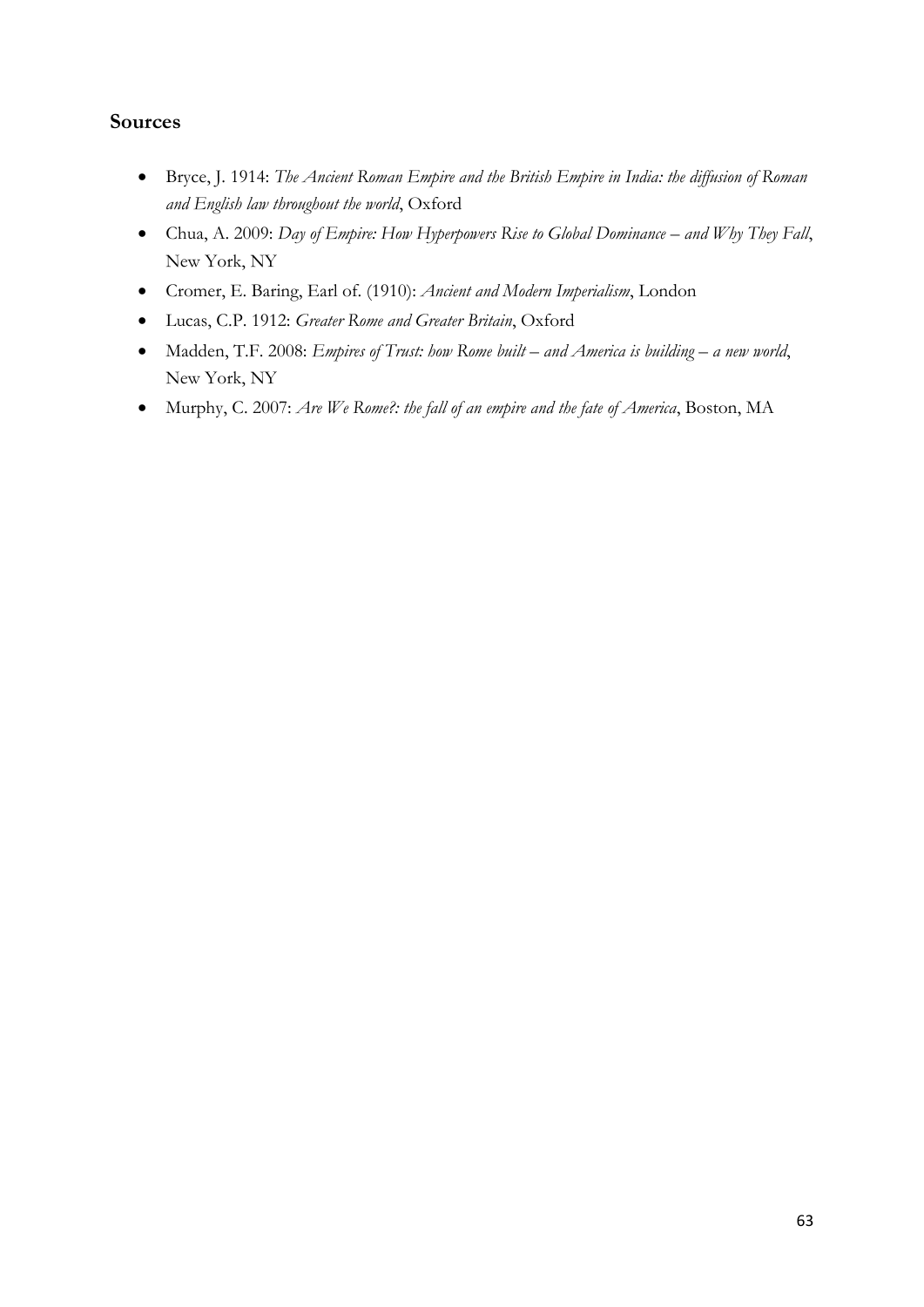### **Bibliography**

- Adler, A. 2008a: 'Late Victorian and Edwardian Views of Rome and the Nature of "Defensive Imperialism"', *International Journal of the Classical Tradition* 15, 187-216
- Adler, A. 2008b: 'Post-9/11 Views of Rome and the Nature of "Defensive Imperialism" ', *International Journal of the Classical Tradition* 15, 587-610
- Adler, A. 2010: Review of T.F. Madden, 'Empires of Trust: How Rome Built and America is Building – a New World', *International Journal of the Classical Tradition* 17, 315-320
- Ayres, P. 1997: *Classical culture and the idea of Rome in eighteenth-century England*, Cambridge
- Boatwright, M.T., Gargola, D.J., Lenski, N., and Talbert, R.J.A. (eds) 2012: *The Romans. From village to empire* (2nd edn), New York, NY
- Bowden, B. 2014: *The empire of civilization: the evolution of an imperial idea*, Chicago
- Bowler, P.J. 1989: *The invention of progress. The Victorians and the past*, Oxford
- Bradley, M. (ed.) 2010a: *Classics and imperialism in the British Empire*, Oxford
- Bradley, M. 2010b: 'Tacitus' Agricola and the Conquest of Britain', in Bradley 2010a, 123-157
- Butler, S.J. 2012: *Britain and Its Empire in the Shadow of Rome: the Reception of Rome in Socio-Political Debate from the 1850s to the 1920s*, London
- Chakravarty, S. 1989: *The Raj syndrome: a study in imperial perceptions*, Delhi
- Chamberlain, M.E. 1972: 'Lord Cromer's "Ancient and Modern Imperialism": A Proconsular View of Empire', *Journal of British Studies* 12, 61-85
- Cornish, P. 2014: *The First World War Galleries*, London
- Dyson, S.L. 2001: 'Rome in America', in Hingley 2001, 57-69
- Frank, T. 1929: *Roman imperialism*, New York, NY
- Freeman, P.W.M., 'British imperialism and the Roman Empire', in Webster and Cooper 1996, 19-34
- Goff, B. (ed.) 2005: *Classics and colonialism*, London
- Grafton, A., Most, G.W., and Settis, S. (eds) 2010: *The classical tradition*, Cambridge, MA
- Güthenke, C. 2014: 'Sic Semper Tyrannis', *Arion: A Journal of Humanities and the Classics* 21, 163-180
- Hagerman, C.A. 2013: *Britain's imperial muse: the classics, imperialism and the Indian Empire, 1784- 1914*, Basingstoke
- Harris, W.V. 1979: *War and imperialism in republican Rome, 327-70 BC*, Oxford
- Haverfield, F. 1911: 'An inaugural address delivered before the first annual general meeting of the Society, 11th May, 1911', *The Journal of Roman Studies* 1, xi-xx
- Haverfield, F. 1915: *The romanization of Roman Britain* (3rd edn), Oxford
- Hicks, P., 2012: 'The Ancient Historians in Britain' in Hopkins and Martindale 2012, 569-592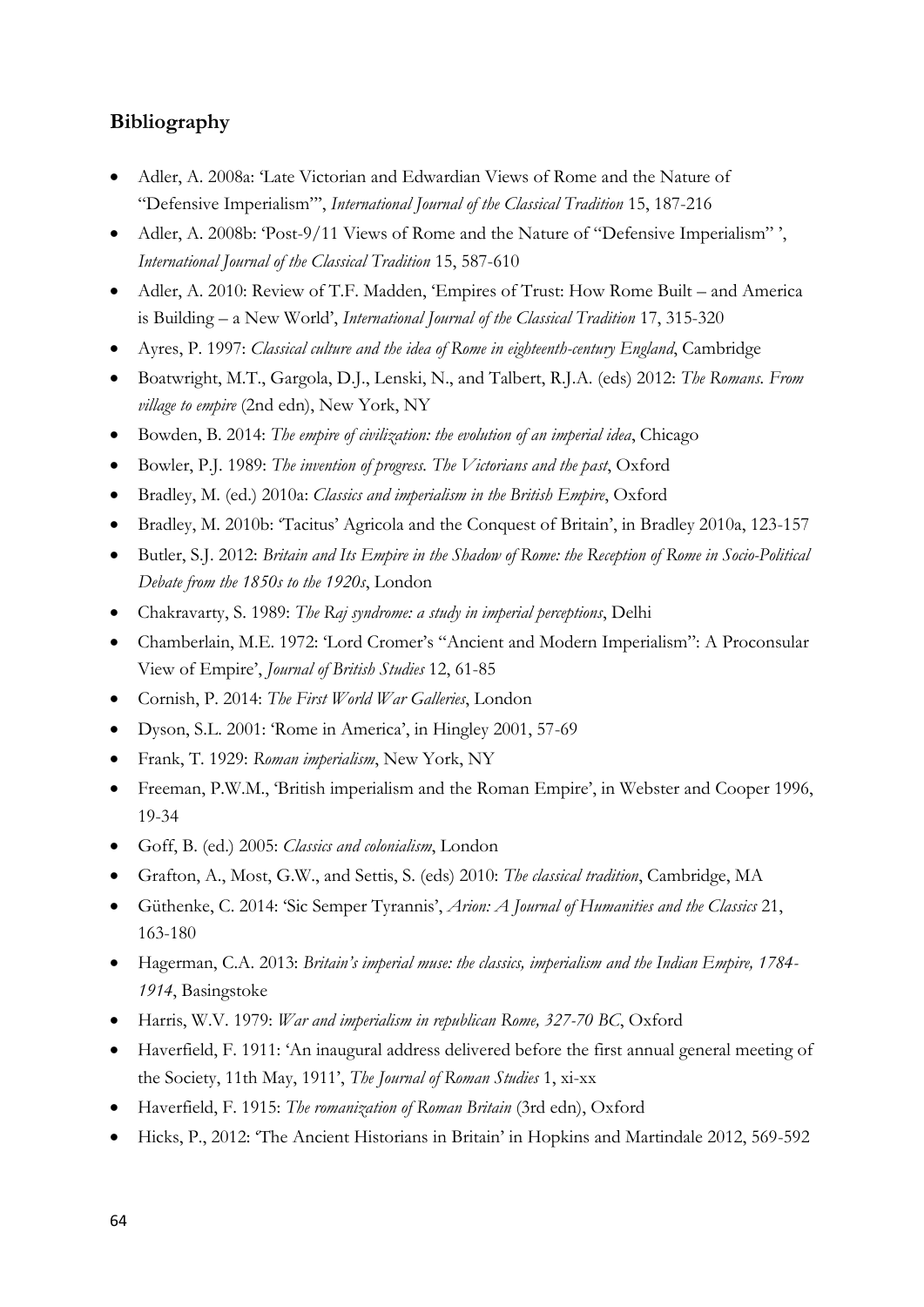- Hingley, R. (ed.) 2001: *Images of Rome: perceptions of ancient Rome in Europe and the United States in the modern age*, Portsmouth, RI
- Hingley, R. 2000: *Roman officers and English gentlemen: the imperial origins of Roman archaeology*, London
- Hingley, R. 2008: *The recovery of Roman Britain 1586-1906: a colony so fertile*, Oxford
- Hobsbawm, E. 1994: *The Age of Empire 1875-1914*, London
- Hopkins, D., and Martindale, C. (eds) 2012: *The Oxford history of classical reception in English history*, Volume 3: 1660-1790, Oxford
- Houdt, T. Van 2015: *Mietjes, monsters en barbaren. Hoe we de klassieke oudheid gebruiken om onszelf te begrijpen*, Antwerpen
- Ignatieff, M. 2003: *Empire lite: nation-building in Bosnia, Kosovo and Afghanistan*, London
- Johnson, B. 2007: *The Dream of Rome*, London
- Keane, J. 2009: *The life and death of democracy*, London
- Kennedy, D.F. 1997: 'Modern receptions and their interpretive implications', in Martindale 1997, 38-55
- Koebner, R., and Schmidt, H.D. 1964: *Imperialism: the story and significance of a political word, 1840-1960*, Cambridge
- Levine, P. 1986: *The Amateur and the Professional: antiquarians, historians and archaeologists in Victorian England, 1838-1883*, Cambridge
- Malamud, M. 2009: *Ancient Rome and Modern America*, Malden, MA
- Malamud, M. 2010: 'Translatio Imperii: America as the New Rome *c*.1900', in Bradley 2010a, 249-283
- Manin, B. 1997: *The principles of representative government*, Cambridge
- Martindale, C. (ed.) 1997: *The Cambridge companion to Virgil*, Cambridge
- Mattingly, D.J. 2014: *Imperialism, power, and identity: experiencing the Roman empire* (2nd edn), Princeton, NJ
- Morley, N. 2010: *The Roman Empire: roots of imperialism*, London
- Nippel, W. 2010: 'Dictatorship', in Grafton *et al.* 2010, 267-268
- North, J.A. 1981: 'The Development of Roman Imperialism', *Journal of Roman Studies* 71, 1-9
- Nye, J.S. 2004: *Soft power: the means to success in world politics*, New York, NY
- Pagden, A. 2010: 'Empire', in Grafton *et al.* 2010, 310-312
- Rich, J. 1993: 'Fear, greed and glory: the causes of Roman war-making in the middle Republic', in J. Rich and G. Shipley (eds), *War and society in the Roman world*, London, 38-68
- Rogers, A., and Hingley, R. 2010: 'Edward Gibbon and Francis Haverfield: the Traditions of Imperial Decline', in Bradley 2010a, 189-209
- Ryan, A. 2013: *On politics: a history of political thought from Herodotus to the present*, London
- Said, E. 1993: *Culture and imperialism*, New York, NY